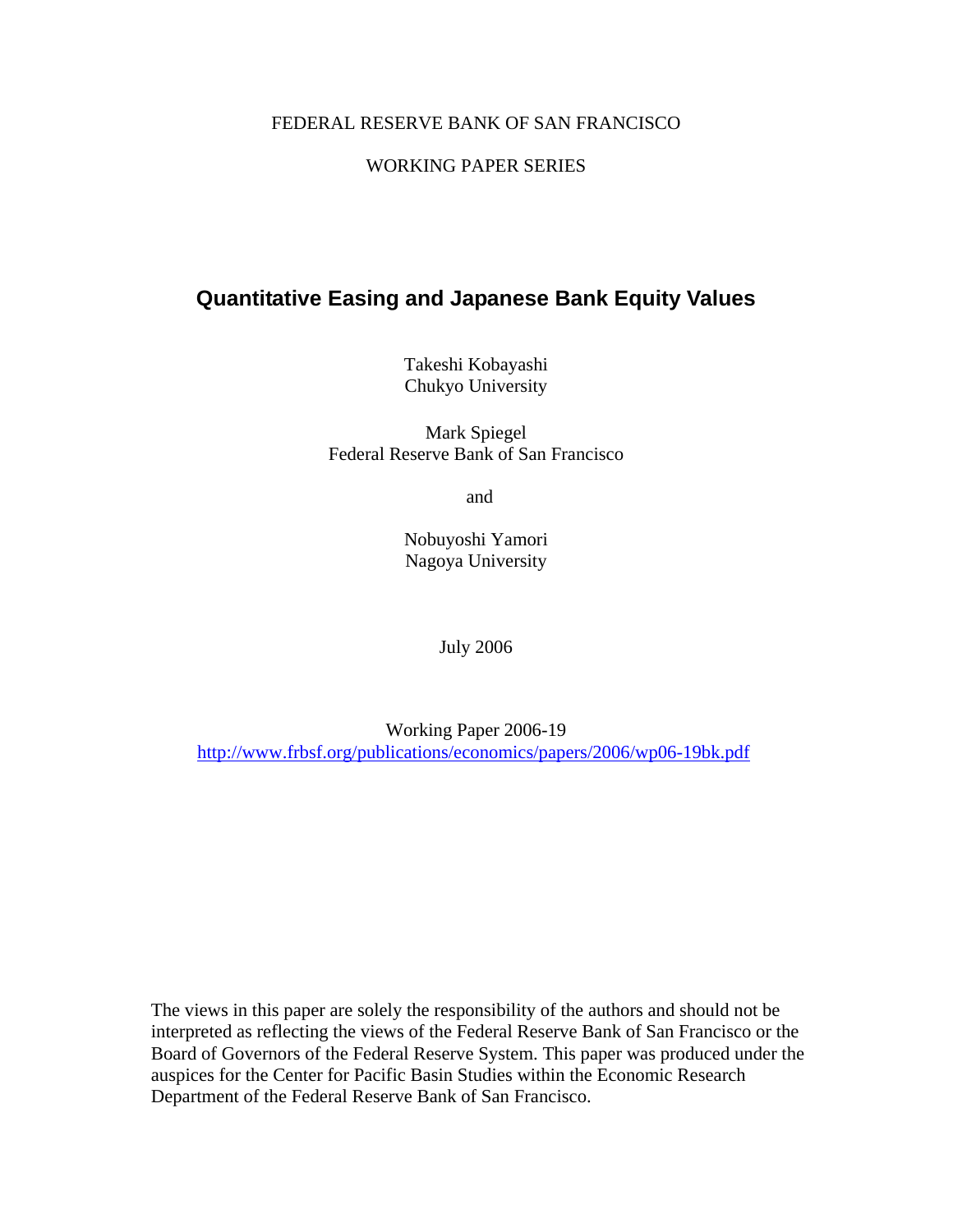# **QUANTITATIVE EASING AND JAPANESE BANK EQUITY VALUES**

## **Takeshi Kobayashi†**

Chukyo University,

## **Mark M. Spiegel\***

Federal Reserve Bank of San Francisco,

**and** 

### **Nobuyoshi Yamori**

Nagoya University

### **ABSTRACT**

One of the primary motivations offered by the Bank of Japan (BOJ) for its quantitative easing program -- whereby it maintained a current account balance target in excess of required reserves, effectively pegging short-term interest rates at zero -- was to maintain credit extension by the troubled Japanese financial sector. We conduct an event study concerning the anticipated impact of quantitative easing on the Japanese banking sector by examining the impact of the introduction and expansion of the policy on Japanese bank equity values. We find that excess returns of Japanese banks were greater when increases in the BOJ current account balance target were accompanied by "nonstandard" expansionary policies, such as raising the ceiling on BOJ purchases of longterm Japanese government bonds. We also provide cross-sectional evidence that suggests that the market perceived that the quantitative easing program would disproportionately benefit financially weaker Japanese banks.

*Keywords:* quantitative easing, Bank of Japan, liquidity trap, Japanese banks

*JEL Classification nos.:* E44, G18, G21

\*Corresponding author. Federal Reserve Bank of San Francisco, 101 Market Street, San Francisco, CA, 94105, (415)-974-3241, e-mail: mark.spiegel@sf.frb.org.

† Helpful comments were received from Naohiko Baba, Mitsuhiro Fukao, Takeo Hoshi, Takatoshi Ito, Clas Wihlborg, an anonymous referee, and seminar participants at the TRIO conference, University of Tokyo, and at the West Coast Japan Economic Seminar at UC San Diego. The views expressed in this paper are those of the authors and do not necessarily reflect those of the Board of Governors of the Federal Reserve or the Federal Reserve Bank of San Francisco.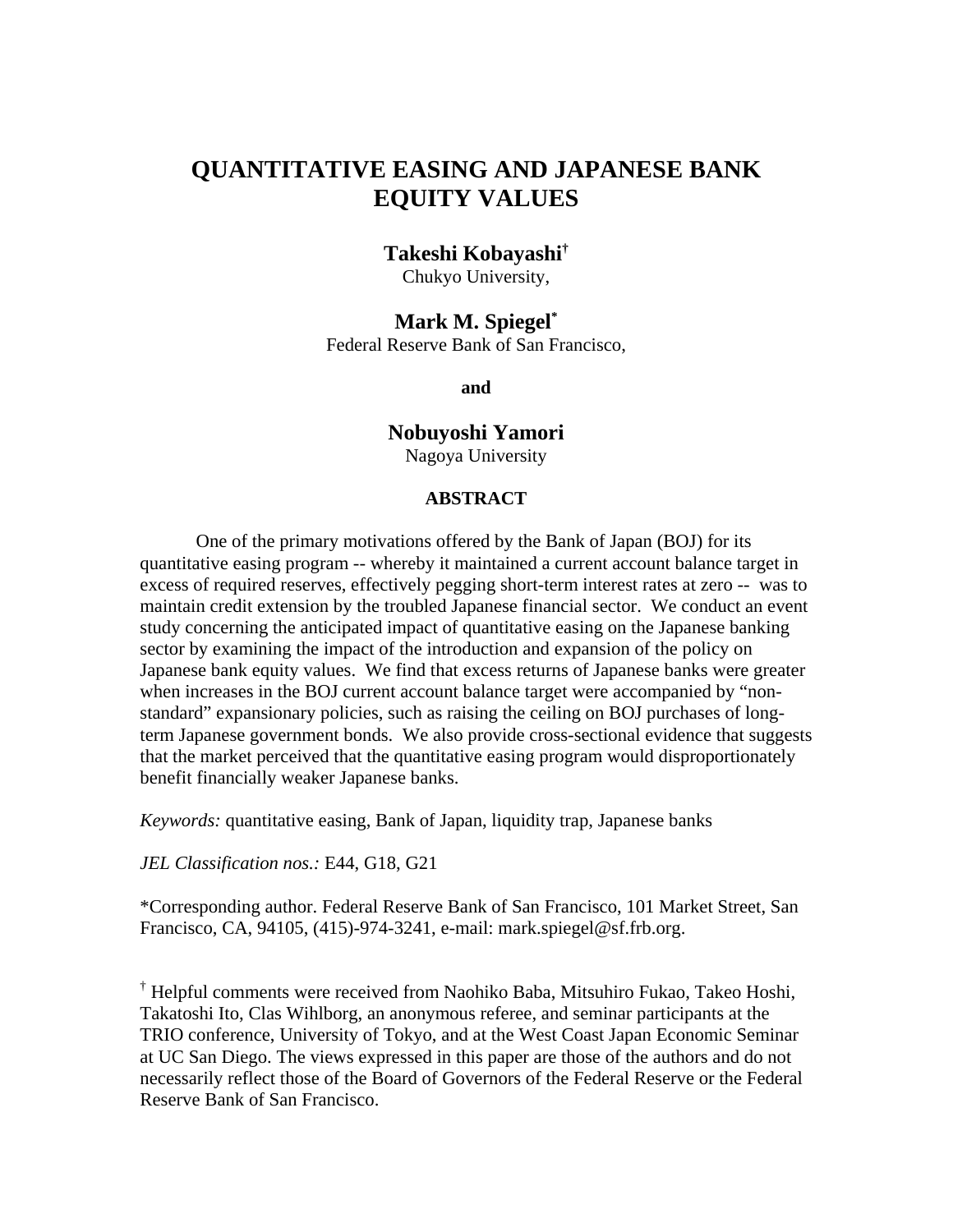#### **1. Introduction**

Convinced that Japan's economic fundamentals were too severely distressed to be rectified with standard monetary policy measures, on March 19, 2001 the Bank of Japan announced a new policy of "quantitative easing." Under this policy, the BOJ increased its current account target far beyond the level of commercial bank required reserves. This had the expected impact of reducing the already-low overnight call rate effectively to zero. In addition, the BOJ committed to maintain the policy until the core consumer price index registered "stably" a zero percent or an increase year on year. The policy was in place for almost five years, being formally lifted on March 9, 2006.

 In motivating the policy change, the minutes of the policy meeting [BOJ (2001b)] revealed that the Policy Board had paid particular attention to financial market conditions, including the adjustment associated with commercial bank disposal of nonperforming loans and the recent downgrading of the credit of 19 Japanese banks by a major rating agency. In particular, the Policy Board members acknowledged the disjoint between the laudable goal of cleaning Japanese bank balance sheet of problem loans and of the need for accelerated credit creation by Japanese banks.

 Given these considerations, a primary goal of the BOJ's quantitative easing program was clearly to provide assistance to the nation's troubled banking sector. In this paper, we examine the market's perception of the ability of quantitative easing policy to achieve such goals by conducting event studies concerning the announcements of the introduction and expansion of the quantitative easing policy.

The ability of quantitative easing to have an impact on the banking sector is controversial. Given that Japanese interest rates were already low at the launch of the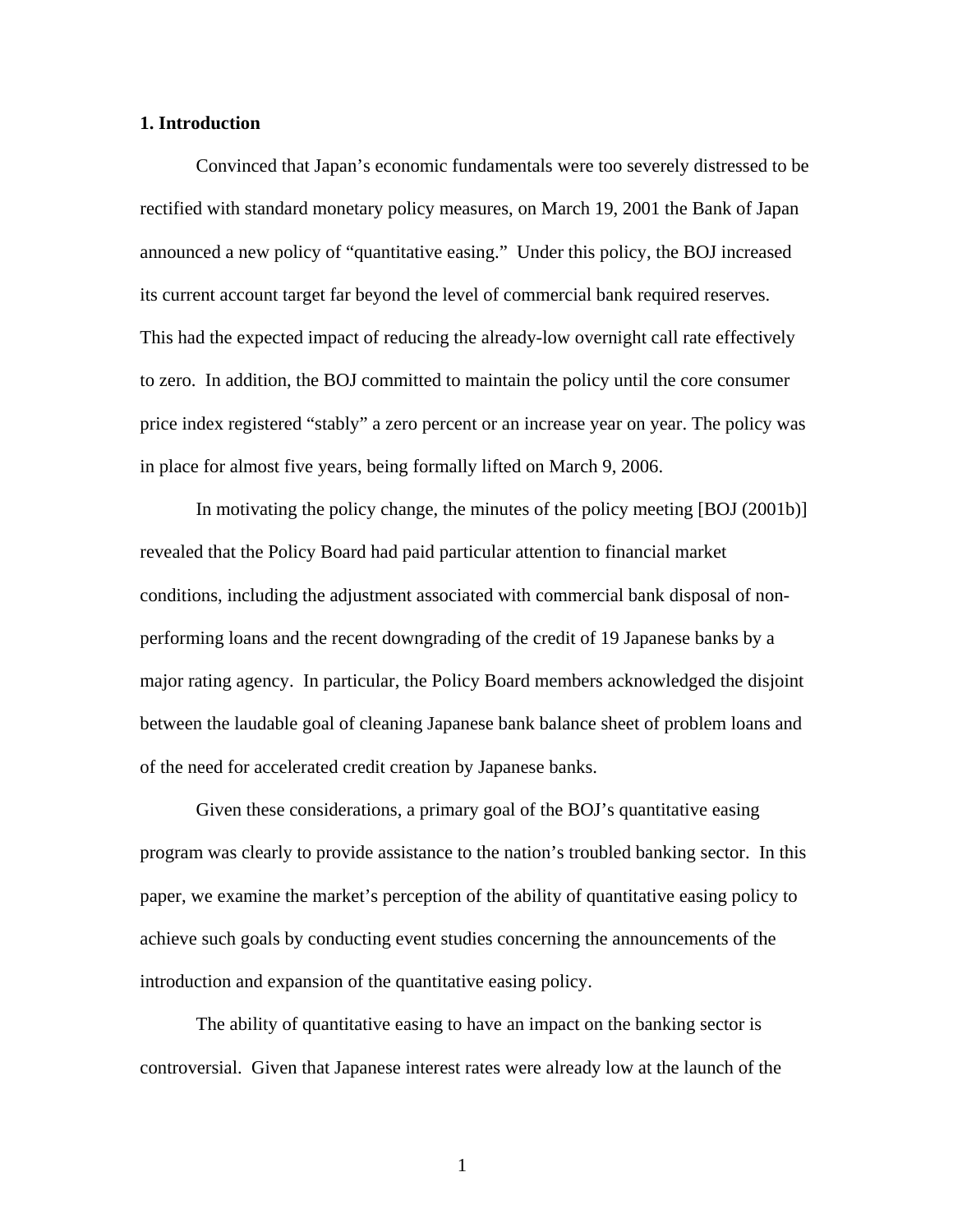policy, many authors [e.g. Eggertson and Woodford (2003)] were skeptical that any of the components of the quantitative easing policy could have real effects, even the socalled "non-standard components," such as increasing the ceiling on BOJ purchases of Japanese Government Bonds (JGBs). Subsequent to the implementation of the policy, many characterized the policy as a failure, pointing out that overall Japanese bank lending actually declined over the period in which the policy was implemented and expanded, despite the rapid growth in narrow money that took place [Kimura, et al (2002)]. Still, the fact that banks were under pressure to enhance their financial positions during this period by disposing of problem loans could imply that in the absence of the BOJ's quantitative easing program the rate of credit extension could have fallen at an even more rapid pace. Moreover, there is a possibility that if quantitative easing succeeded in reducing longer-term rates, it could have disproportionately benefited weaker Japanese banks.

The International Monetary Fund [IMF (2003)] recently argued that the quantitative easing policy has been a mixed blessing for the Japanese financial system. On one hand, they acknowledge that low nominal interest rates have had the positive impact of stabilizing the sector and preventing an acceleration of deflation. On the other hand, they argue that low nominal rates increase the difficulty of assessing individual bank and loan conditions, and thereby slow the process of shutting down problem Japanese banks. The IMF also argued that the flattening of the yield curve associated with BOJ purchases of longer-term JGBs has made it more difficult for some banks to achieve profitability, rather than less, as net interest margins have declined. Low nominal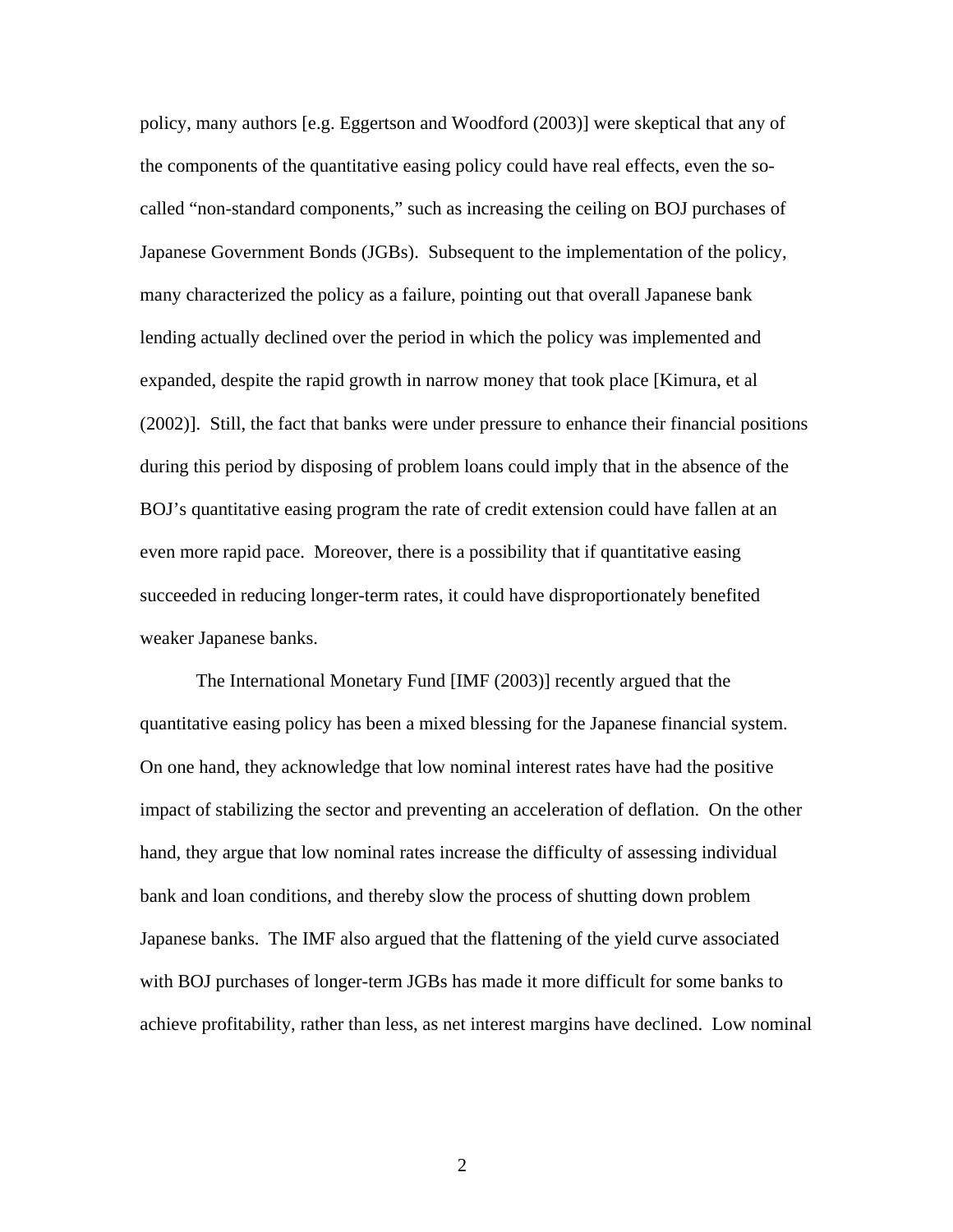rates may have also dampened activity in the inter-bank call market, which could further reduce profits for some classes of banks.

 There is also evidence that the quantitative easing program has reduced the borrowing advantage enjoyed by financially stronger banks. Baba, et al (2006) demonstrate that the BOJ introduction of quantitative easing policy reduced the variance of certificate of deposit rates across banks, even more than would be expected by the observed decline in the variance of bank credit ratings over their sample period.

 While these arguments leave the ultimate impact of quantitative easing on the overall banking sector uncertain, it appears likely, as the IMF has suggested, that the quantitative easing policy disproportionately favors weak Japanese banks over strong ones. Weak banks would disproportionately benefit from the deterioration of regulatory conditions under low nominal rates, and would be likely to suffer less from the reduced inter-bank market activity.

In this paper, we examine the market's expectations concerning the absolute and relative impact of the introduction and extension of the BOJ quantitative easing policy on the Japanese banking sector. Examining the period from the start of quantitative easing in March 2001 to the end of 2004, we identify 10 dates associated with significant announcements concerning changes in the BOJ's quantitative easing policy. We then categorize these events in terms of whether they included only a standard expansion of the quantitative easing policy, identified as an increase in the target for commercial bank current account balances at the BOJ, or whether they also included other enhancements, particularly those that would be expected to have the impact of flattening the Japanese yield curve by reducing longer-term interest rates.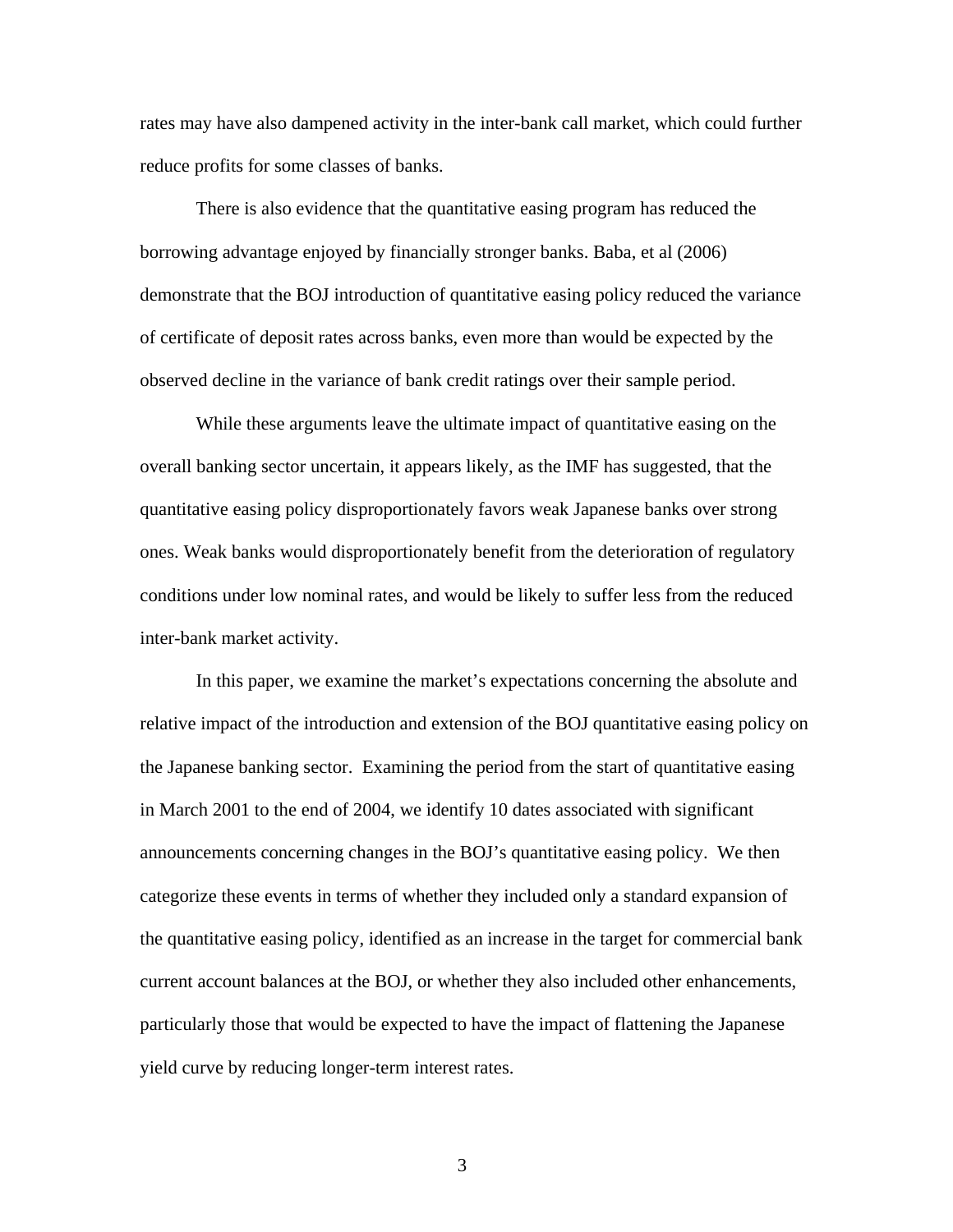We then conduct an event study examining the impact of these events on the overall banking portfolio. Our results demonstrate that while raw bank returns usually responded positively to expansion of the quantitative easing program, the overall banking sector experienced significantly greater excess returns when increases in its current account balance targets were accompanied by increases in the ceiling on long-term JGB purchases. Indeed, Japanese banks earned statistically significant positive excess returns on all dates in our study when increases in the current account were accompanied by increases in the ceiling on BOJ purchases of long-term JGBs.

 We then turn to a standard cross-sectional event study to examine whether the quantitative easing policy was perceived as disproportionately benefiting weaker Japanese banks. We calculate the excess returns of 87 Japanese banks on the event date marking the introduction of the quantitative easing program, the two event dates on which the overall banking portfolio exhibited statistically significant positive excess returns, and a later event date that coincided with the introduction of Japan's financial revitalization program, which was widely expected to result in an aggressive cleanup of problem Japanese banks. We find one variable, the rate of time deposit growth, to be a robustly negative indicator of bank excess returns at statistically significant confidence levels. These results support the hypothesis that weak banks were expected to disproportionately benefit from the quantitative easing policy, as depositors were removing time deposits from problem Japanese banks at this time due to the anticipated partial reduction in deposit insurance guarantees on these deposits. The exception to these results is the later date, which occurred after the introduction of limited on time deposit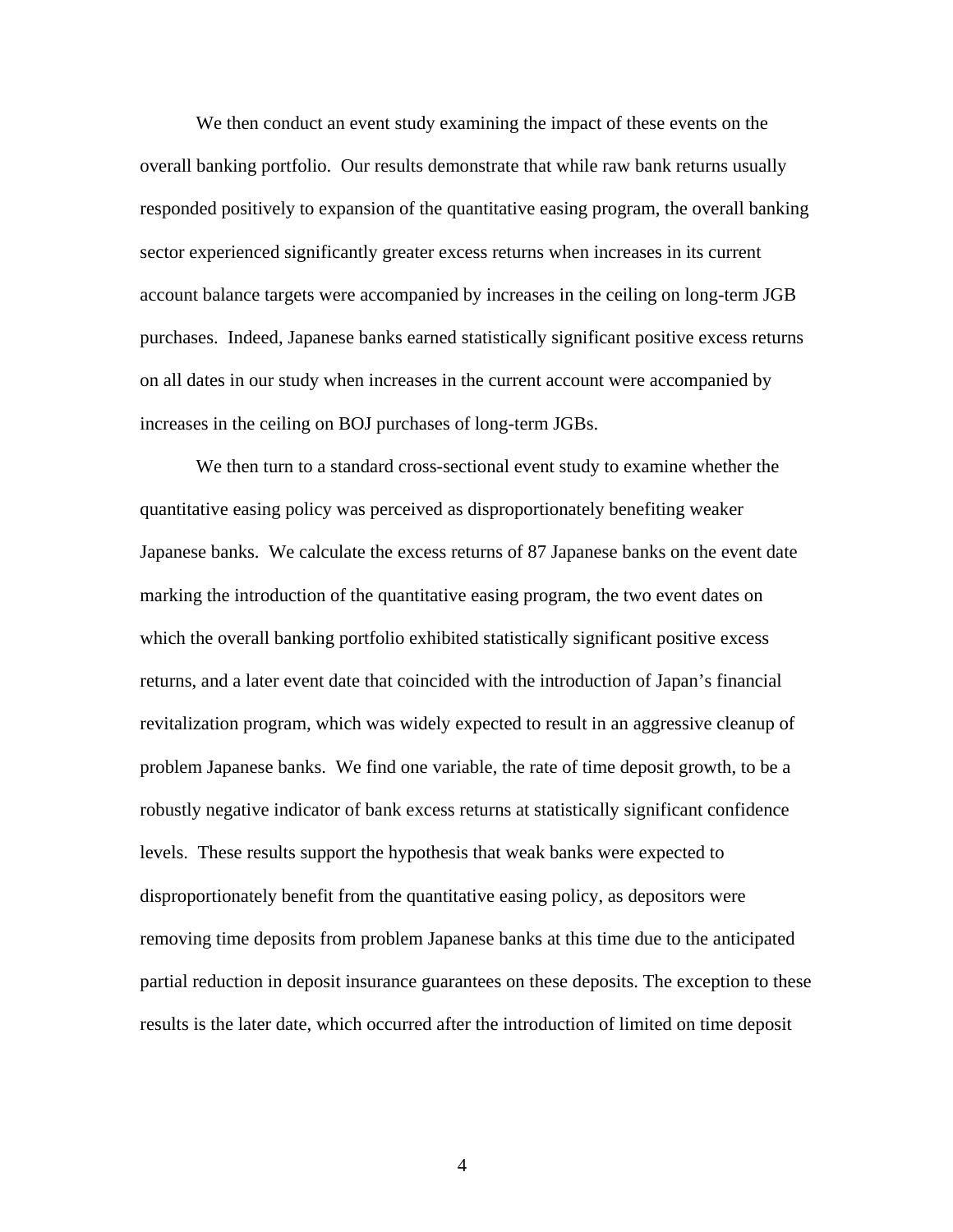insurance. In this case, we obtained a statistically-significant negative coefficient on overall deposit growth, rather than growth rates of time deposits alone.

 Finally, we also provide some evidence concerning the impact of the introduction of quantitative easing on Japanese industries and firms. At the industry level, we calculate industry excess returns on the event window surrounding the announcement of the quantitative easing policy, and find that positive excess returns were more prevalent among financially troubled Japanese industries. At the firm level, we examine the sensitivity of the excess returns of 49 financially-troubled Japanese firms to the financial positions of their main banks. We find some evidence, as anticipated, that excess returns were larger among firms with weaker main banks. Again, this suggests some anticipation by the market that the quantitative easing policy would disproportionately encourage additional credit extension by problem Japanese banks.

 It should be stressed that our event study is certain to underestimate the impact of quantitative easing to some extent, as changes in bank equity values will only reflect the unanticipated component of changes in monetary policy. It is likely that changes in quantitative easing policy were partially anticipated, particularly subsequent to the launch of the program. However, we can still examine which types of changes were treated as positive surprises for bank stock equities. Moreover, we also examine the impact of policy changes in the cross section, which allows us to ascertain the relative impact of policy changes by bank characteristics.

 The remainder of this paper is divided into six sections. Section 2 discusses monetary policy by the Bank of Japan under quantitative easing. Section 3 examines the economic arguments concerning whether the quantitative easing policy should or should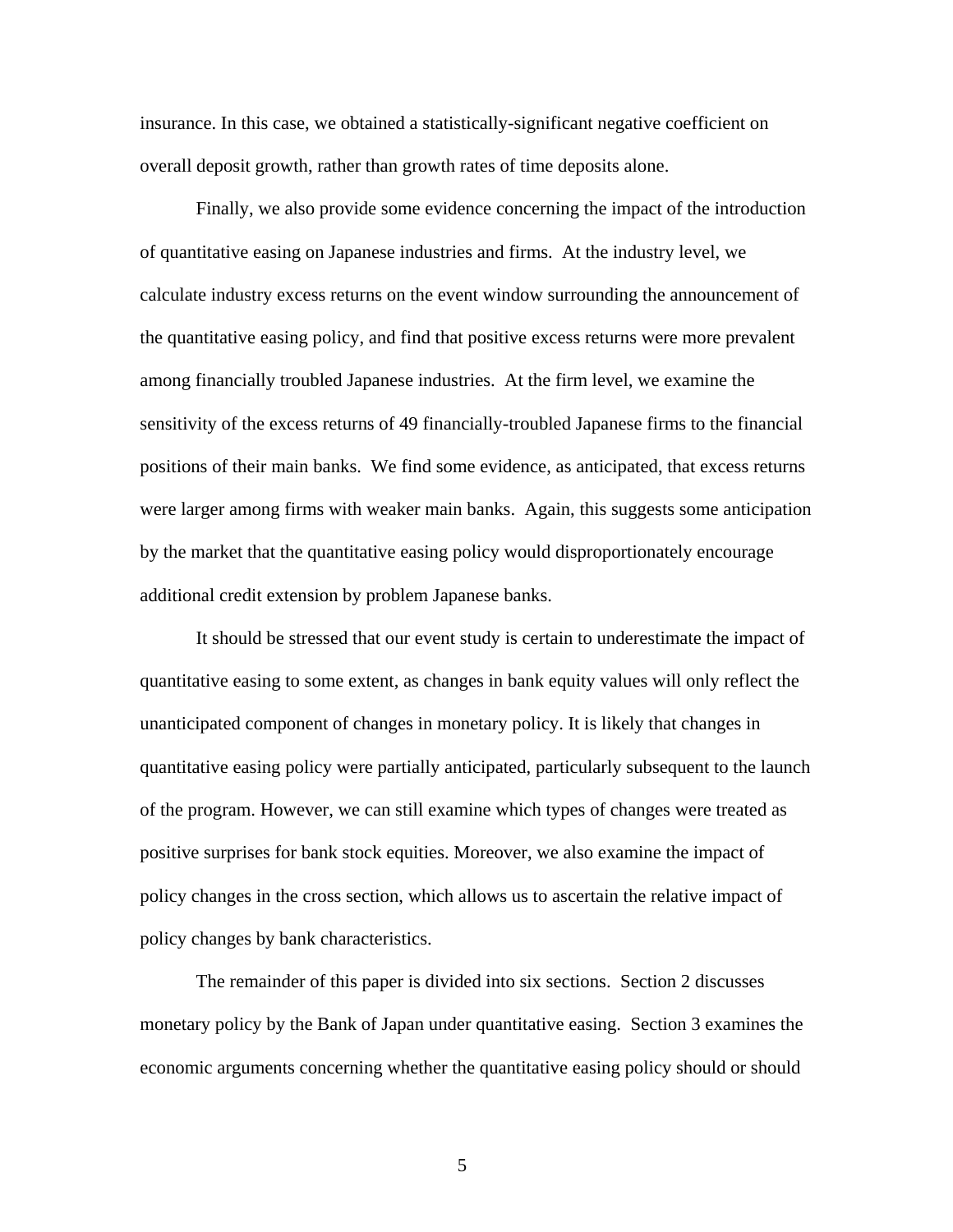not have real effects. Section 4 examines the empirical evidence concerning the impact of the introduction and expansion of quantitative easing on the overall Japanese banking portfolio and on a cross-section of banks. Section 5 extends the analysis to Japanese industries and firms. Section 6 concludes.

#### **2. Japanese monetary policy under quantitative easing**

#### *2.1 The zero interest rate policy*

 The Bank of Japan (BOJ) initially attempted to intensify its expansionary policy through standard interest rate reduction channels, by bringing the unsecured call rate close to the zero bound. In September 1998, the BOJ Policy Board reduced the unsecured call rate to 0.25 percent. In February 1999 it reduced rates again to 0.15 percent and announced that further declines would be steadily promoted. These interest rate reductions were termed the "zero interest-rate policy," as the BOJ reduced the call rate close to its boundary level of zero percent. At the same time, the BOJ announced a plan to continue the zero interest-rate policy until "the situation allows for the prospect of the elimination of deflationary concern".

 The BOJ abandoned its zero interest rate policy in August 2000. The Policy Board [BOJ 2000] reported that "... the Bank of Japan feels confident that Japan's economy has reached the stage where deflationary concern has been dispelled, the condition for lifting the zero interest rate policy," and increased the call rate to 0.25 percent. This reversal was criticized by both the Ministry of Finance (MOF) and the Economic Planning Agency (EPA), who insisted that the policy reversal was premature. The MOF and the EPA both requested a postponement of the vote at the Policy Board until the next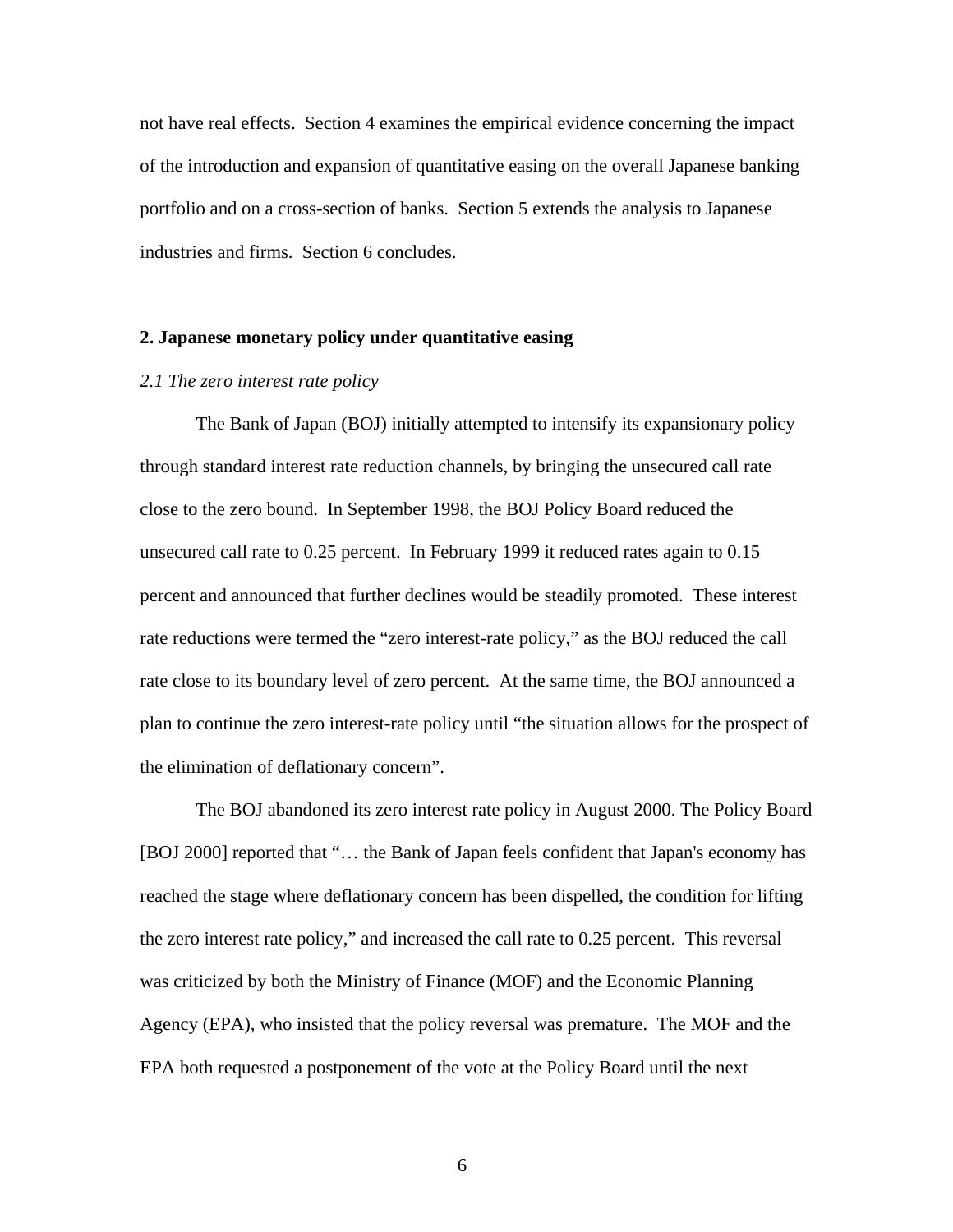meeting under Article 19 of the Bank of Japan Law. However, the BOJ rejected the government's request to postpone the vote and approved lifting of the zero interest-rate policy by a 7 to 2 majority.

After six months of continued weakness, the BOJ returned to its zero-interest rate policy by reducing the call rate to 0.15 percent in February 2001. Moreover, the return to the zero interest rate policy was quickly followed by a set of policies chosen at the BOJ Policy Board's March 19, 2001 meeting, self-described as "… monetary easing as drastic as is unlikely to be taken under ordinary circumstances."<sup>1</sup> The Policy Board noted that Japan's economy had failed to return to a sustainable growth path, and again faced a threat of deterioration, and concluded that more aggressive policy was warranted.<sup>2</sup>

The primary policy innovation was replacing the call rate as the main operating target for money market operations with the outstanding balance of the current accounts at the Bank of Japan. The BOJ initially announced that it intended to increase the current account balance approximately 1 trillion yen to a target of five trillion yen. As this new target level exceeded required reserves, the change was intended to ensure that the Bank provided ample liquidity to the market, as well as reduce the call rate from its 0.15 percent level to a level close to the zero bound. For that reason, targeting the current account balance is also sometimes referred to as "excess reserve targeting" [e.g. Ito and Mishkin (2005)].

<sup>1 &</sup>quot;New Procedures for Money Market Operations and Monetary Easing," Bank of Japan, March 19, 2001.

<sup>2</sup> The announcement was after 17:00, which means that the information was not reflected by the market prices on March 19 (Monday). March 20 was a national holiday (Spring Equinox Day), and stock market was closed. Therefore, March 21 (Wednesday) was the first trading day after the announcement.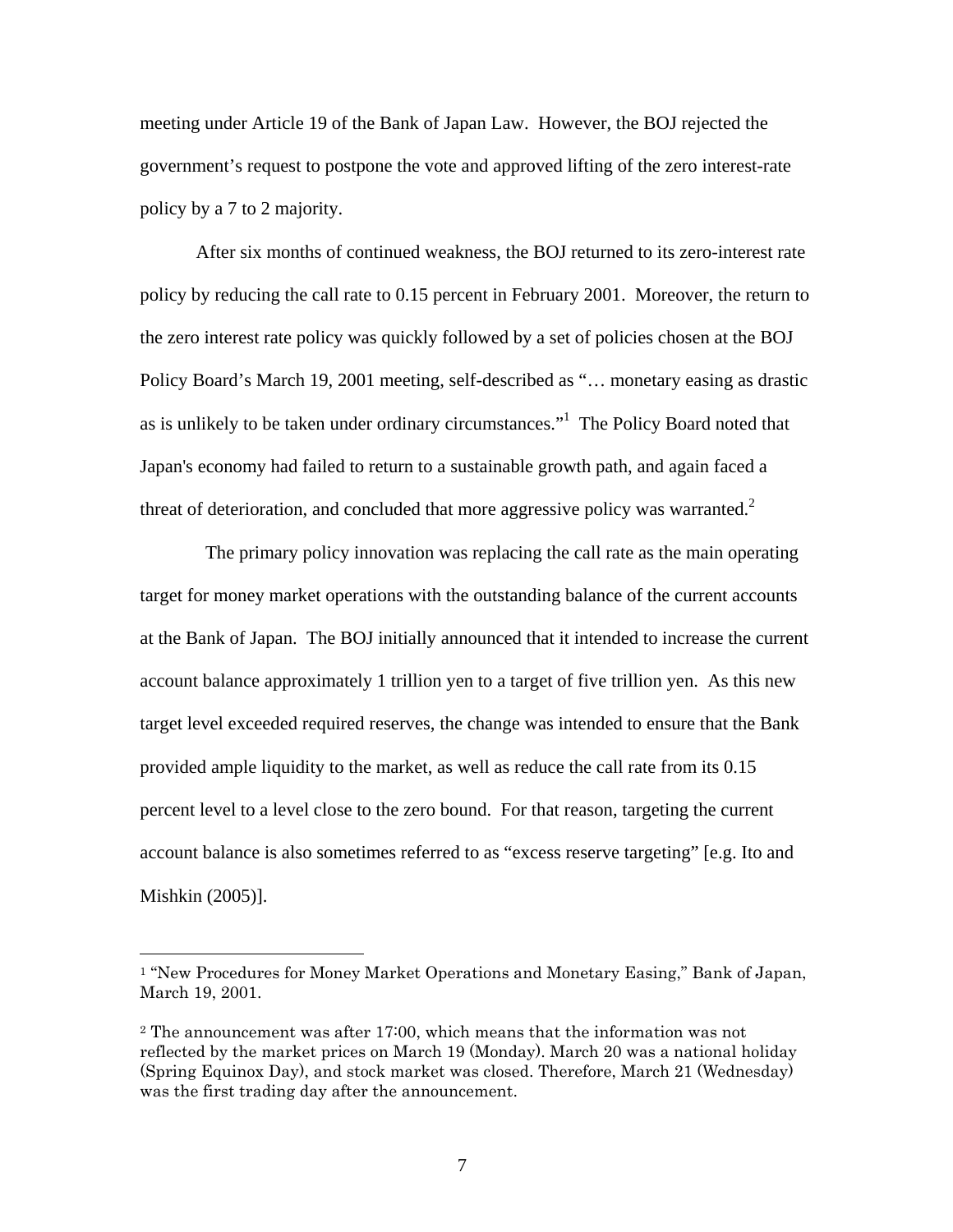The Policy Board also made a commitment to maintain its new targeting procedure until the core consumer price index (excluding perishables) registered "stably" a zero percent or positive increase year on year.<sup>3</sup> Finally, the Bank also announced its intention to increase its rate of long-term government bond purchases from its the current level of 400 billion yen per month to a larger unspecified level, subject to the constraint that its stock of long term "effectively held" government bonds be kept below its outstanding stock of banknotes.4

#### *2.2 The quantitative easing period*

<u>.</u>

 Policy decisions under quantitative easing are displayed in Table 1. The BOJ expanded its current account target ten times between March 2001 and December 2004, when the target reached its final upper target level of Y35 trillion. The increases in current account balances were achieved primarily through monthly purchases of JGBs in open market operations. Monthly purchases grew from 0.4 trillion yen in March 2001 to 1.2 trillion yen in May 2004 [Oda and Ueda (2005)].

 The BOJ was generally successful in keeping its monthly current account balances within its announced target ranges, as shown in Figure 1. Still, there were short deviations from the target ranges, most notably in 2005, as reports of insufficient supply hindering the ability of the BOJ to achieve its stated current account target prompted calls

<sup>3</sup> It should be noted that the BOJ did not view this condition as implying that it had adopted a formal inflation targeting procedure, as had been requested by many of its critics, because it had refrained from announcing a desired long-term inflation target.

<sup>&</sup>lt;sup>4</sup> The measured stock of effectively held long-term bond purchases includes adjustments for government bond sales under gensaki repurchase agreements.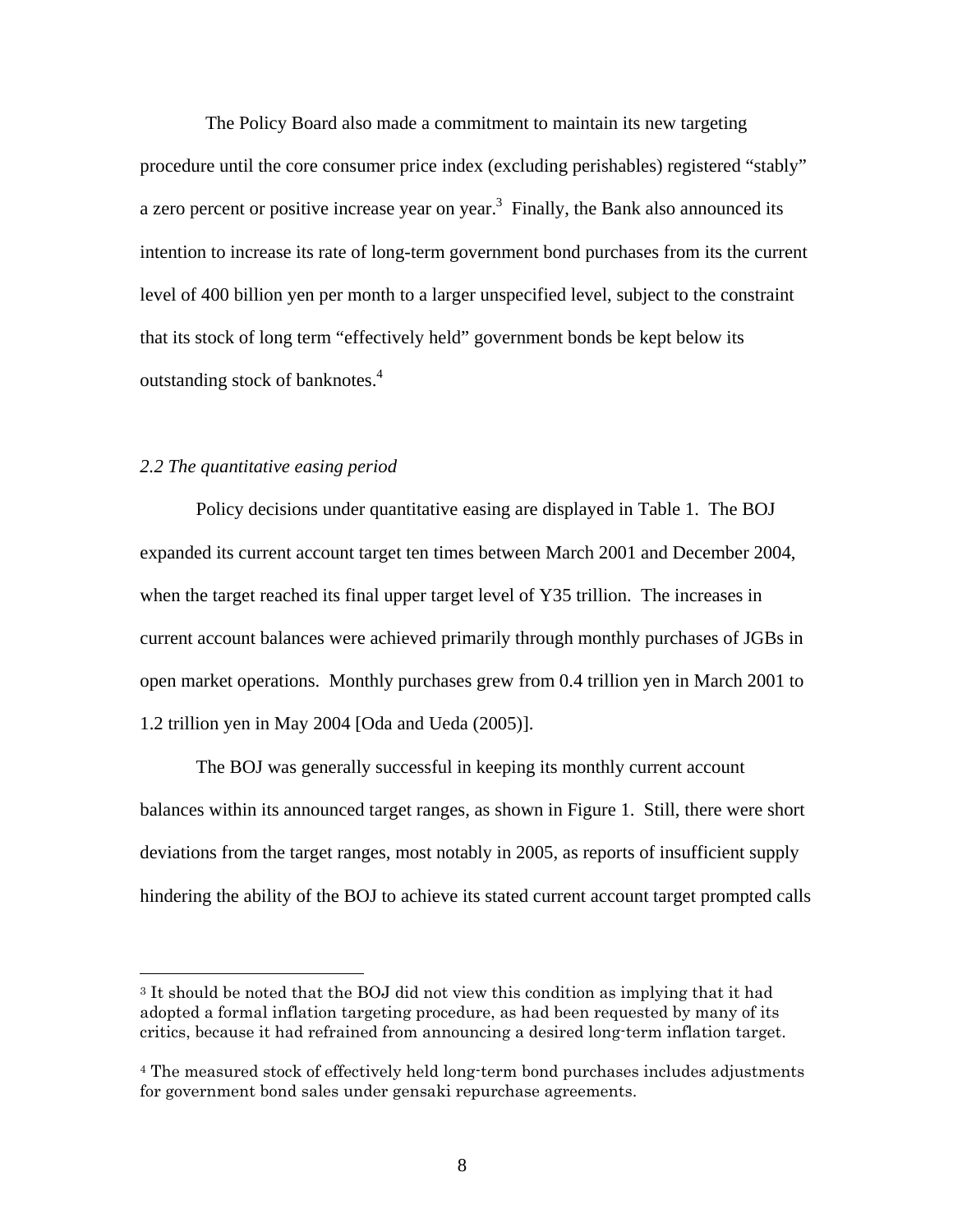for reducing the current account target range or eliminating the quantitative easing policy and going back to targeting interest rates.

In explaining its decisions to increase its current account balance target, the BOJ usually stressed the need for a liquidity injection into the financial sector. For example, in its explanation of its December 19, 2001 decision, the BOJ noted that "Japan's economy is deteriorating broadly and [is] likely to undergo a severe adjustment phase for the time being. Against this background, looking at the stock market as well as the markets for commercial paper and corporate bonds, price differentials are widening reflecting the credit conditions of each firm. As such, financial institutions and investors are becoming more cautious," and added that "There is concern that, if the deterioration in the financial environment goes too far and adversely affects financing by firms in good condition, it could exert downward pressure on economic activity and prices."<sup>5</sup>

#### **3. Anticipated Impact of Quantitative Easing**

 The subsequently-released minutes of the March 2001 BOJ monetary Policy Board meeting revealed that there was considerable uncertainty among the Policy Board members about the impact of quantitative easing.<sup>6</sup> It was generally agreed that the policy would quickly push the overall call rate almost all the way to 0, as it did.<sup>7</sup> It was also reported that, "A few members were of the opinion that the economic effects of an

<sup>5</sup> Bank of Japan (2001a).

<sup>6</sup> Bank of Japan (2001b).

<sup>7</sup> Indeed, because foreign banks were seen as more creditworthy than Japanese banks who themselves enjoyed rates close to 0 percent, the uncollateralized overnight call rate actually dipped modestly into negative territory from time to time [e.g. Nishioka and Baba (2004)].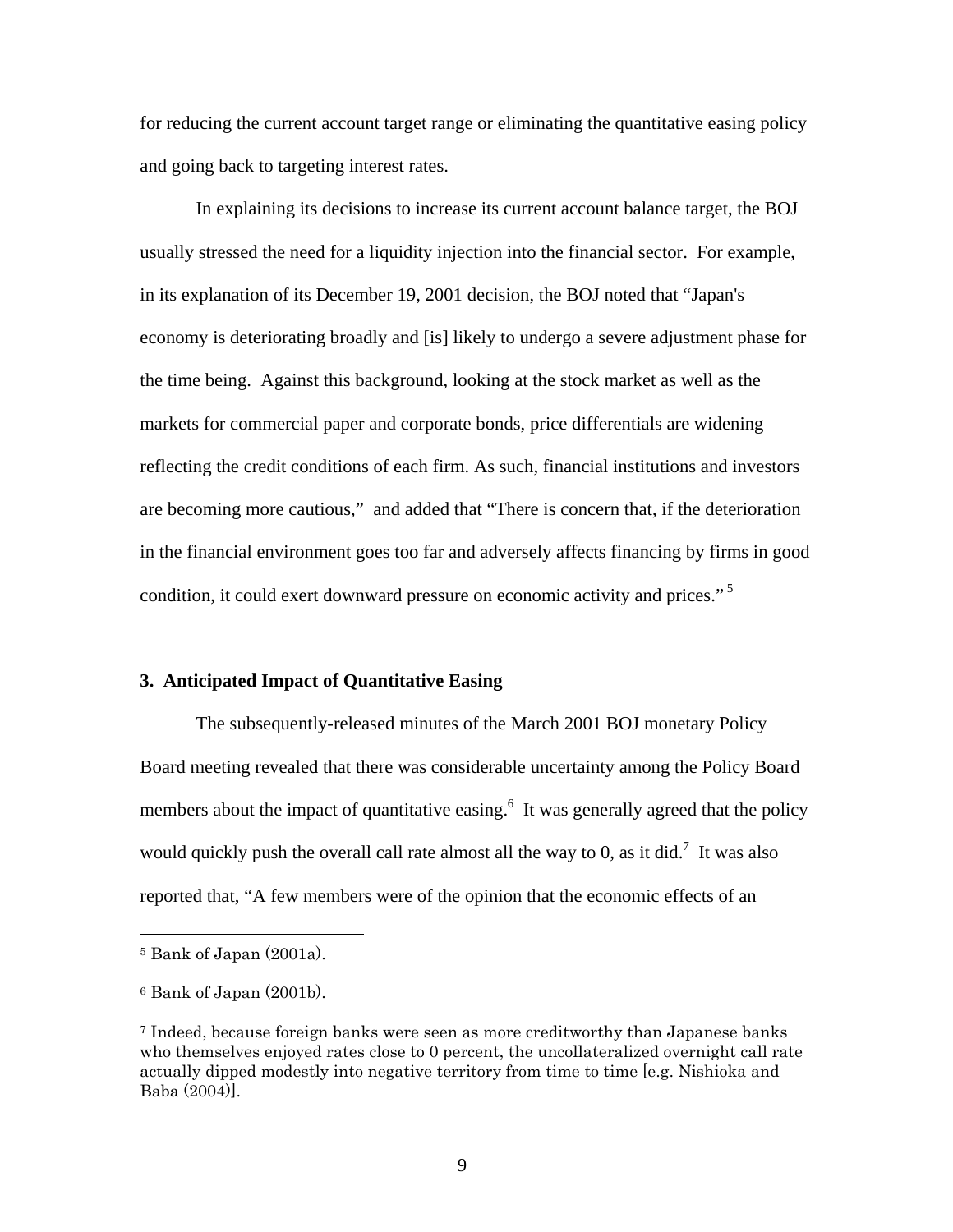increase in the outstanding balance of the current accounts at the Bank were uncertain in some respects, but, at the same time, it could not be denied that it might have some effects. Thus, the Bank, in view of the economic situation, should try out the measure as long as no significant harmful effect could be anticipated."<sup>8</sup> However, some of the Policy Board members questioned whether quantitative easing would have any impact. One member noted that "… since quantitative targeting would not necessarily reduce the overnight call rate to close to zero percent, the targeting of zero interest rates had a stronger commitment effect." This skepticism was driven by the operations associated with current account balance targeting. Basically, the BOJ swapped near-zero interestbearing assets (short-term JGBs), for zero-interest bearing assets (claims on deposits at the BOJ). The net impact of such a transaction on bank behavior is therefore unclear.

The potential for quantitative easing, i.e. expanding the current account when the interest rate is already at the zero bound, to have real effects has been examined recently in a number of papers. First, quantitative easing can influence future interest rate expectations [e.g. Svennson (2001) and Eggertson and Woodford (2003)], by increasing the length of time the public expects interest rates to be maintained at near-zero levels. The central bank can also influence public expectations through credible statements about future monetary policy, such as the commitment to maintain zero interest rates until certain economic conditions are achieved.

Second, quantitative easing can alter the composition of the central bank balance sheet [e.g. Bernanke and Reinhart (2004)]. For example, the central bank can push down long-term yields on government securities by purchasing of longer-term assets.

<sup>8</sup> Bank of Japan (2001b).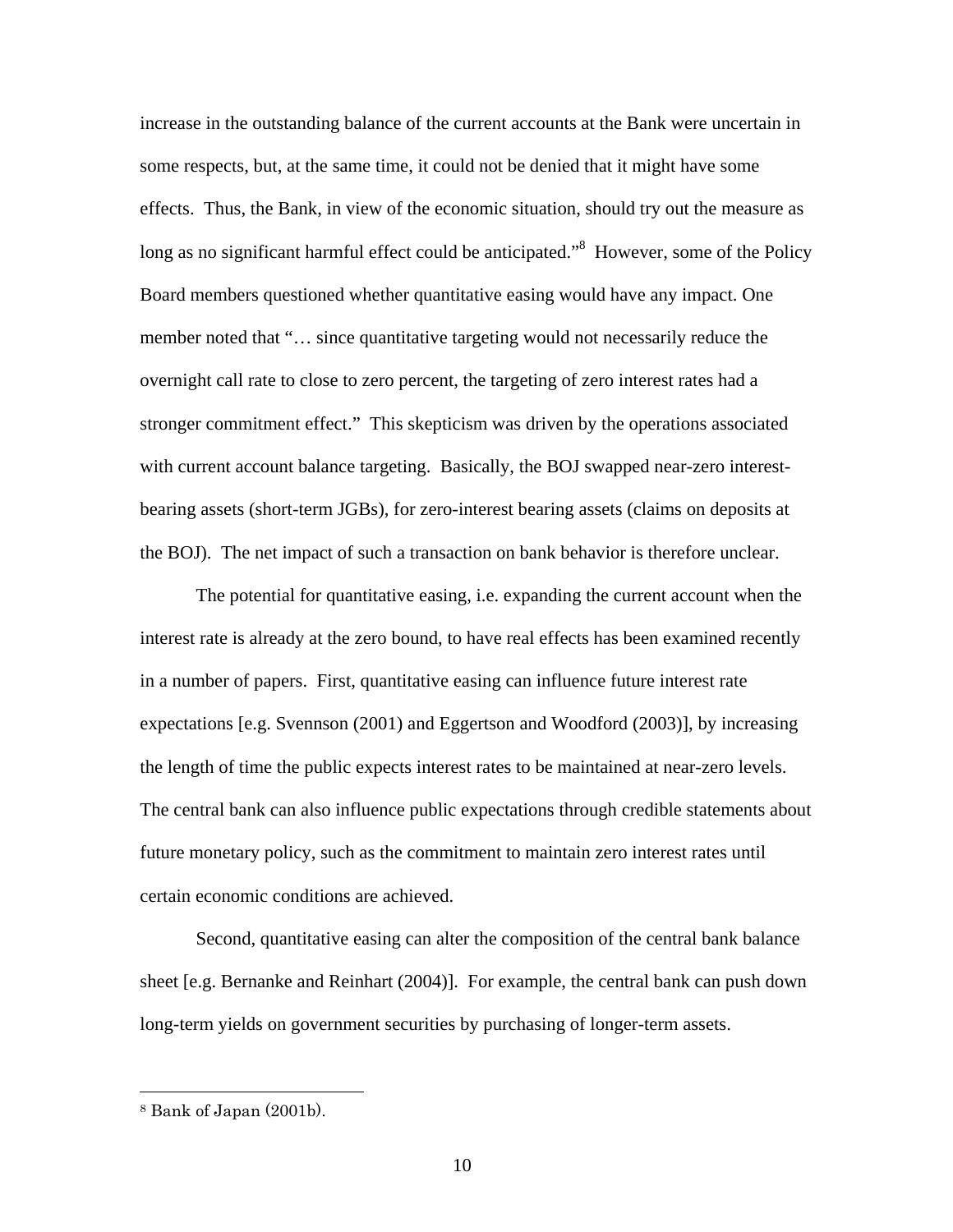Third, quantitative easing can expand the supply of reserves and the money stock [e.g. Bernanke and Reinhart (2004)]. If money is an imperfect substitute for other assets, private investors will push down yields on other assets as they attempt to rebalance their portfolios towards those assets. In addition, if the central bank replaces interest-bearing government debt with non-interest bearing currency, quantitative easing can have an expansionary fiscal impact, as demonstrated by Auerbach and Obstfeld (2003).

Most would consider the potential for "non-standard" expansionary policy at the zero bound, such as purchases of longer-term securities or other non-standard assets, to succeed in having an expansionary impact to be greater than the potential for expansion through increases in the current account target alone [e.g. Orphanides (2004)]. As mentioned above, the Bank of Japan pursued such non-standard policies in a number of dimensions over the course of the quantitative easing era. In particular, the ceiling on purchases of long-term JGBs was increased 4 times, from an initial limit of 400 billion yen to a limit currently of 1.2 trillion yen. In addition, the BOJ increases the maturity limit on bills purchased, and then subsequently renewed the extension.

However, there is even uncertainty about the potential for these non-standard policies to have any tangible impact. For example, purchases of longer-term securities do not affect long-term interest rates in Eggertson and Woodford's (2003) model if they do not change expectations about future interest rate levels. Moreover, Eggertson and Woodford argue that empirical evidence suggests that the effect of changes in the composition of public debt on relative yields is small.<sup>9</sup> Shirakawa (2002) confirms that

<sup>9</sup> Much of the empirical argument against the potential for manipulating the term structure through open market operations is based upon the perceived lack of success of "Operation Twist," launched under the Kennedy Administration in the United States in an effort to flatten the yield curve. However, as Bernanke, et al (2004) point out, the operation was relatively small, leaving the experience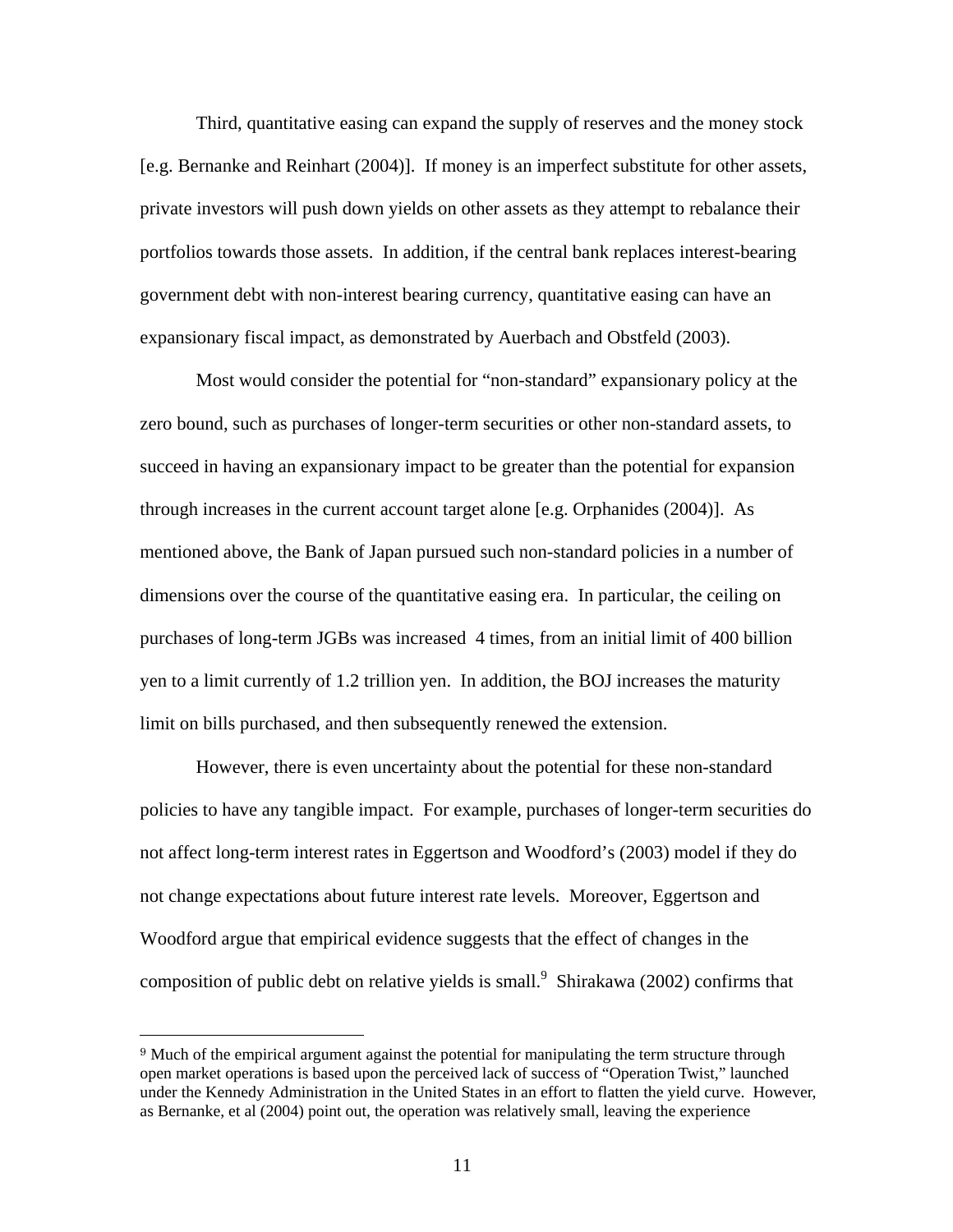the impact of both increases in quantitative easing and outright purchases of long-term securities have had little impact on long-term Japanese interest rates.

Empirical evidence about the success of the quantitative easing program has been mixed. Using an event study framework, Bernanke et al (2004) fail to find any evidence of an impact of policy statements by the Bank of Japan on expectations of future monetary policy. However, the same authors find that bond yields in Japan during the quantitative easing period were significantly lower than they would have been predicted to be by their estimated term-structure model, suggesting that quantitative easing may have had real effects.

The more central question to our analysis is the anticipated impact of quantitative easing on the financial sector. To understand what the anticipated impact would be on commercial banks, it is useful to begin by considering the question of why commercial banks would be willing to hold such large quantities of current account balances at the BOJ. The current account balances maintained by the BOJ have far exceeded the required reserves faced by Japanese commercial banks, on an order of magnitude of approximately Y 25 trillion.

There are a number of theoretical reasons why banks might be willing to hold excess reserves. First, banks may be interested in securing liquidity, both currently and in the future. Maeda, et al (2005) report that counterparties bid in open market operations more actively when there is greater uncertainty about their liquidity needs. Second, trading in JGBs with the BOJ can achieve desired portfolio rebalancing. The quantity of bidding motivated by portfolio rebalancing needs is greater when financial markets are

questionable as a basis for assessing the potential for manipulating the yield curve through purchases of longer maturity assets.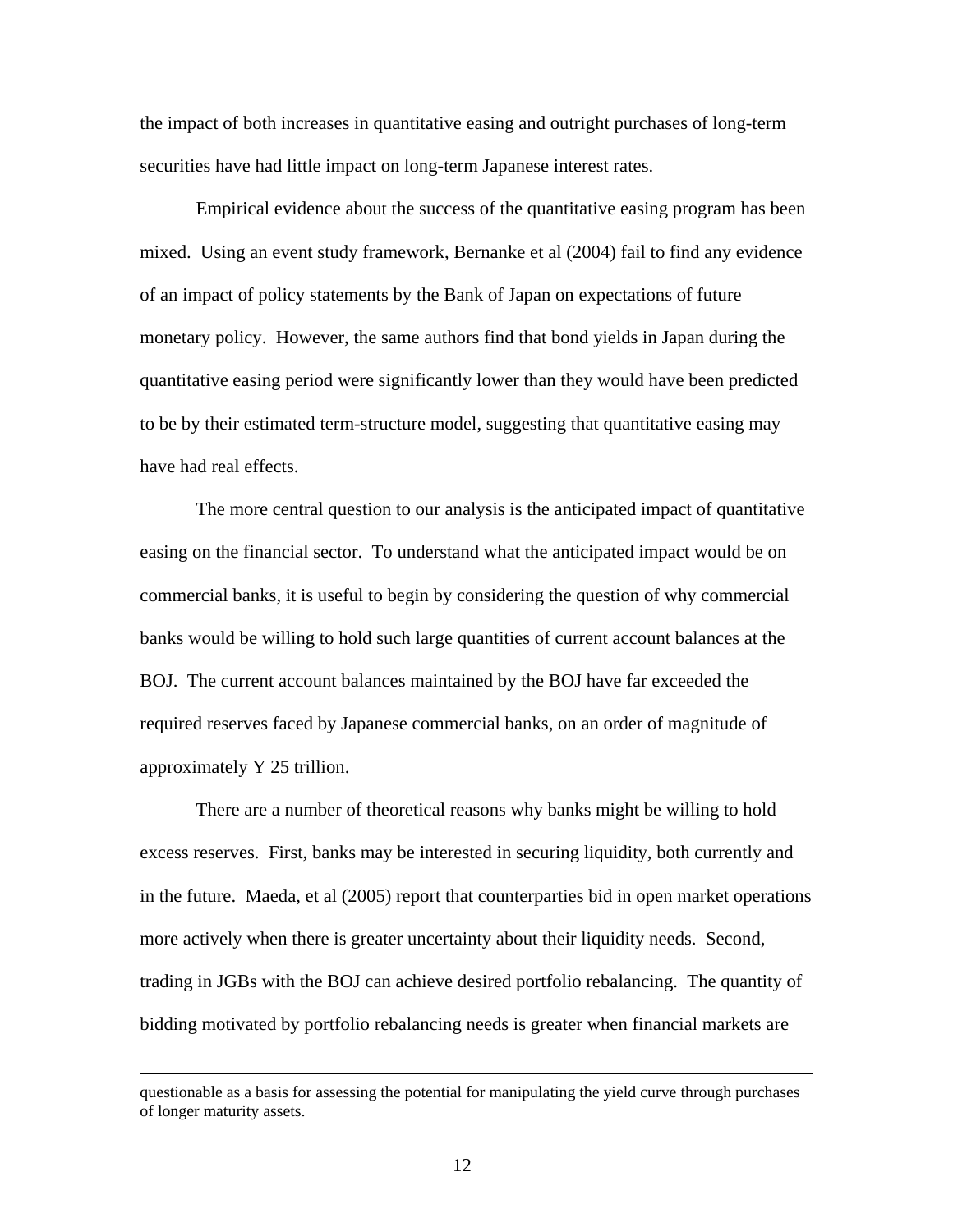particularly volatile. Precautionary demand for liquidity by banks may also allow expansion of current account balances to affect the risk tolerance and willingness to lend of commercial banks. For example, Shirakawa (2002) noted that while demand for excess reserves fell soon after the September 2001 terrorist attack in most developed countries, demand stayed high in Japan due to concerns over corporate bankruptcies and falling equity prices. He notes that the introduction of the Lombard-type lending facility by the BOJ in particular might have had an expansionary impact on bank risk tolerance. Kimura et al (2002) also argue that easing liquidity could have a stabilizing impact on financial markets and perhaps induce a portfolio shift resulting in credit creation.

However, there is still relatively little empirical evidence that would suggest real effects from quantitative easing. Romer (1992) finds that the end of the United States great depression was largely attributable to increases in the money supply, suggesting that policies analogous to quantitative easing played a role in ending that episode. While Oda and Ueda (2005) find some evidence that increases in the BOJ current account balances were associated with greater credibility of the zero interest rate policy, they find no significant impact on bond risk premia at medium and long-term maturities.

Still, the consensus is that the quantitative easing policy failed to increase overall bank lending, as it decreased over the quantitative easing period while the money stock grew at around a 3% rate [Kimura et al (2002)]. Nevertheless, quantitative easing could have had a disproportionate impact on certain types of banks, particularly weaker Japanese banks. The International Monetary Fund (2003) has argued that by pushing down the yield curve to historic lows, the BOJ disproportionately assisted problem banks and delayed the needed consolidation of the Japanese banking industry.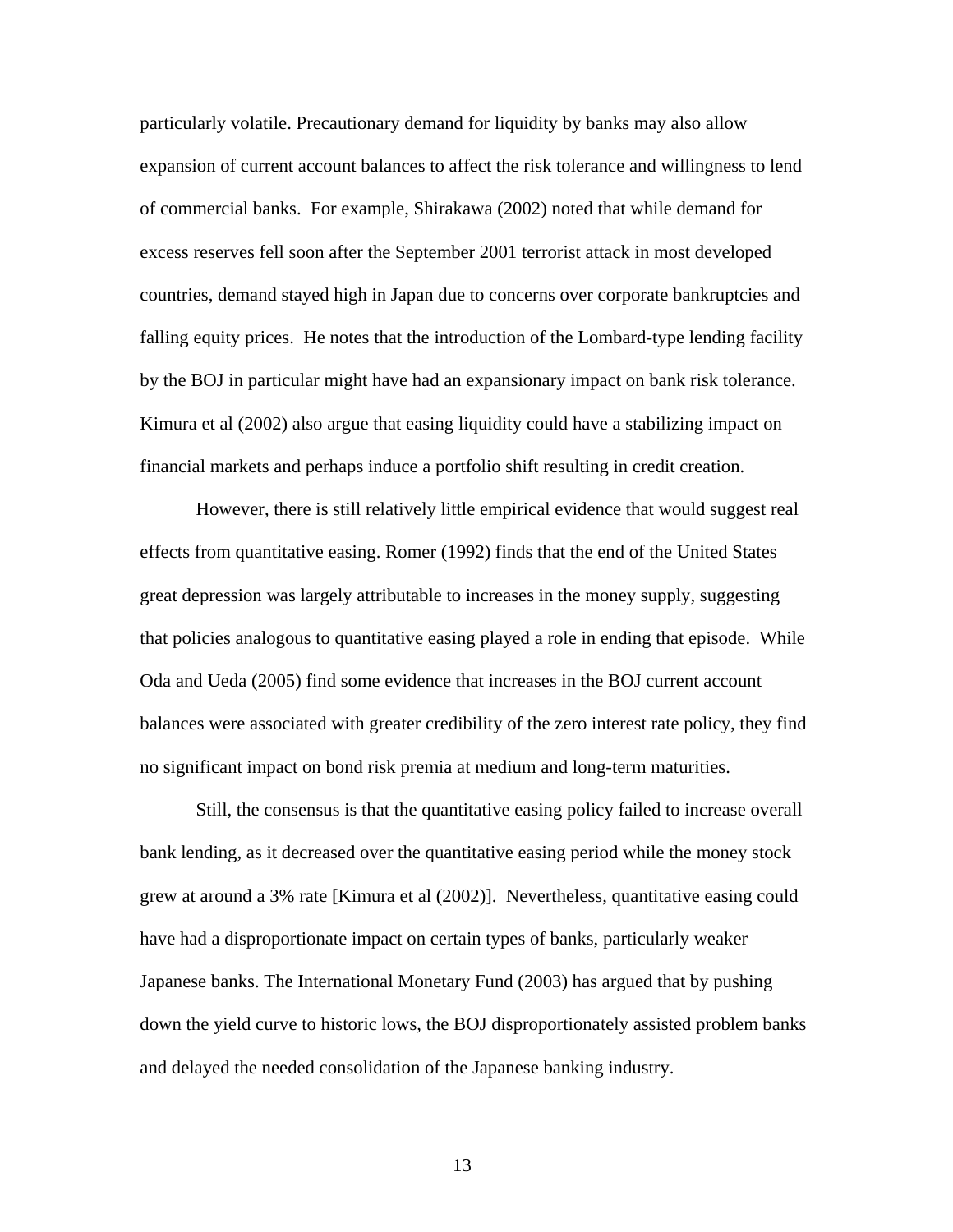#### **4. Empirical Evidence**

1

#### *4.1 Return on overall banking portfolio*

In this section, we examine the impact of changes in the BOJ quantitative easing policy on Japanese bank equity values. We pursue an event study approach, concentrating on the impact of decisions expanding the scope of the BOJ's quantitative easing efforts from the inception of the program in March 2001 through the end of 2004.

We examine both the overall return to the banking sector as well as its excess return according to a standard capital asset pricing model specification. It is possible that bank equity values could respond to increases in the intensity of quantitative easing over and above the response levels of the market as a whole.<sup>10</sup> If this is the case, we are interested in identifying the components of changes in quantitative easing policy that disproportionately benefited the banking sector. Towards that end, we estimated a simple CAPM specification to evaluate bank excess returns on our event dates

$$
BANK_t = \alpha + \beta R_{mt} + \sum_{e=1}^{10} \gamma_e D_{e,t} + \varepsilon_t
$$
 (1)

where *BANK*, represents the daily stock return of the TOPIX bank index,  $R_{mt}$  represents the market portfolio return for day *t,* proxied by the return on the overall TOPIX index, and  $\varepsilon_{i,t}$  is assumed to be an i.i.d. disturbance term.  $\gamma_e$  represents the sensitivity of the bank portfolio to the BOJ meeting announcement represented by the dummy variable

 $10$  The changes observed on our experiment dates could be attributable to other policy changes, such as BOJ Governor comments, on the dates that the current account target was raised [e.g. Oda and Ueda (2005)]. We proceed under the assumption that the primary event on the studied dates was the BOJ policy change specified in the text.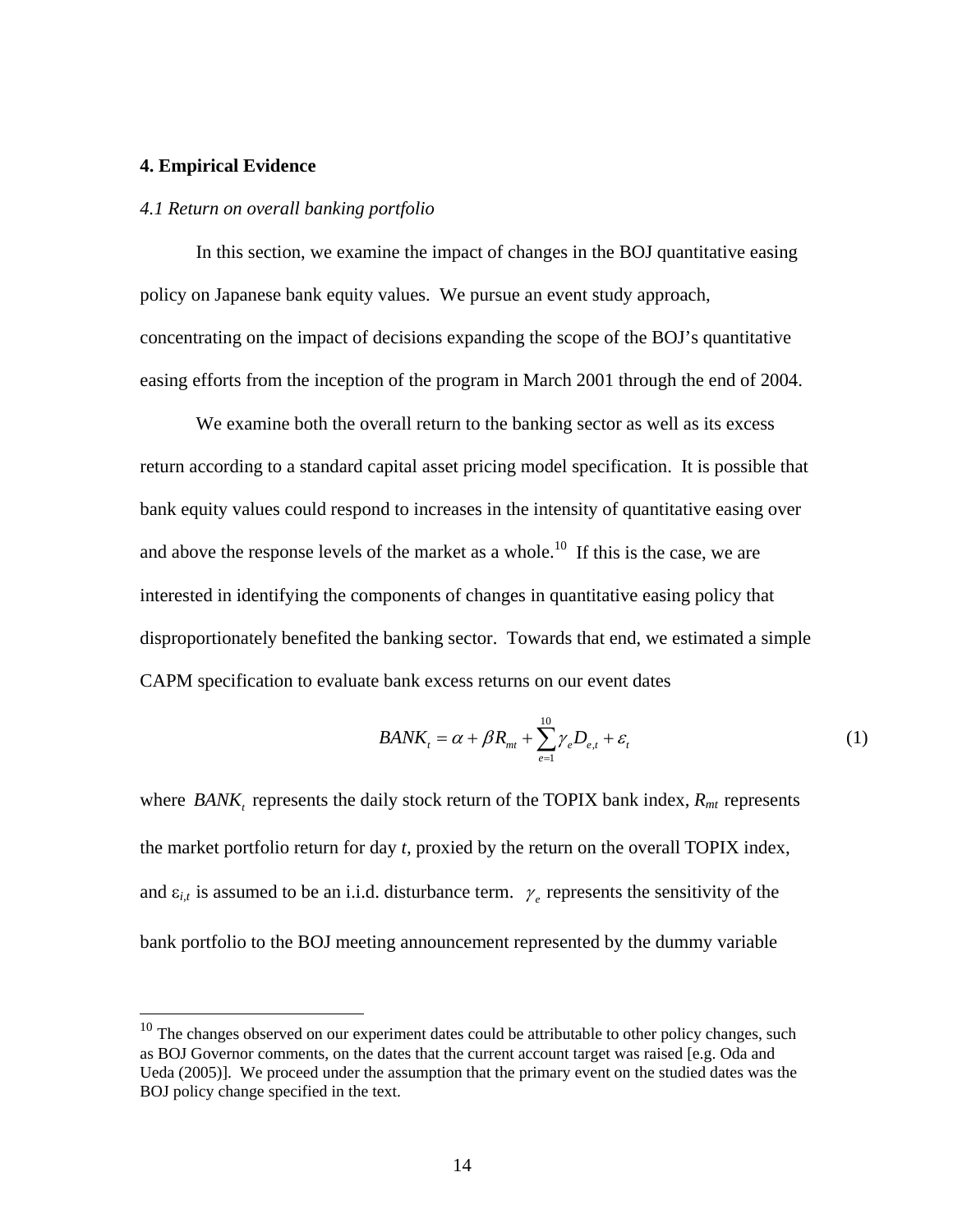$D_{\epsilon t}$ . This variable takes value one on the event date *t* and zero otherwise. The event dates correspond to the ten dates identified as changes in BOJ policies in Table 2. Estimation is done using ordinary least squares with White's general heteroskedasticity correction. Our estimation period runs from Jan. 4, 2001 through Dec. 30, 2004, and includes a total of 983 trading days.

We estimate events within a single-day event window. However, the March 19, 2001 monetary policy meeting decision was announced after the close of trading on that day, and the next day was a national holiday. As a result, we evaluate the "one-day" return around that event day as the return on the following Wednesday, March 21 (see Figure 2).

Our initial results are shown in Table 2. First, we note that the raw return on these dates on which the quantitative easing policy was expanded was generally positive. The raw return on the banking index was positive 7 out of the 10 event dates, with an average daily raw return to the TOPIX banking portfolio of 2.7%. However, these dates all corresponded to positive returns for the market index as well, as the overall market responded positively to the extension of the quantitative easing policy. The average TOPIX return on one of these event dates was 1.8%. In addition, the bank portfolio is estimated to be very sensitive to the return on the market portfolio, with a point estimate for  $\beta$  equal to 1.218.<sup>11</sup>

<sup>&</sup>lt;sup>11</sup> To compare the effects of quantitative easing to more standard monetary policy changes in the neighborhood of zero rates, we examined the return on the TOPIX banking portfolio on 2/15/1999 and 8/14/2000, the dates corresponding to the beginning and ending of the first zero interest rate policy period. We obtained very insignificant coefficient estimates of 0.004 and 0.005 respectively on these dates, suggesting that these more standard monetary policy changes were not perceived to have as strong an impact on bank equity values as we obtain in this study for some of our event dates. These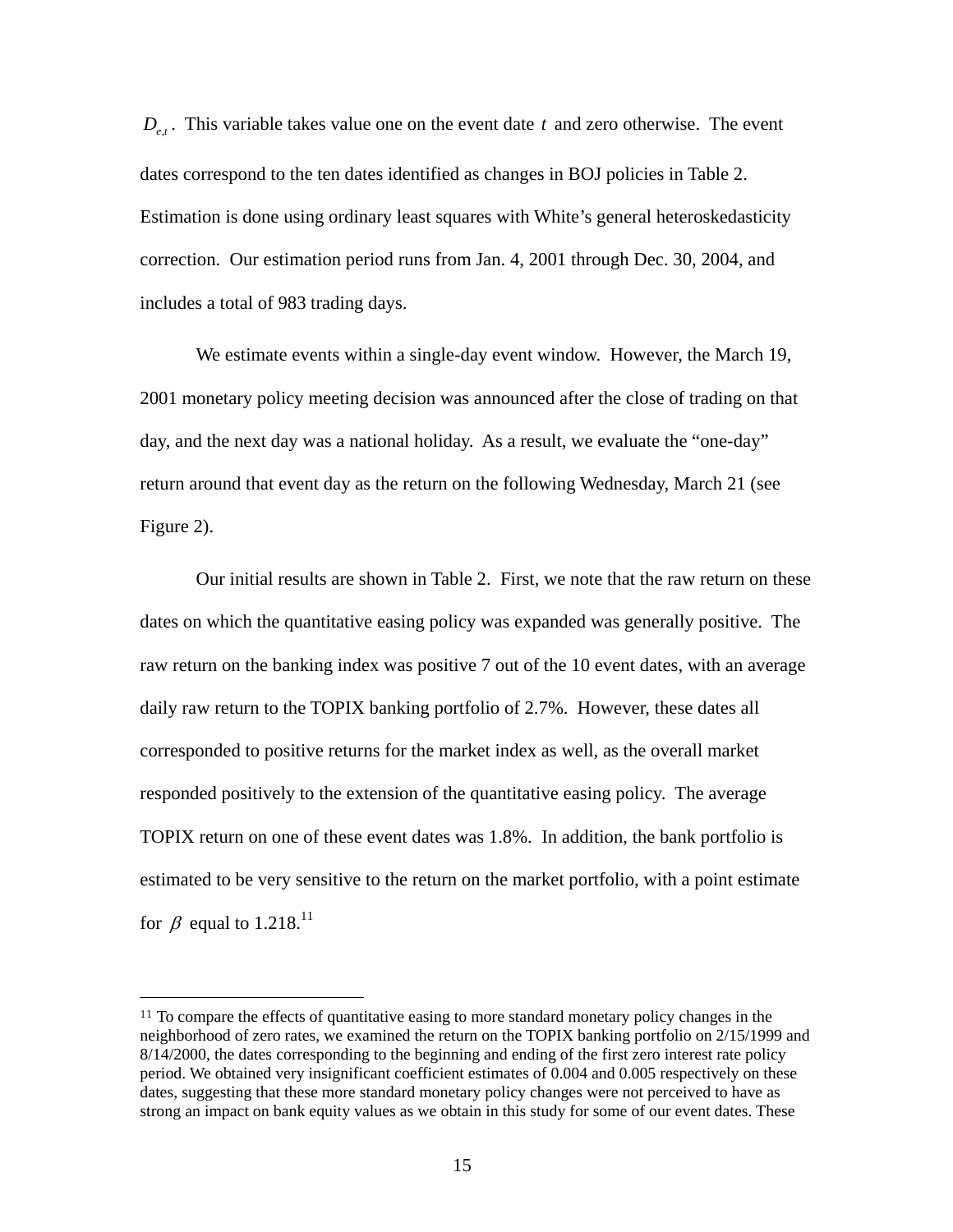The highest individual event day excess returns, of 2.8 and 2.6 percent respectively, occurred on August 14, 2001 and the change subsequent to the meeting on December 19, 2001. These were both dates where in addition to increasing the target for BOJ current account balances, the ceiling on BOJ purchases of long-term JGBs was also increased. On the two later event dates when the ceiling was raised, February 28, 2002 and October 30, 2002, we also obtained statistically significant positive point estimates for the daily excess returns on the bank portfolio of 0.5% and 0.8% respectively. Japanese banks therefore earned statistically significant positive excess returns on all dates when the BOJ raised both the current account balance target and the ceiling on purchases of long-term JGBs.

In contrast, there were five event dates where current account balances were increased but ceilings on long-term JGBs were not increased. On three of these five dates, Japanese banks earned negative excess returns that were statistically significant at at least a five percent confidence level. The average return on these five dates was only 0.1%, far below the average for the ten event dates.

The results suggest that banks disproportionately benefited, i.e. achieved statistically measurable positive excess returns, when in addition to raising its current account balance the BOJ acted to flatten the yield curve, either by raising the limit on purchases of long-term JGBs or by raising the maturity limit on BOJ bills purchased.<sup>12</sup> Nevertheless, quantitative easing appears to also benefit banks by stimulating the overall

results are available upon request from the authors.

 $12$  A large positive excess return was also earned on October 10, 2003, when in addition to raising the current account target and renewing the higher maturity ceiling on bills purchased the BOJ committed to continue its quantitative easing policy until the CPI registered a 0% or positive increase year-on-year.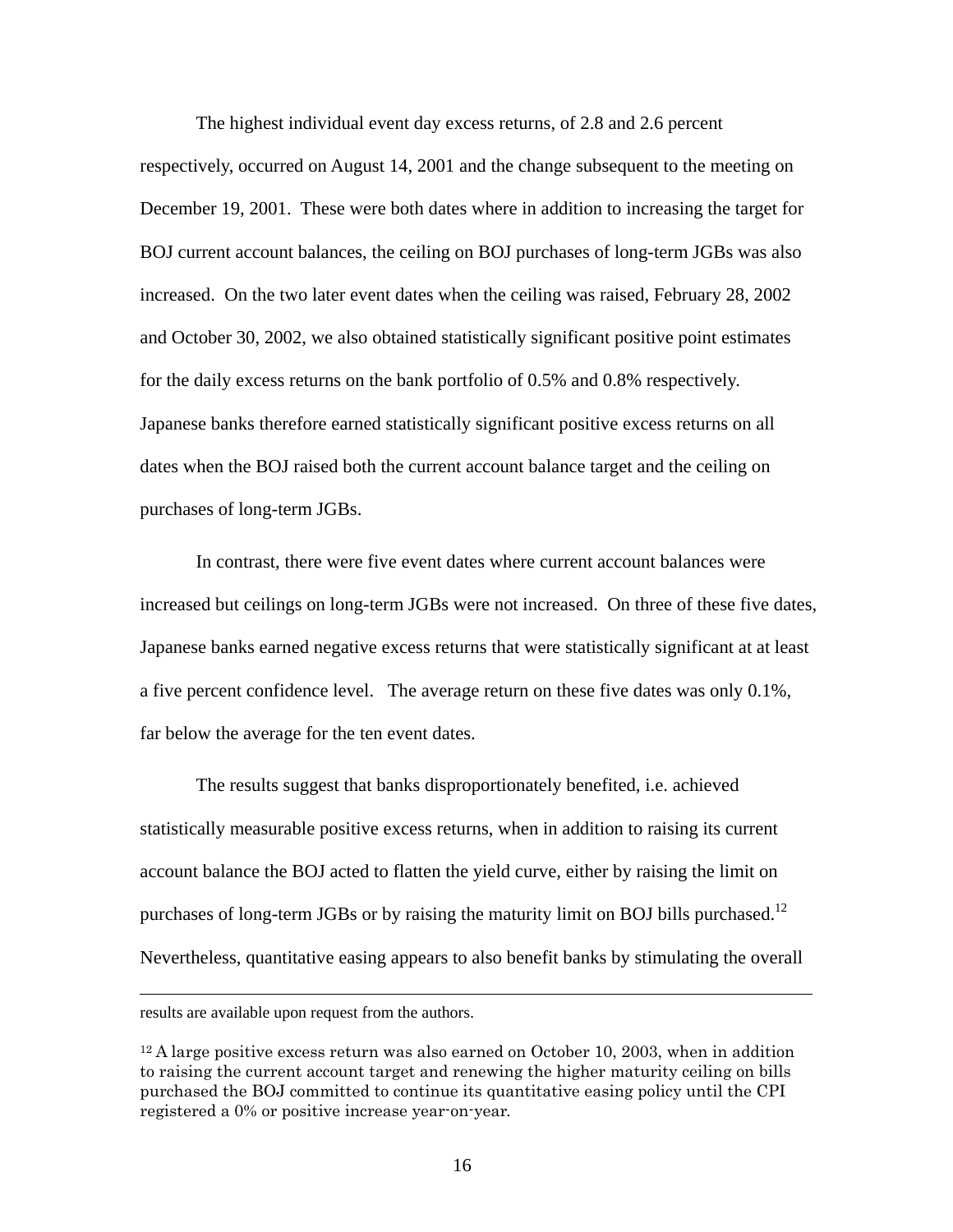economy through, for example, a reduction in future expected interest rate levels. This would impact the overall economy, including banks, but may manifest itself as an overall increase in the TOPIX index, rather than a disproportionate return on bank equities. As banks have large market betas, this benefit to banks may manifest itself through an increase in the raw return on the overall bank portfolio rather than an increase in bank excess returns.

It should be reiterated that our results only reflect the impact of the unanticipated component of the change in quantitative easing policy. As a result, we are likely to be underestimating the overall impact of the change in policy. Indeed, for a number of the policy changes we obtained significantly negative excess returns on bank equities. These results are better interpreted as indicating dissatisfaction in the market with the magnitude of the increase in current account balances, or whether or not it was accompanied by increases in the ceiling on long-term JGB purchases, rather than a negative impact of the policy change itself.

#### *4.2 Robustness Checks*

 The above specification assumed that the market beta was constant throughout our sample period. However, it is quite possible that the changes in the underlying financial regime over this volatile period affected bank market betas. In this section, we examine the robustness of our results to including shifts in bank market betas.

 First, changes in the intensity of the quantitative easing program could also affect banks' market betas. To ensure that our market beta estimates are not being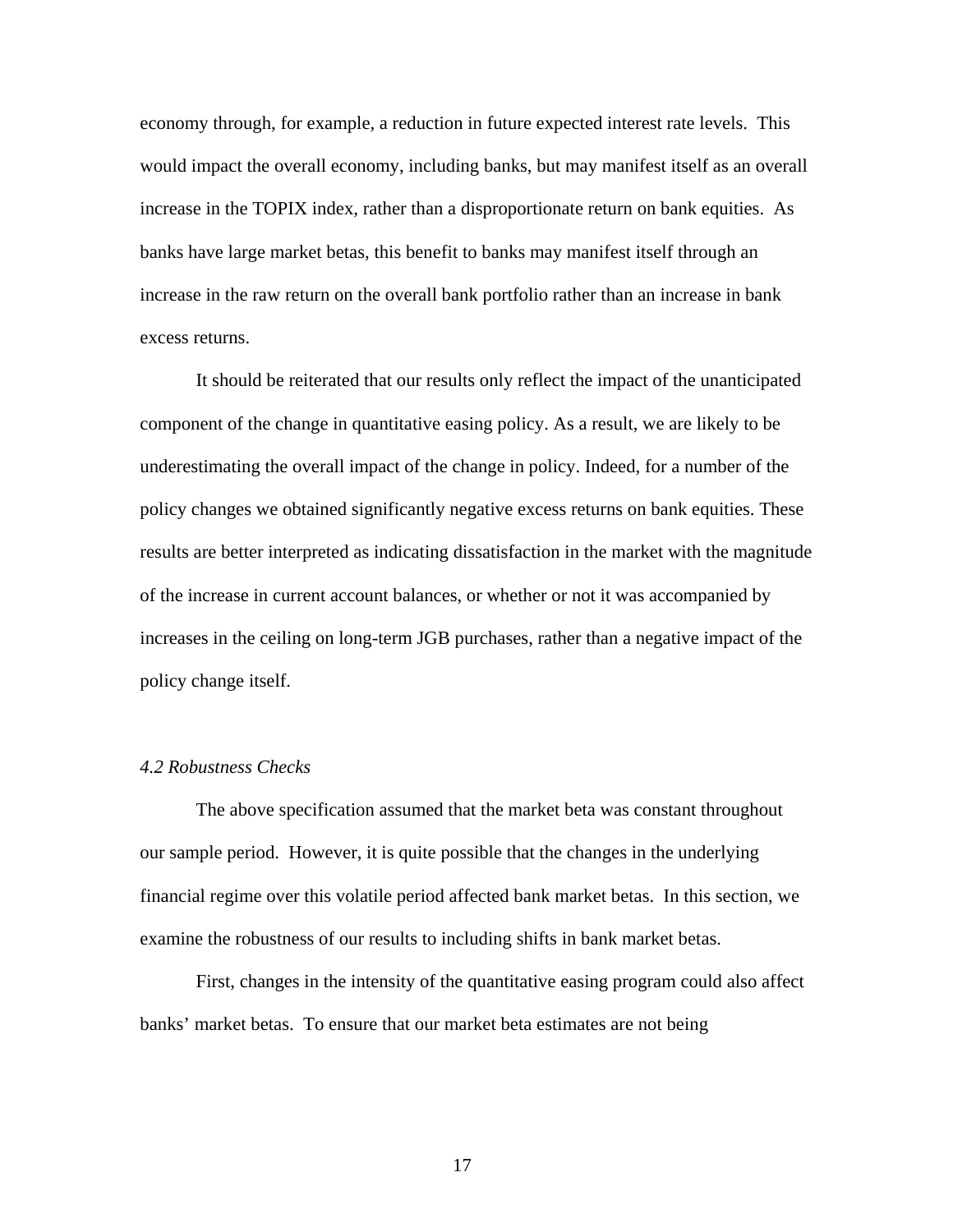contaminated by the changes in BOJ policy, we allow the bank portfolio market beta to shift on each event date.

Second, there were a number of changes in the regulatory regime that could also affect prevailing bank market betas. We identified three major changes that warrant attention: On April 1, 2002 limits were introduced on deposit insurance levels for time deposits. On September 30, 2002, Heizo Takenaka was appointed head of the Financial Services Agency, a move that was perceived as portending more aggressive regulatory efforts at closing failed Japanese banks and cleaning up the financial system. Finally, on October 30, 2002, the Japanese government adopted the Financial Revitalization Program which set aggressive targets for reducing banks' bad loan ratios. We introduce terms allowing for beta shifts on the first two of these three event dates.<sup>13</sup> Unfortunately, the third event date also contained a BOJ expansion of its current account balance target, so the impact of the regulatory change can not be isolated from this other event.

In addition to the introduction of shifts in the market beta, we also allow for episodes of foreign exchange intervention to affect bank equity values. We introduce a variable,  $FX_t$ , measured as the value of yen sales on date  $t$ .<sup>14</sup>

Specifically, we generalize equation (1) to the following specification:

$$
BANK_t = \alpha + \beta R_{mt} + \sum_{e=1}^{10} \gamma_e D_e + \sum_{e=1}^{10} \beta_e (R_{mt} \times D_{et}) + \sum_{r=1}^{2} \beta_r (R_{mt} \times D_{rt}) + \beta_{FX} FX_t + \varepsilon_t
$$
 (2)

where equation  $(2)$  is the same as equation  $(1)$  with the addition of the fourth term allowing for time-varying market betas, the fifth term allowing for beta shifts on the bank

 $13$  Spiegel and Yamori (2003) find that news concerning potential passage of bank regulatory changes in 1998 measurably affected Japanese bank equity values.

 $14$  Source: Ministry of Finance. All foreign exchange interventions over this period were sales of yen intended to depreciate the Japanese currency.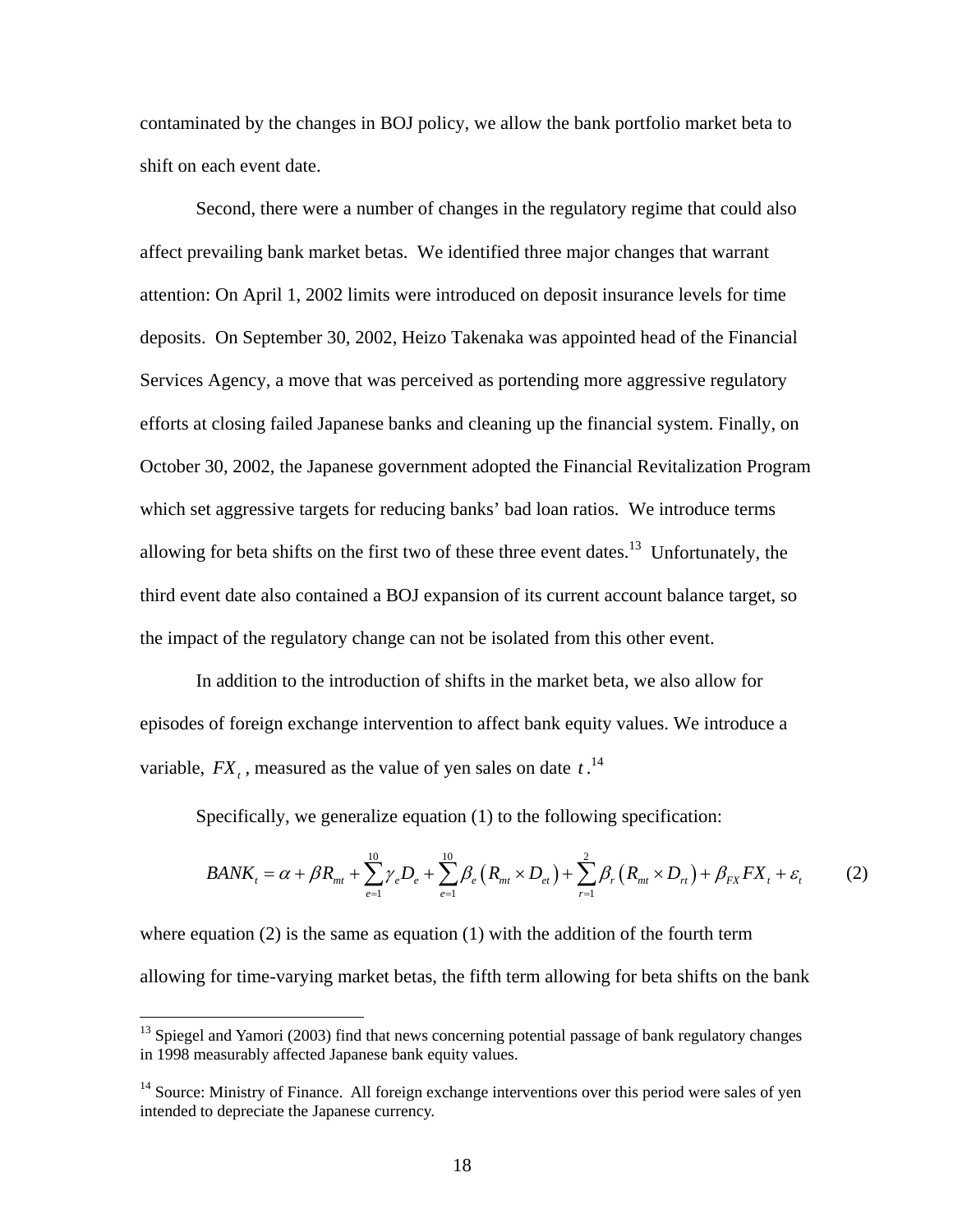regulatory change dates, and the sixth term allowing for market effects of yen interventions.  $D_{et}$  and  $D_{rt}$  are dummy variables equal to 0 prior to the date of events *e* and *r* respectively, and 1 afterwards, while  $\beta_i$  ( $i = e, r$ ) represents the coefficient estimate on the beta shift for event date *i*. Finally,  $\beta_{rx}$  represents the coefficient estimate on the foreign exchange intervention measure,  $FX_t$ .

 Our results are shown in Table 3. None of the market beta shifters is statistically significant, even at a 10% confidence level, with the exception of the shifter for the April 1, 2002 introduction of caps on insurance of time deposits. In particular, the coefficients on the event dates are quite similar to those with constant  $\beta$  s. The coefficient estimate on the foreign exchange intervention variable,  $FX_t$ , is almost exactly zero.

As neither the beta shifts nor the foreign exchange intervention variable were influential, it is not surprising that our results concerning bank excess returns were almost identical to those in Table 2. The two largest event dates are again August 14, 2001 and December 19, 2001, with returns of 3.2% and 2.6% respectively. As before, the excess return estimates for event dates where the BOJ only increased the current account balance target were much smaller.

### *4.3 Parametric evidence*

We next turn to parametric evidence concerning the impact of the different forms of quantitative easing on the overall banking portfolio. Table 1 groups the various event dates into three dummy variables. *CA* represents a dummy variable that takes value 1 on all event dates when the BOJ raised its current account balance target. *YC* represents a dummy variable that takes value 1 on all event dates when the BOJ pursued actions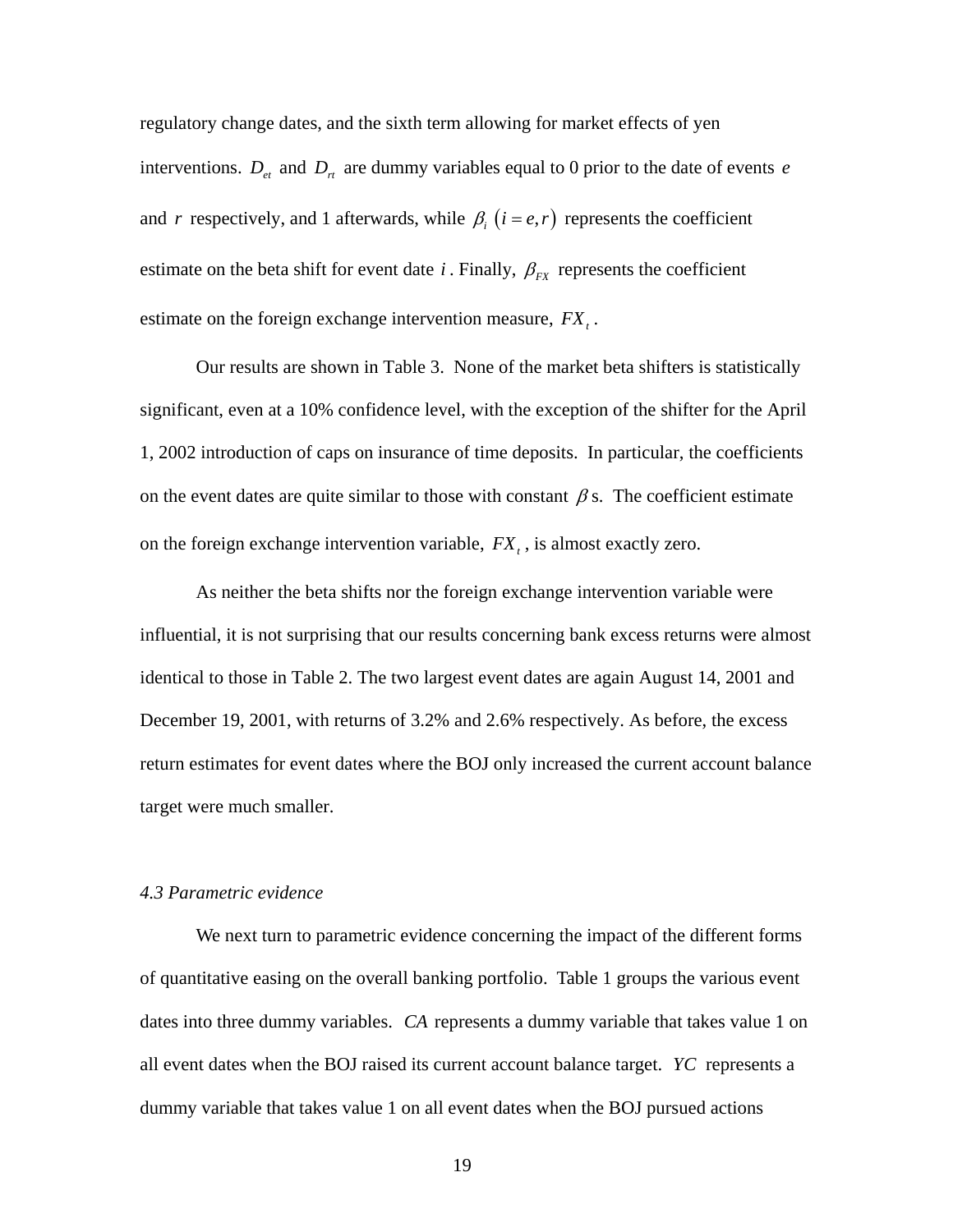associated with flattening the yield curve. We include all increases in the limit on the ceiling on long-term JGB purchases and increases or renewals in increases of maturity limits on bills purchased.

Finally, *LT* is a dummy variable that takes value 1 on the subset of event dates in *YC* that also involved increases in the limit on the ceiling on long-term JGB purchases. The last dummy is almost identical to the second one, and is intended as an additional robustness test. In particular, we are concerned about the extra-normal return experienced by banks on October 10, 2003. As mentioned above, in addition to the increase in the current account target and the limit on long-term JGB purchases, the BOJ announced its conditions for ending its quantitative easing policy, raising its commitment to maintain the policy for some period of time. To the extent that this policy change results in lower expected future short-term rates, it may also be a policy associated with "flattening the yield curve." Nevertheless, we isolate the events where limits on the ceiling on long-term JGB purchases were raised to isolate the impact of this type of policy change. As above, we estimate the bank portfolio market beta jointly with our test of the significance of the event dates. We first test the significance of the increases in the current account targets alone with the simple specification<sup>15</sup>

$$
BANK_t = \alpha + \beta R_{mt} + \gamma_{CA}CA + \varepsilon_t
$$
\n(3)

where our variable of interest is  $\gamma_{CA}$ .

 $\overline{a}$ 

Our results are shown in Table 4. We obtain a similar estimate for our market beta

<sup>&</sup>lt;sup>15</sup> Since none of the coefficient estimates in Table 3 for the market beta shifters was significant at even a 10% confidence level, we maintain the assumption that the market beta coefficient was constant throughout our sample period.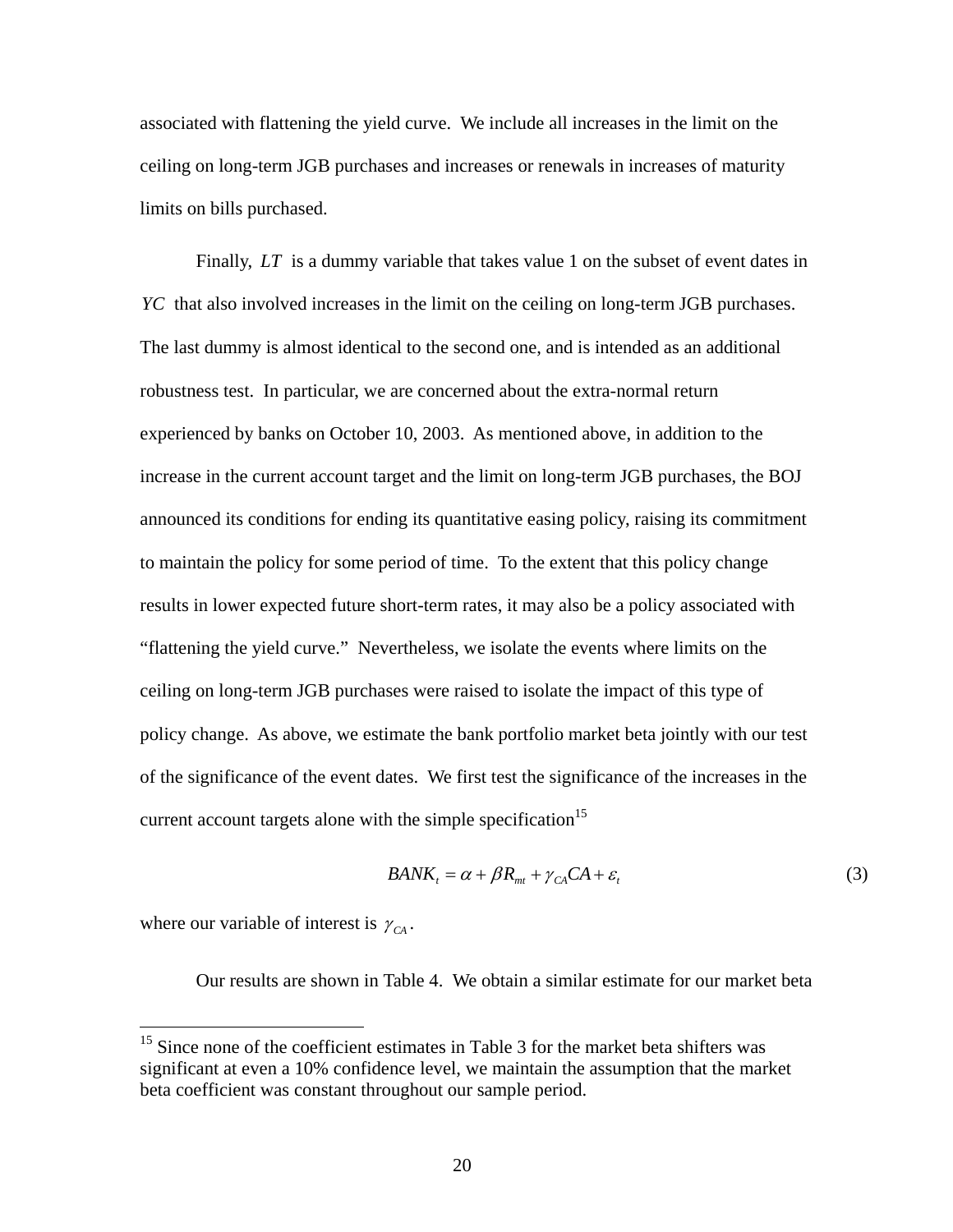of around 1.2. Increases in the current account balance alone also appear to be priced positively with a coefficient estimate of close to 0.9 percent, although our coefficient estimate is statistically insignificant.

 However, many of these event dates included other changes in BOJ policy, particularly changes associated with flattening the yield curve through easing the restrictions on BOJ purchases of long-term JGB bonds or increasing the maturity limit on bills purchased by the BOJ. To investigate whether excess returns on the banking portfolio were attributable to current account target increases or these yield curve flattening events, we add the *YC* and *LT* dummies in models 2 and 3.

 The addition of these dummy variables markedly reduces the coefficient estimate on the current account dummy. This variable now enters insignificantly different from zero. In contrast, both of the yield curve dummies are economically and statistically significant. The overall yield curve dummy (*YC* ) enters significantly with a coefficient estimate of 1.7% at a 5% confidence level. The dummy for only increases in the limit on long-term JGB purchases has a modestly smaller point estimate at 1.5% and is also statistically significant at a 5% confidence level.

 The parametric results therefore support our results from overall bank portfolio returns on individual event dates. While banks generally did better on days when the BOJ raised its current account balance target, it appears that they did measurably better when these current account target increases were accompanied by other policy changes that could have the impact of flattening the yield curve.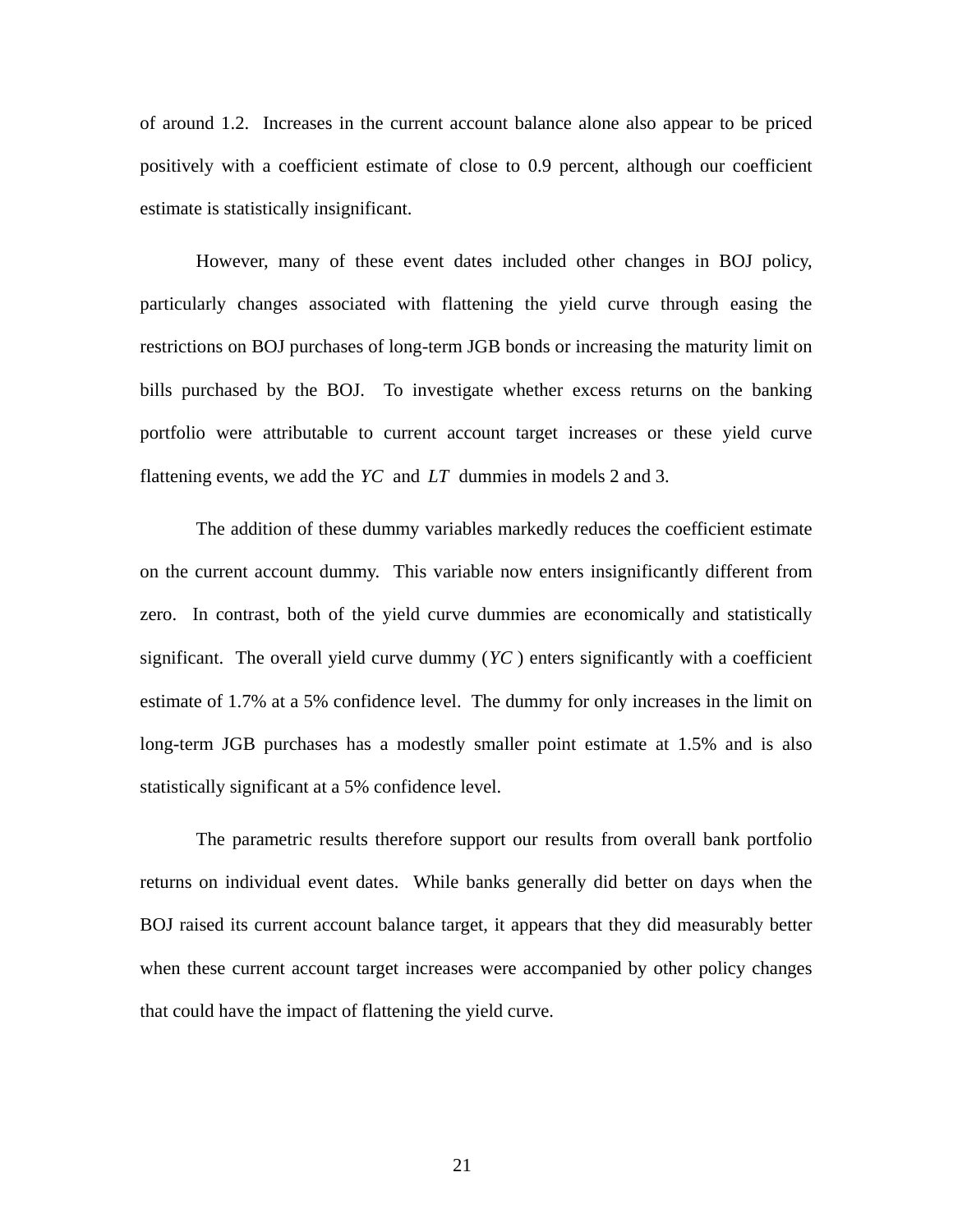#### *4.4 Cross-Sectional Evidence*

In this section, we examine the impact of changes on BOJ quantitative easing policy on a cross-section of 87 Japanese banks. As mentioned above, there has been speculation that the BOJ quantitative easing policy disproportionately benefited weaker Japanese banks. We therefore examine important policy event dates to examine whether or not this is the case. In particular, we conduct cross sectional analysis on the March 19, 2001 event date, corresponding to the introduction of the quantitative easing program, as well as the two event dates that yielded statistically significant excess returns to the overall banking index, August 14, 2001 and December 19, 2001. Recall that both of these latter event dates included increases in the ceiling on BOJ purchases of long-term JGBs in addition to increases in the BOJ current account target. Finally, we also examine the impact of BOJ policy changes on October 30, 2002, a date that also corresponded to the introduction of Japan's financial revitalization program.

 As discussed above, changes in bank equity values on our event dates would only affect the surprise component of the policy change, and not its expected component. To measure the magnitude of the surprise component in the policy changes, we examined the change in interest rates on the event dates considered in our cross-sectional tests (Table 5). It can be seen that the largest change came in on the March 19, 2001 event, the introduction of the quantitative easing program, where we saw declines in yields at the one-night, 5-year and 10-year maturities of 5, 6, and 8 basis points respectively. It should be stressed that due to the low prevailing nominal rates at the time, these decreases were substantial in percentage terms. For example, the overnight rate declined by 54% in a single event day.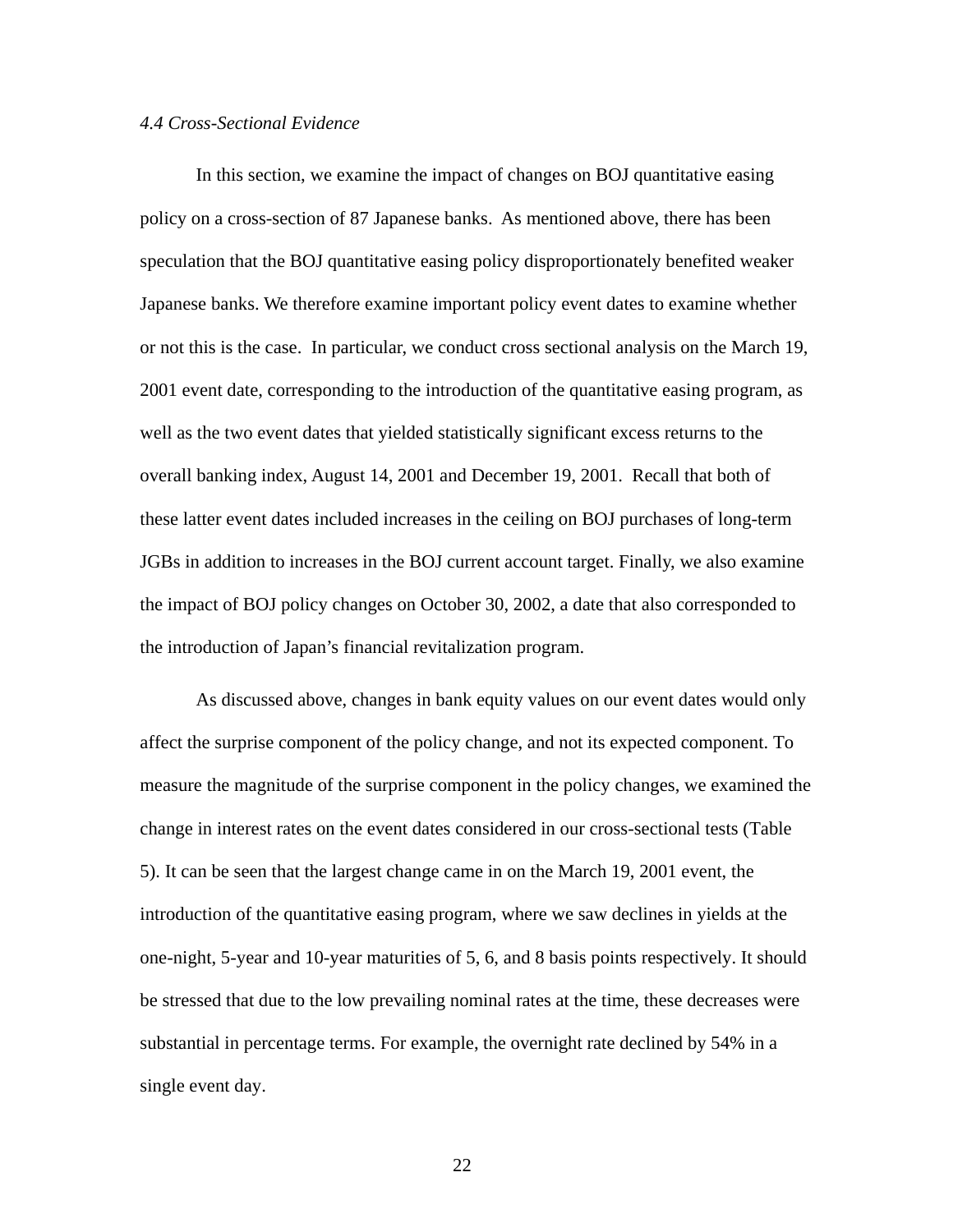The declines on the other event dates were not nearly as dramatic. Of course, overnight rates were already near zero, so we would not expect much response at this maturity. However, on the August 14, 2001 event date we only saw 2 and 0.5 basis point declines in the yields on the 5 and 10 year JGBs respectively. Similarly, we saw a marginal increase in the 5-year yield and actually saw a 3 basis point increase in the 10 year yield on our December 19, 2001 event date.

 The changes observed in the yield curves, as measured by the differences in the yields on 10 and 5-year Japanese government bonds, were similar. There was a relatively substantial decline in the steepness of the yield curve on the March 19, 2001 introduction of the quantitative easing program, with the difference between the two yields declining by three basis points, but on the subsequent two event dates, the yield curve actually steepened modestly. Given the concentration on the policy concerning the ceiling of purchases of long-term JGBs at the BOJ, it seems surprising that these policy changes affected bank equity values as a group but not prevailing long-term interest rates.<sup>16</sup>

 We again evaluate the excess return on bank *i* on date *t* in terms of a capital asset pricing model

$$
AR_{it} = R_{it} - \alpha_i - \beta_i R_{mt} \tag{4}
$$

where  $AR_i$  is the estimated excess return of bank *i* on date *t* and  $\alpha_i$  and  $\beta_i$  are estimated market model parameters, and  $R<sub>mt</sub>$  is again the rate of return of the market portfolio on day *t,* proxied by the return on the TOPIX index. We estimate the market

<sup>&</sup>lt;sup>16</sup> Long-term interest rates could have risen and the yield curve could have steepened more than it did in the absence of the policy change, but a formal test of this hypothesis would require a structural model, as in Bernanke, et al (2004), and be beyond the scope of our study.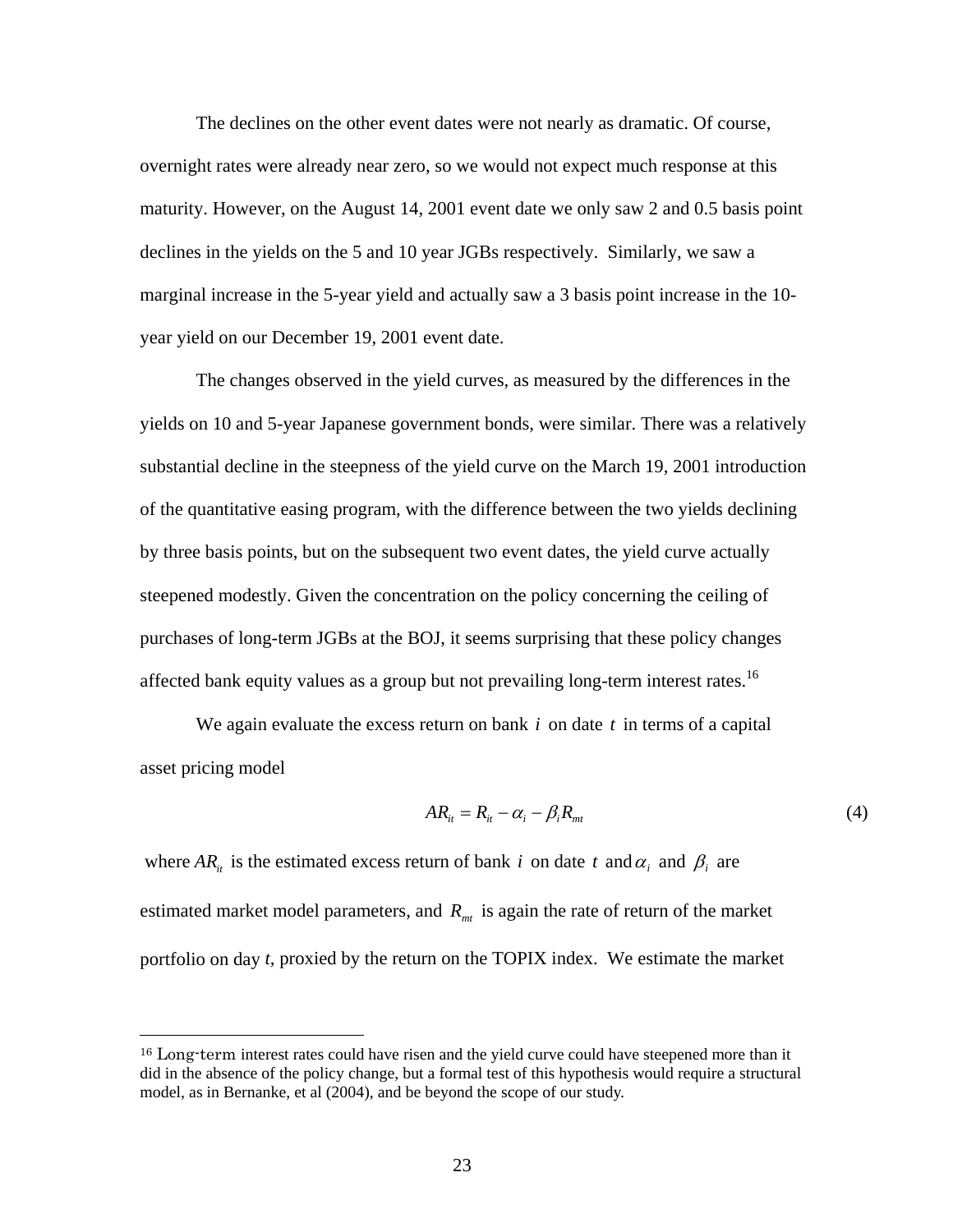model parameters over our entire sample.<sup>17</sup> There were 87 banks that traded continuously over this period, which determined our sample size. All stock price data was obtained from the *Toyo Keizai Shinposha* stock price data set.

We estimate the standard error of daily abnormal returns on day t,  $S<sub>i</sub>(t)$ , is as follows

$$
S_{it} = \sigma_i \sqrt{1 + \frac{1}{100} + \frac{(R_{mt} - \overline{R}_{mt})^2}{\sum_{s=-120}^{21} (R_{st} - \overline{R}_{mt})^2}}
$$
(5)

where  $\sigma_i$  is the residual standard error from our market model estimation and  $\bar{R}_{mt}$  is the mean return on the market portfolio during the estimation period.

 We next turn to the implications of bank characteristics for observed excess returns. In particular, we concentrate on indicators of firm financial conditions. If the quantitative easing policy was expected to disproportionately favor financially weak firms, we would expect indicators of relatively poor financial conditions to obtain a positive coefficient. Individual bank data was obtained from the Japanese Bankers Association *Analysis of financial statements of all banks*, individual bank financial reports, and the Deposit Insurance Corporation of Japan (DICJ) web site.<sup>18</sup>

 We include seven indicators of individual bank financial conditions in our specifications: First, we include bank *Liquidity ratios,* measured as the ratio of cash, reserve, and call loans to total bank assets. We also include bank *Bad loan ratios,*

<sup>&</sup>lt;sup>17</sup> As a robustness check, we also estimated the market model parameters for the March 19, 2001 event using 100 daily returns beginning 120 trading days before the event day (*t* ∈[−120,−21]). These results were very similar to those reported, and are available from the authors on request.

<sup>18</sup> The DICJ web site address is http://www.dic.go.jp/english/index.html.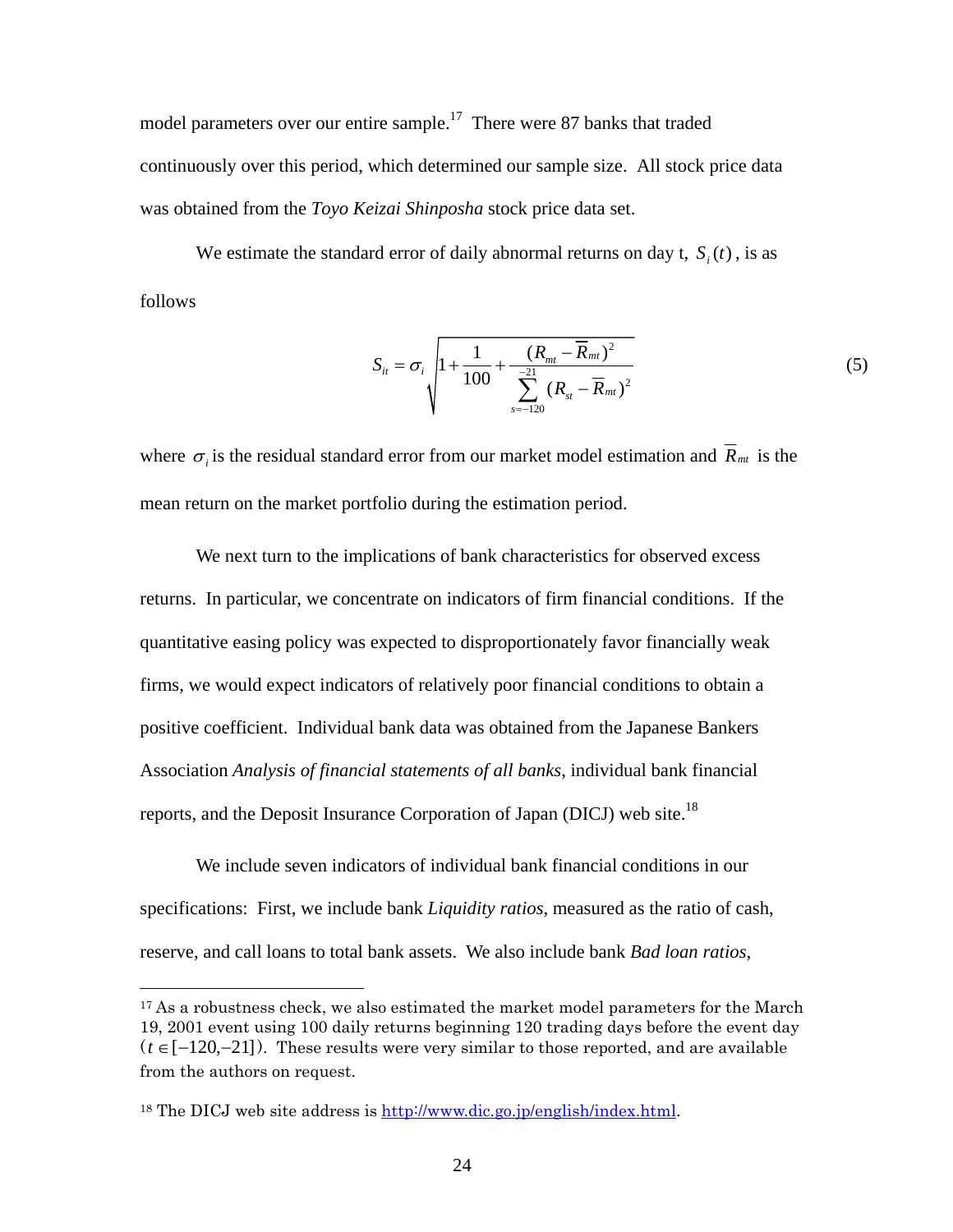measured as the ratio of non-performing loans requiring risk management, as defined by the Japanese Banking Law, to net bank assets. We include measures growth in overall and time deposits relative to the previous fiscal year, labeled *Deposit growth* and *Time deposit growth* respectively. We include a dummy variable, *International operations,*  which takes value 1 if a bank is engaged in international operations and 0 otherwise. We also include a dummy variable labeled *Dividend,* which takes value 1 if banks failed to pay the median level of dividends paid by their regulatory class in the previous fiscal year and 0 otherwise.19 We include a dummy variable, *Public funds,* which takes value 1 for banks which have received public funds and value 0 otherwise. Finally, we include a dummy variable *Bank Type,* which takes value 1 if a bank is a city or trust bank.

 Under the hypothesis that the quantitative easing program was expected to disproportionately benefit weaker commercial banks, we would expect a positive coefficient on the *Bad loan ratio* and *Dividend* variables, which both indicate financial distress, and a negative coefficient on the *liquidity ratio, Deposit growth* and *Time deposit growth* variables.

 The Time deposit growth variable, in particular, may be an indicator of financial strength for the events we consider in our cross-section study. In 2001 the Japanese government announced a plan to replace its total deposit insurance guarantees by March 2002 with a partial deposit insurance system, where coverage would be limited to 10 million yen per depositor on time deposits. This reduction in insurance coverage was referred to locally as the "pay-off" policy. The public responded to the announcement by reallocating their savings portfolios towards demand deposits prior to the announced date

<sup>19</sup> Median dividend payouts for City and Trust banks was 7 yen a share, while median payouts for regional banks was 5 yen a share.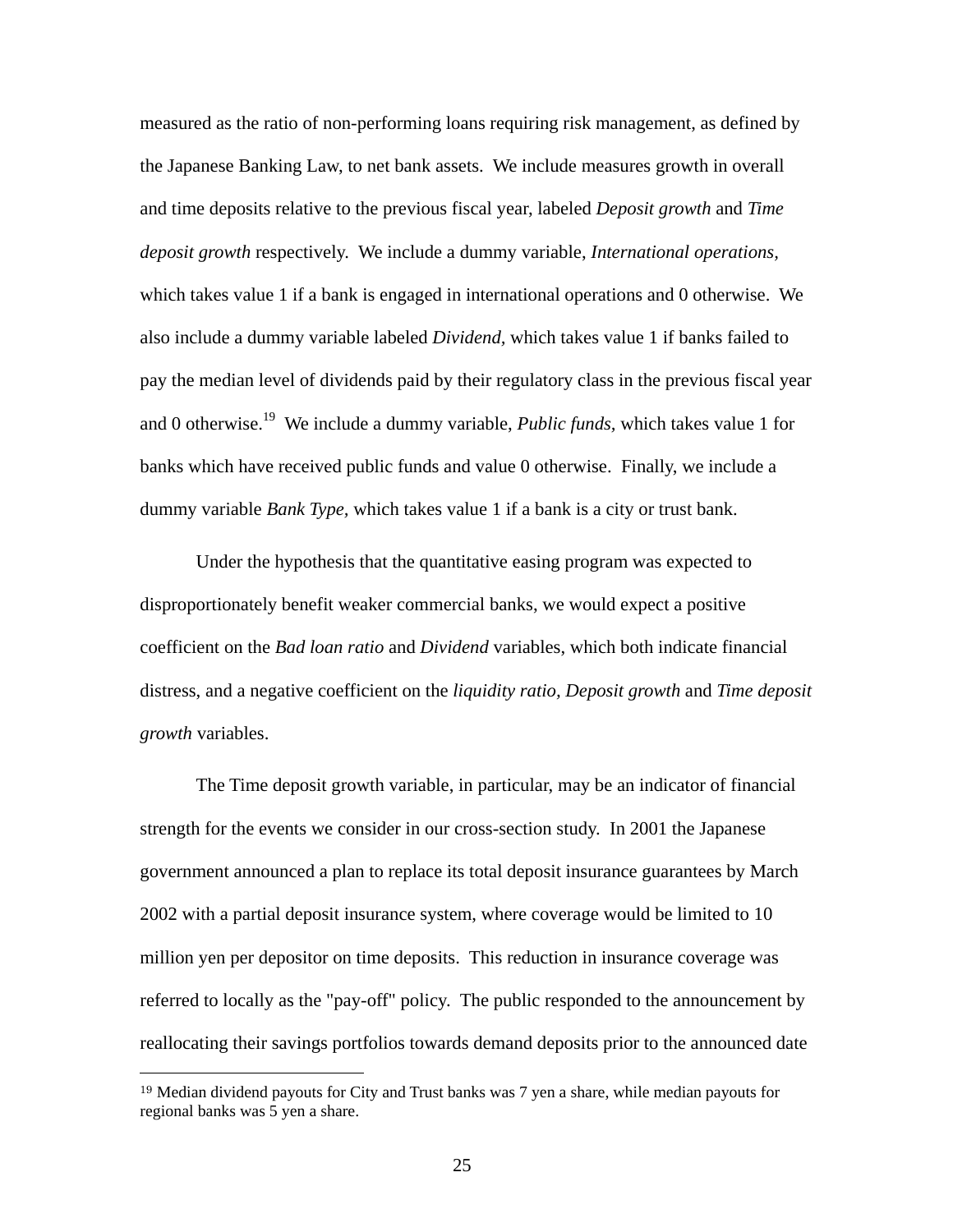of the policy change: Demand deposits increased from 139 trillion yen in March 2000 to 152 trillion yen in March 2001, while time deposits decreased from 282 trillion yen to 278 trillion yen. In addition, while aggregate deposits grew over this period, several notable banks that subsequently failed experienced sharp deposit declines. Spiegel and Yamori (2006) find that time deposit growth was related to financial strength during this period for Japanese regional banks that had adopted market price accounting.

Our expected sign on the *International operations* and the *Public funds* variables are unclear. Involvement in *International operations* usually implies a larger bank with branches abroad, which would tend to be a safer bank. However, during our event period, large banks were known to be heavily dependent on the deferred tax assets in their balance sheets, and therefore were under greater pressure to liquidate their problem loans. Nevertheless, we condition for international operations because involvement in international operations subjects Japanese banks to a higher capital standard.

The expected sign on the *Public funds* variable is unclear because of the restrictions that accompanied acceptance of public funds. On one hand, an injection of public funds would directly enhance a bank's balance sheet. However, banks accepting public funds were required to follow the government's "Business Revitalization Plan," which required large decreases in bank officers and branches, as well as increased lending to small firms. Shimizu (2006) finds that the adverse impact of these regulatory burdens on average outweighed their benefits.

In addition we added a variable for bank size, *Scale,* measured as the log of total bank assets. It appears likely that several of the variables in our specification already implicitly proxy for bank size, such as *International operations* and *Bank Type,* but we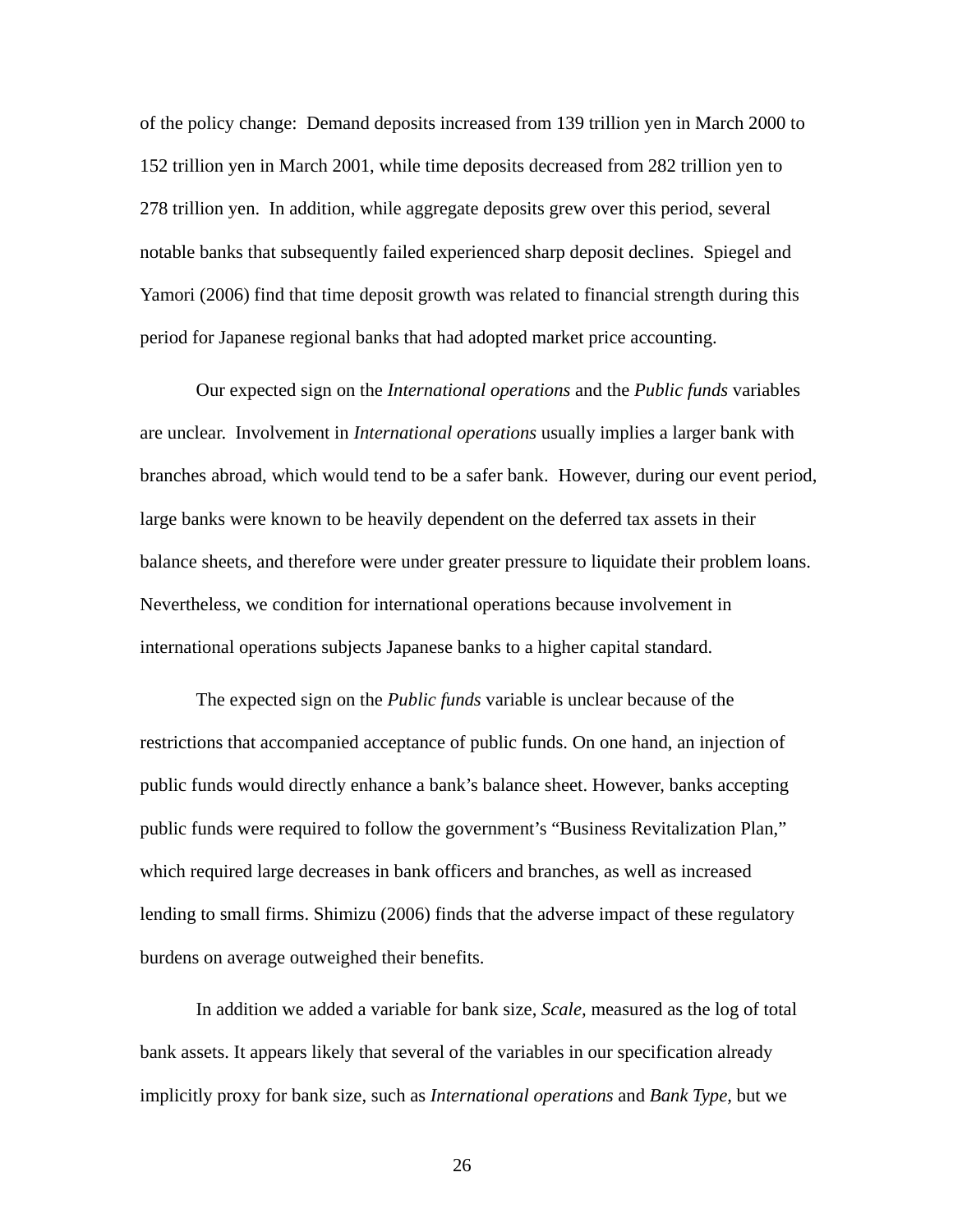report our results with and without the additional *Scale* variable as a robustness check.

The results are shown in Table 6. We first report our results without the inclusion of the *Scale* variable. For the March 19<sup>th</sup> event date, four variables enter significantly at the 10% confidence level or better.<sup>20</sup> These include the *Bad loan ratio* variable, which enters significantly at a 5% confidence level with its expected positive coefficient, and the time deposit growth variable, which also enters at a 5% confidence level with its expected negative sign. These results suggest that the market expected the quantitative easing program to disproportionately benefit banks in poor financial condition and banks that had been losing, or at least not gaining, time deposits.

The two variables with uncertain expected coefficient signs both enter significantly at a 10% confidence level. The *International operations* variable enters negatively, suggesting that banks uninvolved in international operations were expected to benefit more from the quantitative easing policy. This would be in line with the notion that banks with international operations would tend to be larger banks with less financing difficulties holding all else equal. The *Public Funds* variable also enters negatively, suggesting that banks that received public funds were expected to fare better under quantitative easing.

We also examine cross-section event studies for the two event dates that result in statistically significant positive excess returns on the overall banking portfolio, August 14, 2001 and December 19, 2001. On the August  $14<sup>th</sup>$  date, two of the variables enter significantly. The *time deposit growth* variable again enters significantly at a 5%

 $^{20}$  Of the 87 banks in our sample, 27 exhibited positive excess returns on the March 19 event date at a 10% confidence level or stronger, while only two had measurably negative excess returns.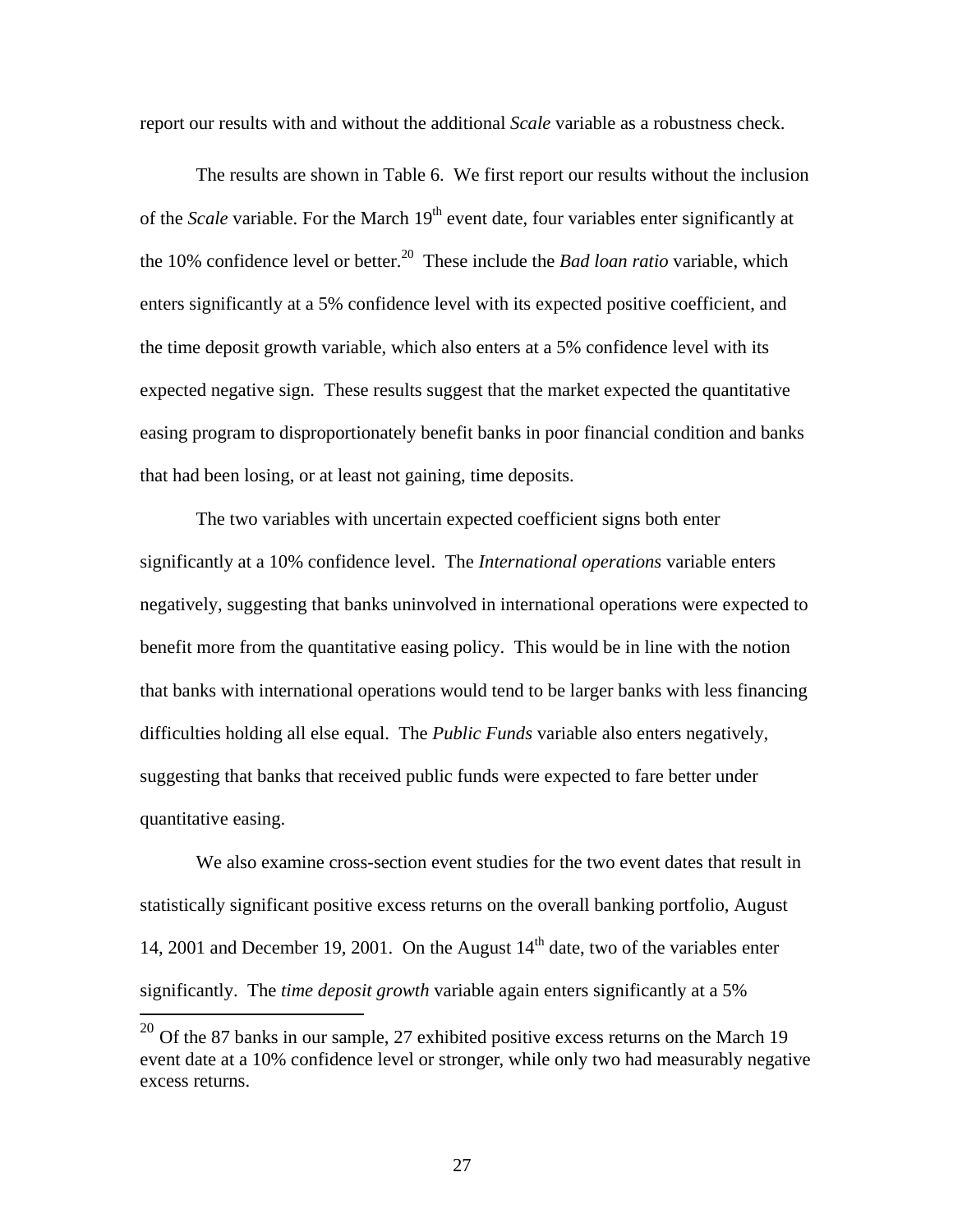confidence level with its expected negative sign, suggesting that the market expected that quantitative easing would disproportionately benefit banks with difficulties raising deposits. The *Dividend* variable also entered at a 1% confidence level with the incorrect negative sign. This would suggest that banks that failed to meet the median dividend payout of their regulatory class would be expected to disproportionately benefit less from the quantitative easing program than other Japanese banks. As only problem banks tend to miss their dividend payments, this result conflicts with the hypothesis that the quantitative easing program was expected to disproportionately benefit weaker Japanese banks.

The *Time deposit growth* variable also enters significantly with its expected negative sign on our December 19 event date, again at a 5% confidence level. In addition, the overall deposit growth variable entered significantly positive at a 5% confidence level. This is not the anticipated sign, but the results for overall deposits may reflect anticipation (which proved to be true) that the removal of deposit insurance on demand deposits would be delayed.<sup>21</sup>

Adding the *Scale* variable does not appear to qualitatively change our results. The variable itself only enters significantly on the March 19, 2001 event date. The set of variables that enter significantly on the event dates studied are largely invariant to the inclusion of this variable, with the notable exception of the *Time deposit growth* variable on the March 19 event date, which fails to enter significantly when the *Scale* variable is included, although it still enters with its expected negative sign.

<sup>21</sup> Spiegel and Yamori (2006) fail to find evidence of depositor discipline in terms of overall deposit growth.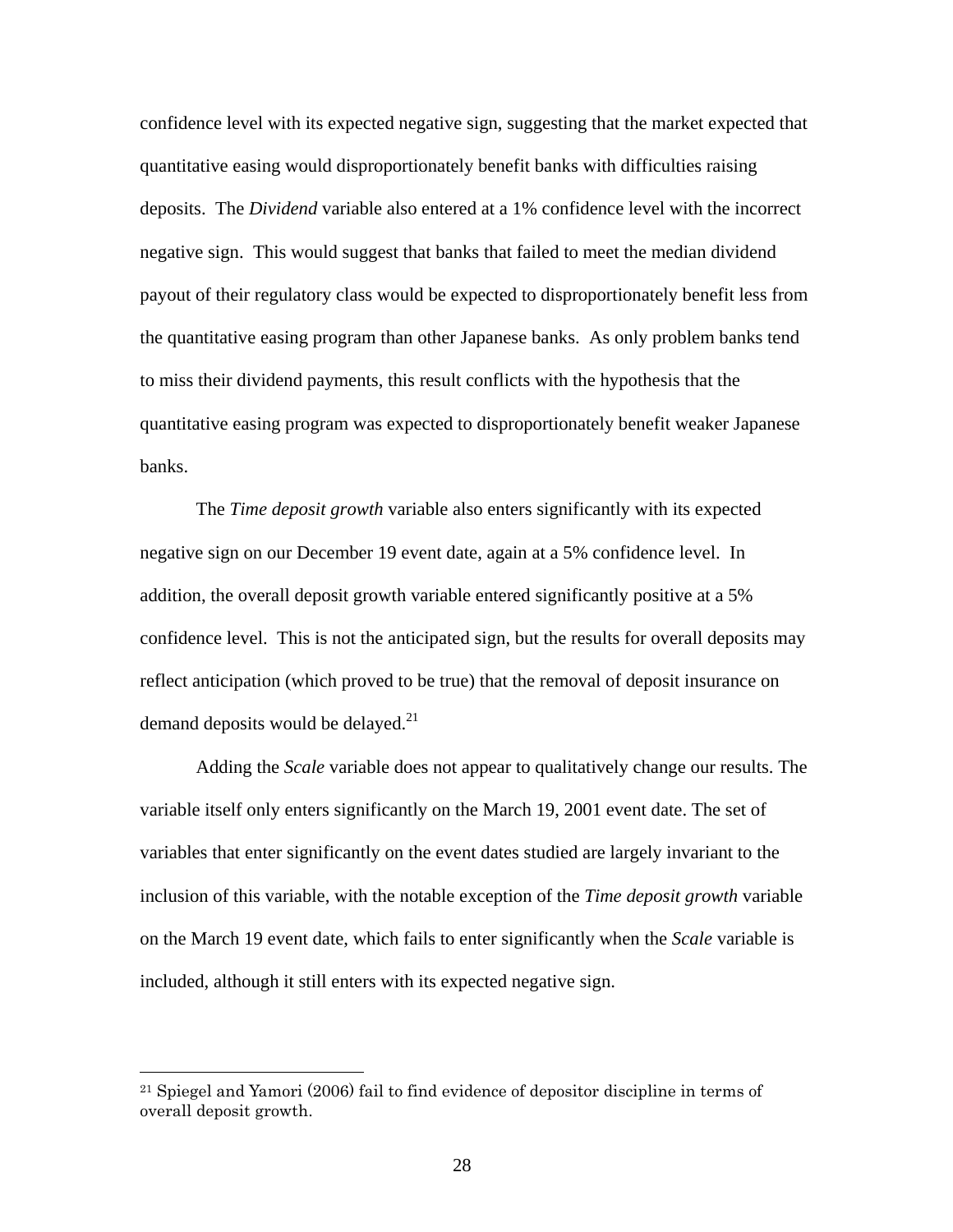Finally, we also report results for the October 30, 2002 event date. This date is distinct from the others in two aspects: First, it occurred after the March 2001 introduction of limits to deposit insurance on time deposits, so depositors may have already made their deposit reallocations in anticipation of the introduction of ceilings on deposit insurance. Second, the introduction of Japan's financial revitalization program was also announced on this date. It was widely perceived that this program would require banks to aggressively address their problem loans, a burden that would disproportionately fall on weaker Japanese banks.

Our results are notably different from the other event dates. First, time deposit growth rates no longer enter significantly, while overall deposit growth rates do with a statistically significant negative coefficient. This result would be consistent with quantitative easing having disproportionately beneficial impacts on weaker Japanese banks if depositors were now moving all deposits out of weaker Japanese banks. Still, it seems surprising that we obtained negative coefficients on deposit growth at all, given the potential that the regulatory reforms also introduced on that date would broadly be perceived as negative news for weaker Japanese banks. Still, the reforms were primarily applied to larger banks, while our sample is predominantly regional banks that were largely unaffected by the reforms.

#### **5. Impact on industries and firms**

Given that our results suggest that quantitative easing disproportionately benefited weaker banks, it seems natural to ask whether weaker firms also disproportionately benefited from the policy. To investigate this question, we next turn to the impact on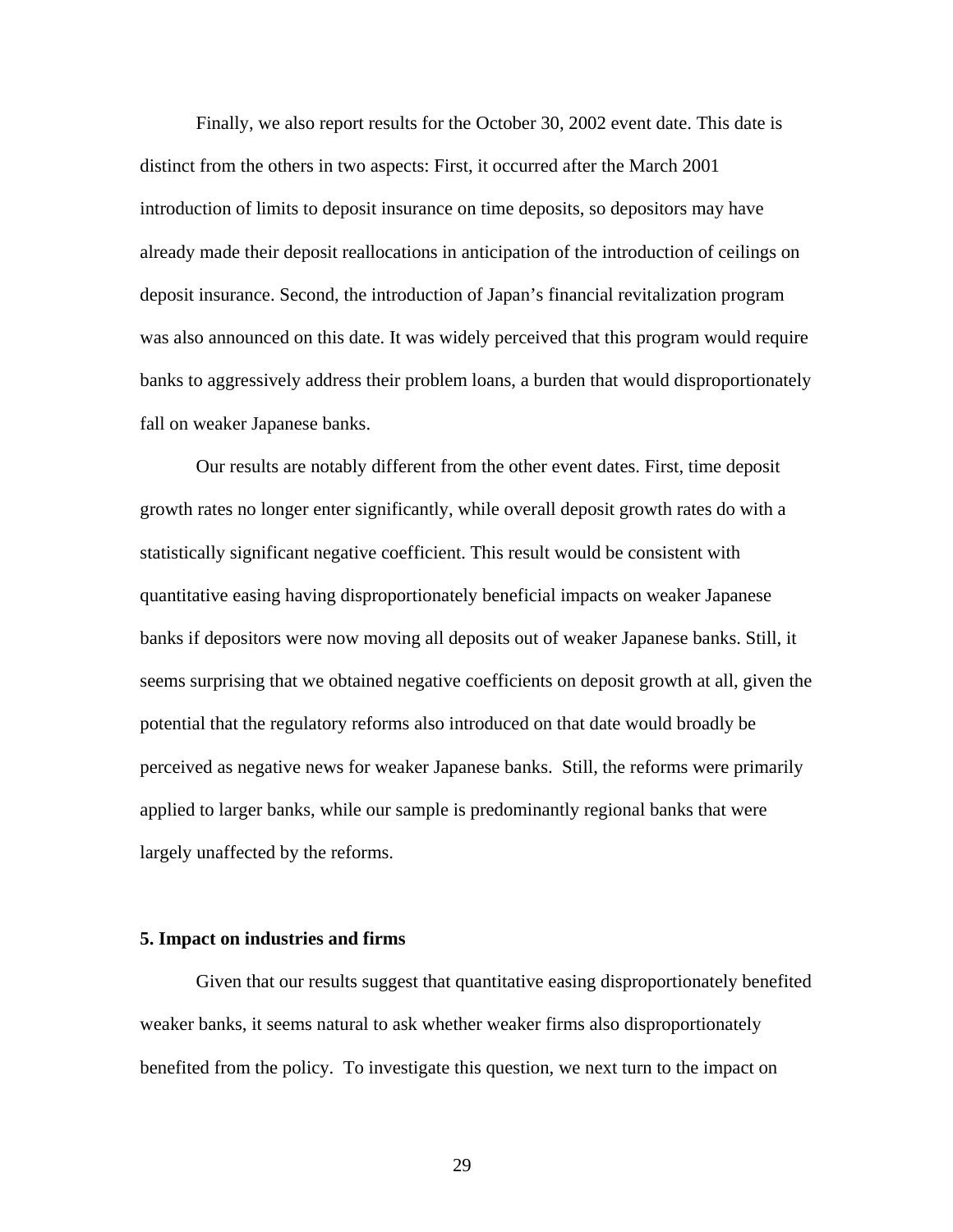Japanese equities sorted by industry. We use indices of weighted equity values for 32 industries calculated by the Tokyo Stock Exchange. As above we estimate individual industry excess returns according to the CAPM model in equation (3).

Our results are shown in Table 7. Ten of the industries enter significantly positively at a least a 10% confidence level, including Pharmaceuticals, Electric Power and Gas, Retail Trade, Air Transportation, Land Transportation, Foods, Metal Products, Real Estate, Fishery, Agriculture and Forestry, and Construction. A number of these industries experienced significant financial difficulties during this period, particularly the construction industry, the real estate industry and the retail trade industry. In addition, a number of the other industries that experienced significantly positive excess returns on our event date were highly indebted, including the Electric Power and Gas, Land Transportation, and Air Transportation industries. Both of these conditions suggest conditions of financial distress, and their positive excess returns on our event date suggest that the quantitative easing policy was indeed expected to disproportionately benefit weaker industries. In contrast, there were four industries that experienced significantly negative excess returns on our event date. These include Non-ferrous metals, Electric Appliances, Precision Instruments, and Securities. These industries do not seem to be notably troubled, with the possible exception of the securities industry.

 Finally, we also examined the performance of individual firms on our event date. As in the case of Japanese industry, we would expect that problem firms would disproportionately benefit from quantitative easing, as they would be more sensitive to any resulting changes in longer-term interest rates. However, another goal of the quantitative easing program was to encourage additional lending by Japanese banks. As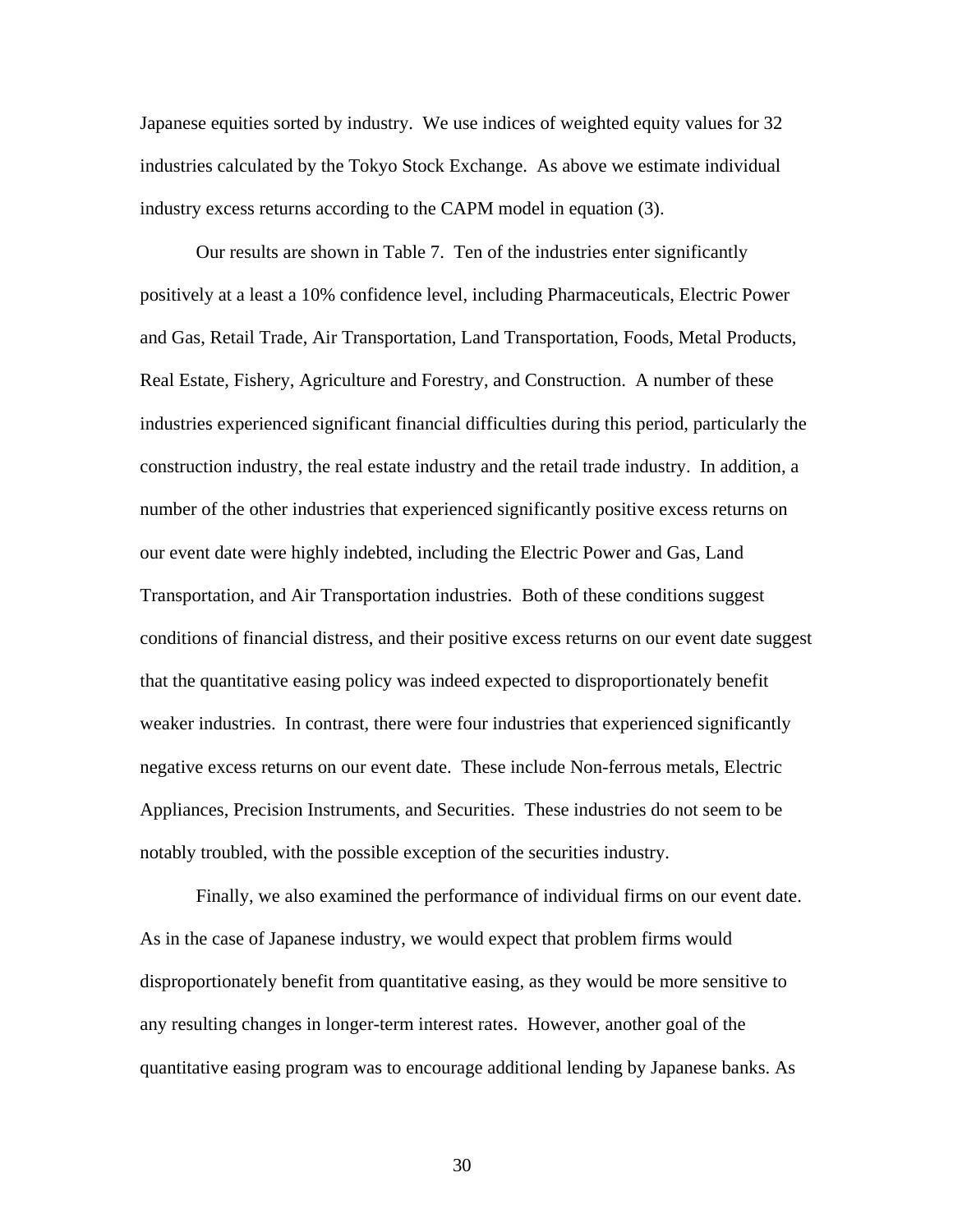Japanese firms are still sensitive to the credit policies of their main banks, we would expect the impact of quantitative easing to have the greatest impact on weak firms with weak main banks, and the weakest impact on strong firms with strong main banks.

 To test this hypothesis, we concentrate on a sample of financially-troubled firms, identified as firms receiving speculative-grade credit ratings below Baa- by Moody's investment service. We also limited our sample to firms that had positive trade volume for all of the days in our sample window and had a solvent main bank. In particular, we exclude firms that had government-affiliated main banks, such as the Development Bank of Japan, agricultural main banks, such as the Norinchukin Bank, and insolvent main banks, such as Nippon Credit Bank. $^{22}$ 

 We regress the cumulative abnormal returns of these firms over the 3/21-3/22 2001 event period on the financial characteristics of their main banks. Our specification includes *Capital,* the main bank capital-asset ratio, *Liquidity,* a measure of the liquidity position of the main bank, measured as the ratio of cash plus reserves plus call loan balances to total assets, and *Bad Loan,* measured as the ratio of bad loans to bank net assets.

 Our results are shown in Table 8. It can be seen that only one of the variables, *Capital,* enters with statistical significance (at a 10%) confidence level. This result provides weak evidence that the financial strength of a firm main bank influenced its sensitivity to the announcement of the quantitative easing program, with financially weak firms with weak main banks experiencing the strongest relative returns, as predicted. Still, the poor results for the *Liquidity* and *Bad Loan* variables suggest either that the

<sup>22</sup> We identify the main bank of each firm using the *Nikkei Kaisha Joho* (Nikkei Company Report) published by Nihon Keizai Shinbunsha. The book lists banks with relationships with each firm, and we identify the main bank of each firm as a bank shown at the top of the list.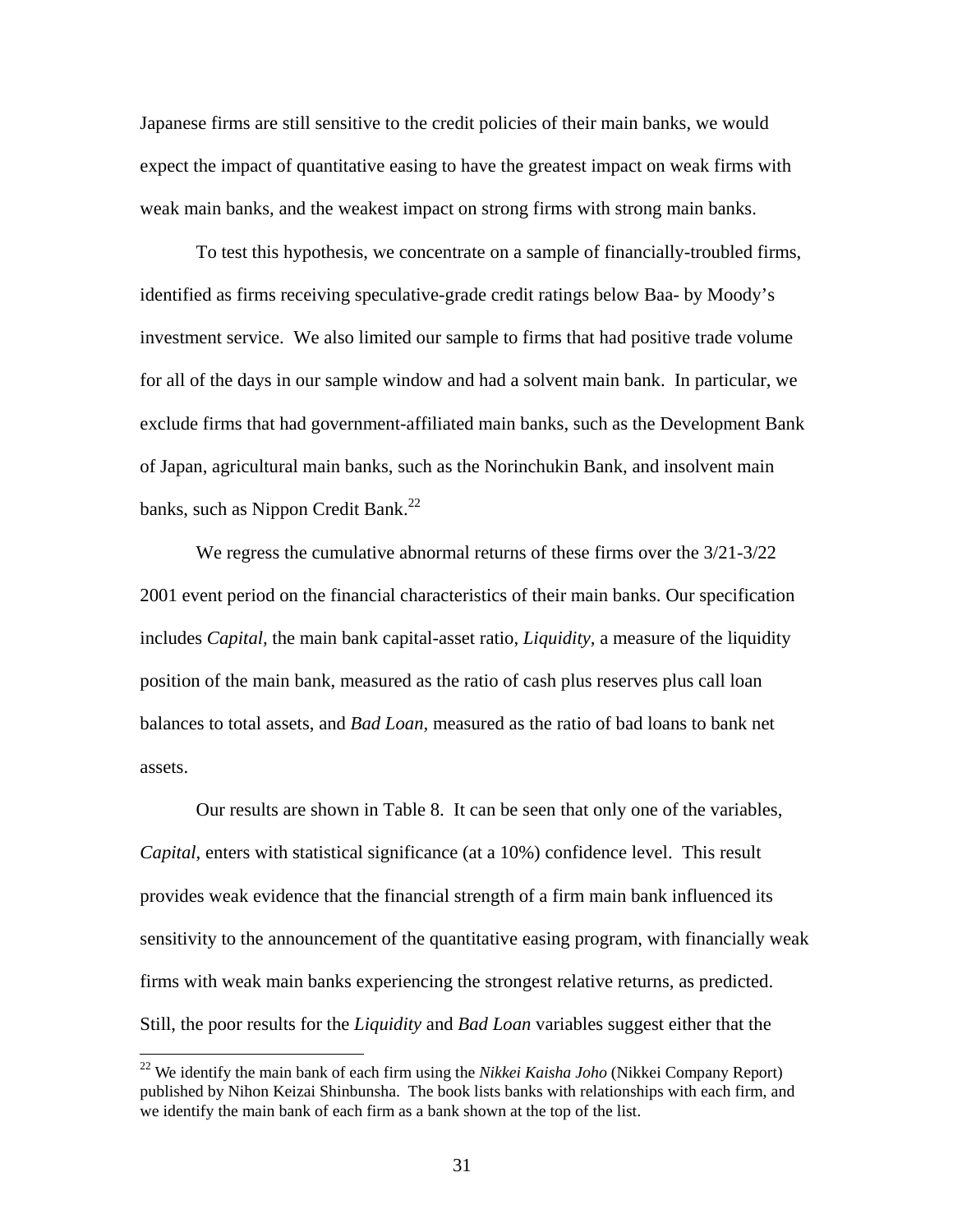dependence of the problem firms on their main banks is limited, or that the *Capital* variable is a sufficient statistic for main bank financial strength.

#### **6. Conclusion**

 This paper examines the impact of the introduction and expansion of the BOJ quantitative easing program on the equity values of Japanese banks. We find that a weighted portfolio of the overall banking system experienced statistically significant positive returns primarily when increases in the BOJ current account target were accompanied by so-called non-standard monetary policies aimed at flattening the yield curve, such as increases in the ceilings on BOJ purchases of JGBs. Indeed, in our base specification Japanese banks earned statistically significant positive excess returns on all dates when increases in the current account were accompanied by increases in the ceiling on BOJ purchases of long-term JGBs, while they earned negative excess returns on four of the five event dates when increases in the current account target were not accompanied by increases in these ceilings.

We also examine cross-sectional evidence concerning the determinants of abnormal returns to Japanese bank equities on several important event dates associated with the introduction and expansion of the quantitative easing policy. Our results support the contention that the quantitative easing policy was expected to disproportionately benefit weak Japanese banks. We also find that the policy was expected to benefit weak Japanese industries and firms with financially troubled main banks disproportionately.

 Our results therefore tend to support the notion that quantitative easing may have had the benign impact of strengthening Japanese financial conditions, particularly with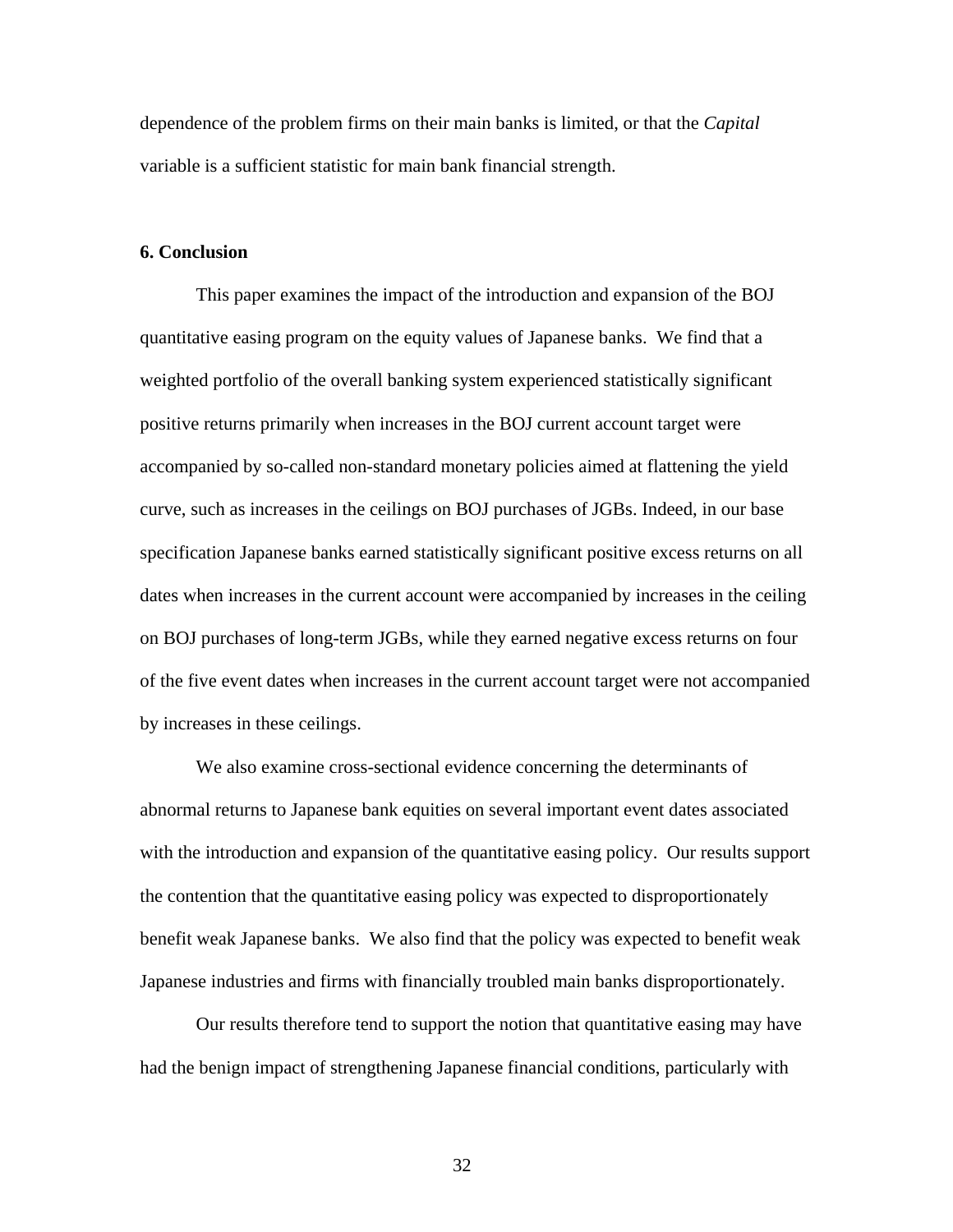respect to weaker Japanese banks. However, as the IMF report cited above discussed, this may not have been an unmixed blessing. If quantitative easing disproportionately benefited the weakest Japanese banks and industries, the policy may have delayed needed restructuring by keeping these weak entities afloat.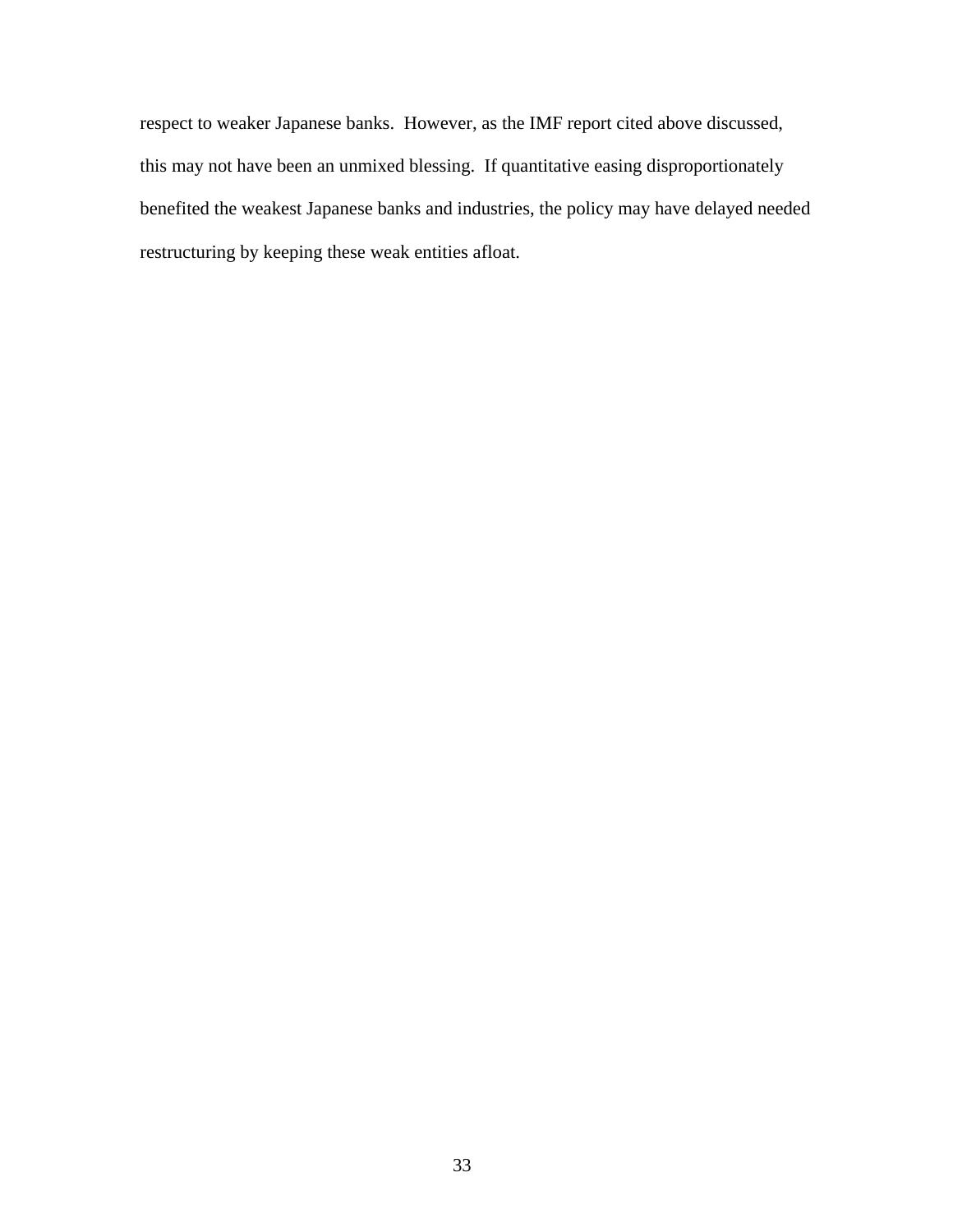# **Figure 1**

## **Current Account Target and Actual Deposits**



(Note) Figure shows monthly average balance of BOJ current deposits as well as upper and lower target ranges. Prepared by the authors based on Bank of Japan data.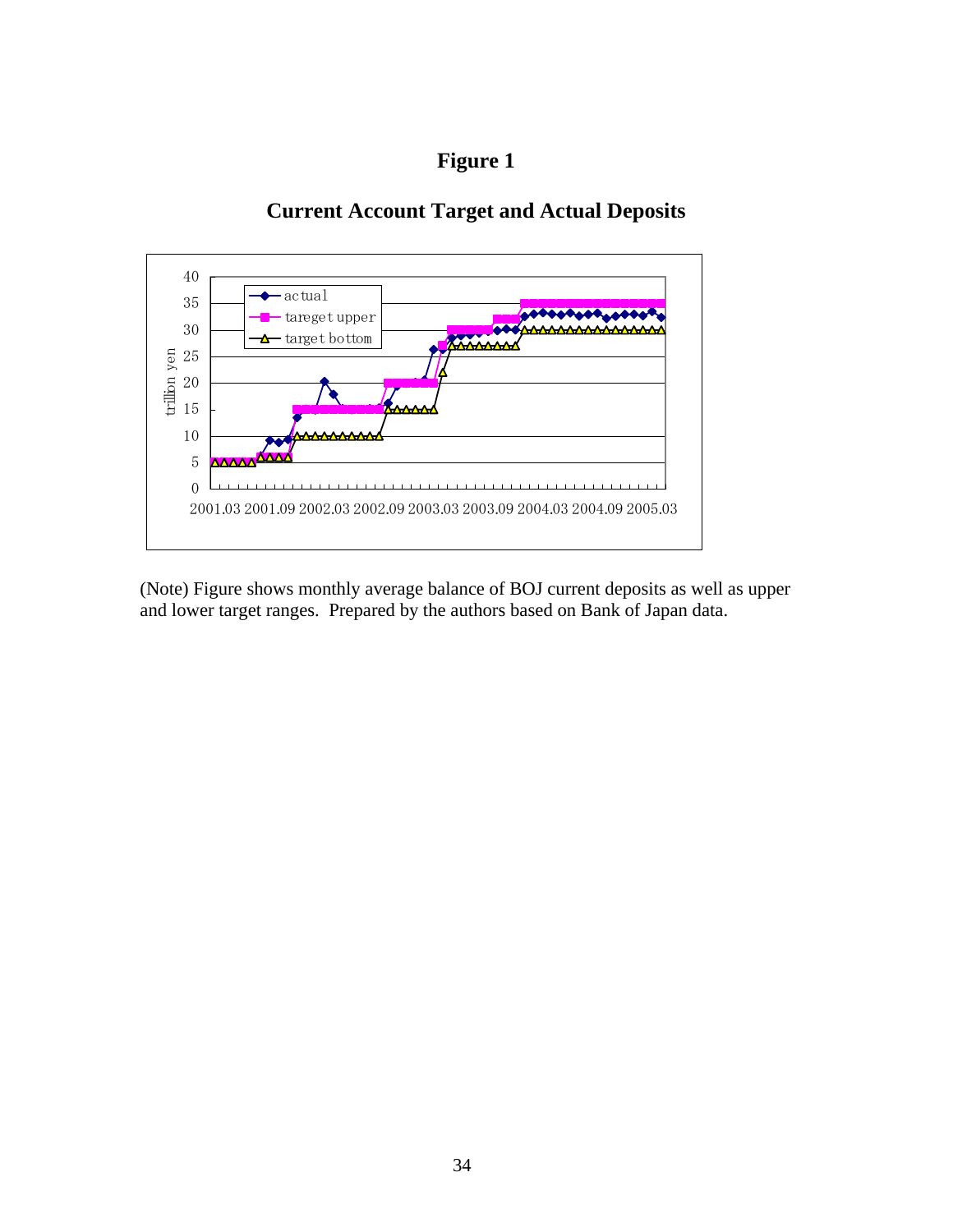# **Figure 2**





 Note: Due to the national holiday following the BOJ announcement of the quantitative easing policy on March 19, date 0 for this event is set at March 21.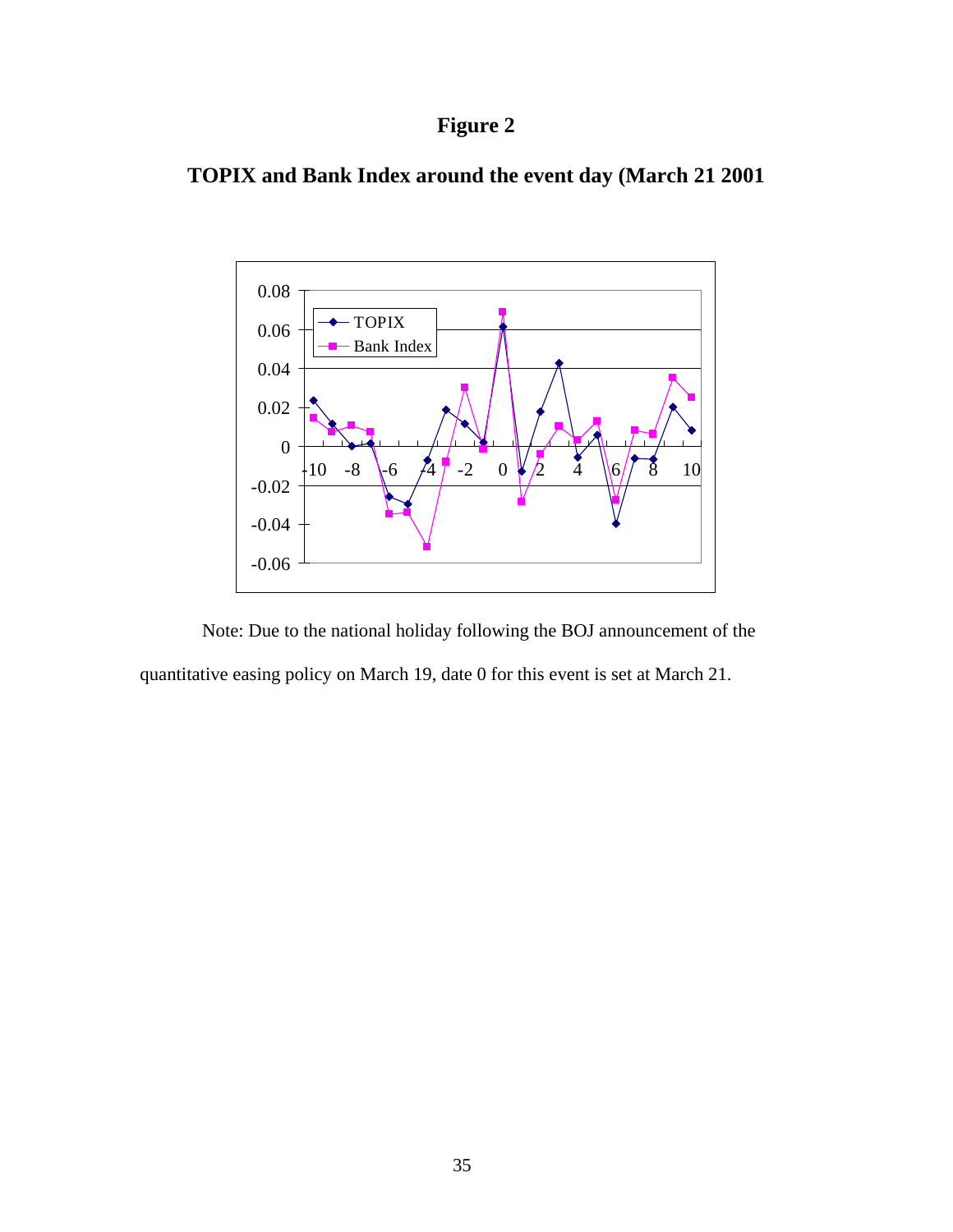### **Table 1**

### **BOJ Monetary Policy Decisions Under Quantitative Easing Policy (3/19/01-12/17/04)**

| Date     | <b>Current Account</b>   | Long-term JGB                                                                                                                                                                                                                      | <b>Other Changes</b>                               | CA             | <b>YC</b>      | <b>LT</b>      |
|----------|--------------------------|------------------------------------------------------------------------------------------------------------------------------------------------------------------------------------------------------------------------------------|----------------------------------------------------|----------------|----------------|----------------|
|          | <b>Balances</b>          | monthly purchase                                                                                                                                                                                                                   |                                                    |                |                |                |
|          |                          | target                                                                                                                                                                                                                             |                                                    |                |                |                |
| 3/19/01  | Increased Y 1 trillion   | Allowed to exceed Y                                                                                                                                                                                                                |                                                    | 1              | $\theta$       | $\theta$       |
|          | to Y 5 trillion          | 400 billion limit                                                                                                                                                                                                                  |                                                    |                |                |                |
| 8/14/01  | Increased Y 1 trillion   | Increased Y 200                                                                                                                                                                                                                    |                                                    | $\mathbf{1}$   | $\mathbf{1}$   | $\mathbf{1}$   |
|          | to Y 6 trillion          | billion to Y 600                                                                                                                                                                                                                   |                                                    |                |                |                |
|          |                          | billion                                                                                                                                                                                                                            |                                                    |                |                |                |
| 9/18/01  |                          |                                                                                                                                                                                                                                    | Discount rate reduced from                         | $\Omega$       | $\overline{0}$ | $\mathbf{0}$   |
|          | Allowed to exceed Y 6    |                                                                                                                                                                                                                                    | 0.15 to 0.10, and                                  |                |                |                |
|          | trillion limit           |                                                                                                                                                                                                                                    | maximum discount loan                              |                |                |                |
|          |                          |                                                                                                                                                                                                                                    | term extended to 10                                |                |                |                |
|          |                          |                                                                                                                                                                                                                                    | business days                                      |                |                |                |
| 12/19/01 |                          | Increased Y 200                                                                                                                                                                                                                    | Broadened set of                                   | $\mathbf{1}$   | $\mathbf{1}$   | $\mathbf{1}$   |
|          | Increased Y 4-9 trillion | billion to Y 800                                                                                                                                                                                                                   | acceptable commercial                              |                |                |                |
|          | to Y 10-15 trillion      | billion                                                                                                                                                                                                                            | paper and asset-backed                             |                |                |                |
|          |                          |                                                                                                                                                                                                                                    |                                                    |                |                |                |
| 2/28/02  | Allowed to exceed Y      |                                                                                                                                                                                                                                    |                                                    |                | $\mathbf{1}$   | $\mathbf{1}$   |
|          | 10-15 trillion target    |                                                                                                                                                                                                                                    |                                                    |                |                |                |
|          |                          | securities<br>Suspended limit on<br>$\overline{0}$<br>Increased Y 200<br>number of business days<br>billion to Y 1 trillion<br>for discount borrowing<br>Increased Y 200<br>$\mathbf{1}$<br>billion to Y 1.2<br>trillion; maturity |                                                    |                |                |                |
| 10/30/02 |                          |                                                                                                                                                                                                                                    |                                                    |                | $\mathbf{1}$   | $\mathbf{1}$   |
|          |                          |                                                                                                                                                                                                                                    |                                                    |                |                |                |
|          | Increased Y 5 trillion   |                                                                                                                                                                                                                                    |                                                    |                |                |                |
|          | to Y 15-20 trillion      | limit for bills                                                                                                                                                                                                                    |                                                    |                |                |                |
|          |                          | purchased increased                                                                                                                                                                                                                |                                                    |                |                |                |
|          |                          | to 1 year                                                                                                                                                                                                                          |                                                    |                |                |                |
| 3/25/03  | Increased Y 2 trillion   |                                                                                                                                                                                                                                    |                                                    | $\overline{0}$ | $\mathbf{0}$   | $\overline{0}$ |
|          | to Y 17-22 trillion      |                                                                                                                                                                                                                                    |                                                    |                |                |                |
|          | $(After \frac{4}{1/03})$ |                                                                                                                                                                                                                                    |                                                    |                |                |                |
| 4/30/03  | Increased Y 5 trillion   |                                                                                                                                                                                                                                    |                                                    | $\mathbf{1}$   | $\overline{0}$ | $\overline{0}$ |
|          | to Y 22-27 trillion      |                                                                                                                                                                                                                                    |                                                    |                |                |                |
| 5/20/03  | Increased Y 3-5 trillion |                                                                                                                                                                                                                                    |                                                    | 1              | $\theta$       | $\overline{0}$ |
|          | to Y 27-30 trillion      |                                                                                                                                                                                                                                    |                                                    |                |                |                |
| 10/10/03 | Increased Y 2 trillion   | Renewed extension                                                                                                                                                                                                                  | Commited to maintaining                            | $\mathbf{1}$   | $\mathbf{1}$   | $\mathbf{0}$   |
|          | to Y 27-32 trillion      | of maturity limit for                                                                                                                                                                                                              | quantitative easing until<br>CPI registers a 0% or |                |                |                |
|          |                          | bills purchased                                                                                                                                                                                                                    | increase year on year                              |                |                |                |
| 1/20/04  | Increased Y 3 trillion   |                                                                                                                                                                                                                                    |                                                    | $\mathbf{1}$   | $\overline{0}$ | $\overline{0}$ |
|          | to Y 30-35 trillion      |                                                                                                                                                                                                                                    |                                                    |                |                |                |
|          |                          |                                                                                                                                                                                                                                    |                                                    |                |                |                |

Note: Table lists BOJ Policy Board meetings at which current account targets were changed. Unlisted meetings included no changes. Note that we also eliminate BOJ decision on March 25, 2003 to increase the current account target by two trillion yen to accommodate the new regulation that required the Japan Post to begin holding about 2 trillion yen in its current deposits at Bank of Japan on April 1, 2003. Definitions of dummy variables CA, YC, and LT are contained in the text.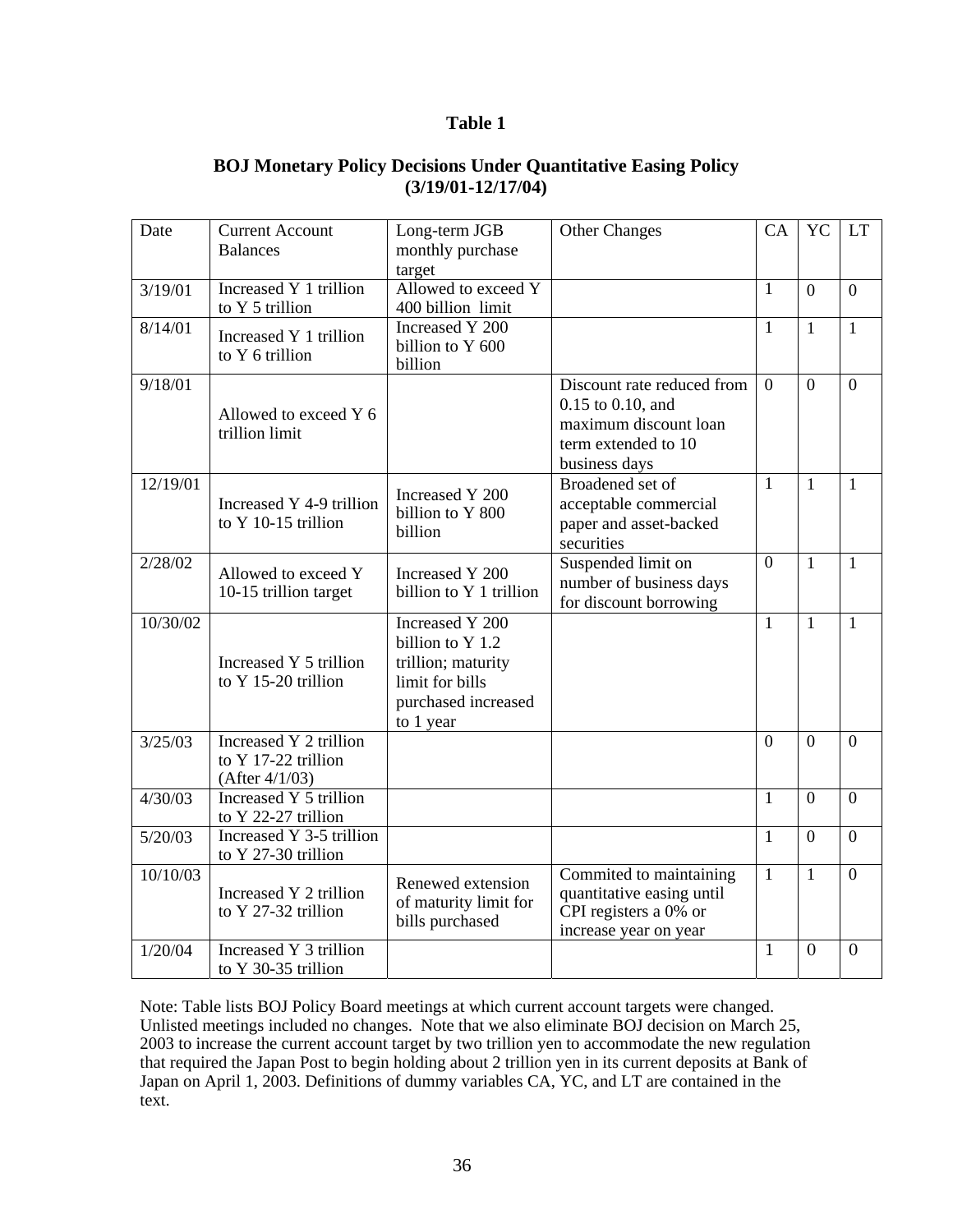**Table 2 Bank Index Returns on Individual Quantitative Easing Event Dates** 

| <b>Event Date</b> | CA             | YC             | <b>LT</b>      | Raw return on | <b>TOPIX</b> | Excess Return |
|-------------------|----------------|----------------|----------------|---------------|--------------|---------------|
|                   |                |                |                | BANK,         | return       | on $BANK$ ,   |
|                   |                |                |                |               |              |               |
| Mar. 21, 2001     | -1             | $\theta$       | $\overline{0}$ | 0.069         | 0.061        | $-0.006**$    |
|                   |                |                |                |               |              | (0.002)       |
| Aug. 14, 2001     | $\mathbf{1}$   | $\mathbf{1}$   | $\mathbf{1}$   | 0.061         | 0.027        | $0.028***$    |
|                   |                |                |                |               |              | (0.001)       |
| Sep. 18, 2001     | $\overline{0}$ | $\overline{0}$ | $\overline{0}$ | $-0.001$      | 0.017        | $-0.021**$    |
|                   |                |                |                |               |              | (0.001)       |
| Dec. 19, 2001     | $\mathbf{1}$   | $\mathbf{1}$   | $\mathbf{1}$   | 0.031         | 0.004        | $0.026***$    |
|                   |                |                |                |               |              | (0.000)       |
| Feb. 28, 2002     | $\overline{0}$ | $\mathbf{1}$   | $\mathbf{1}$   | 0.013         | 0.007        | $0.005***$    |
|                   |                |                |                |               |              | (0.001)       |
| Oct. 30, 2002     | $\mathbf{1}$   | $\mathbf{1}$   | $\mathbf{1}$   | 0.019         | 0.009        | $0.008***$    |
|                   |                |                |                |               |              | (0.001)       |
| Apr. 30, 2003     | $\mathbf{1}$   | $\Omega$       | $\overline{0}$ | 0.051         | 0.030        | $0.015***$    |
|                   |                |                |                |               |              | (0.001)       |
| May. 20, 2003     | $\mathbf{1}$   | $\Omega$       | $\overline{0}$ | $-0.003$      | 0.005        | $-0.008***$   |
|                   |                |                |                |               |              | (0.000)       |
| Oct. 10, 2003     | $\mathbf{1}$   | $\mathbf{1}$   | $\mathbf{0}$   | 0.036         | 0.015        | $0.017***$    |
|                   |                |                |                |               |              | (0.013)       |
| Jan. 20, 2004     | $\mathbf{1}$   | $\overline{0}$ | $\mathbf{0}$   | $-0.009$      | 0.004        | $-0.013***$   |
|                   |                |                |                |               |              | (0.013)       |

Note: Estimation by ordinary least squares with White's heteroskedasticity correction. Estimation period runs from January 4, 2001 through December 30, 2004. In estimation of excess return, constant term was estimated to be -0.00 while coefficient on TOPIX was estimated to be 1.218 and was significant at 1% confidence level. Estimated R-squared of regression was 0.599. \*\* indicates significance at 5% confidence level. \*\*\* indicates significance at 1% confidence level.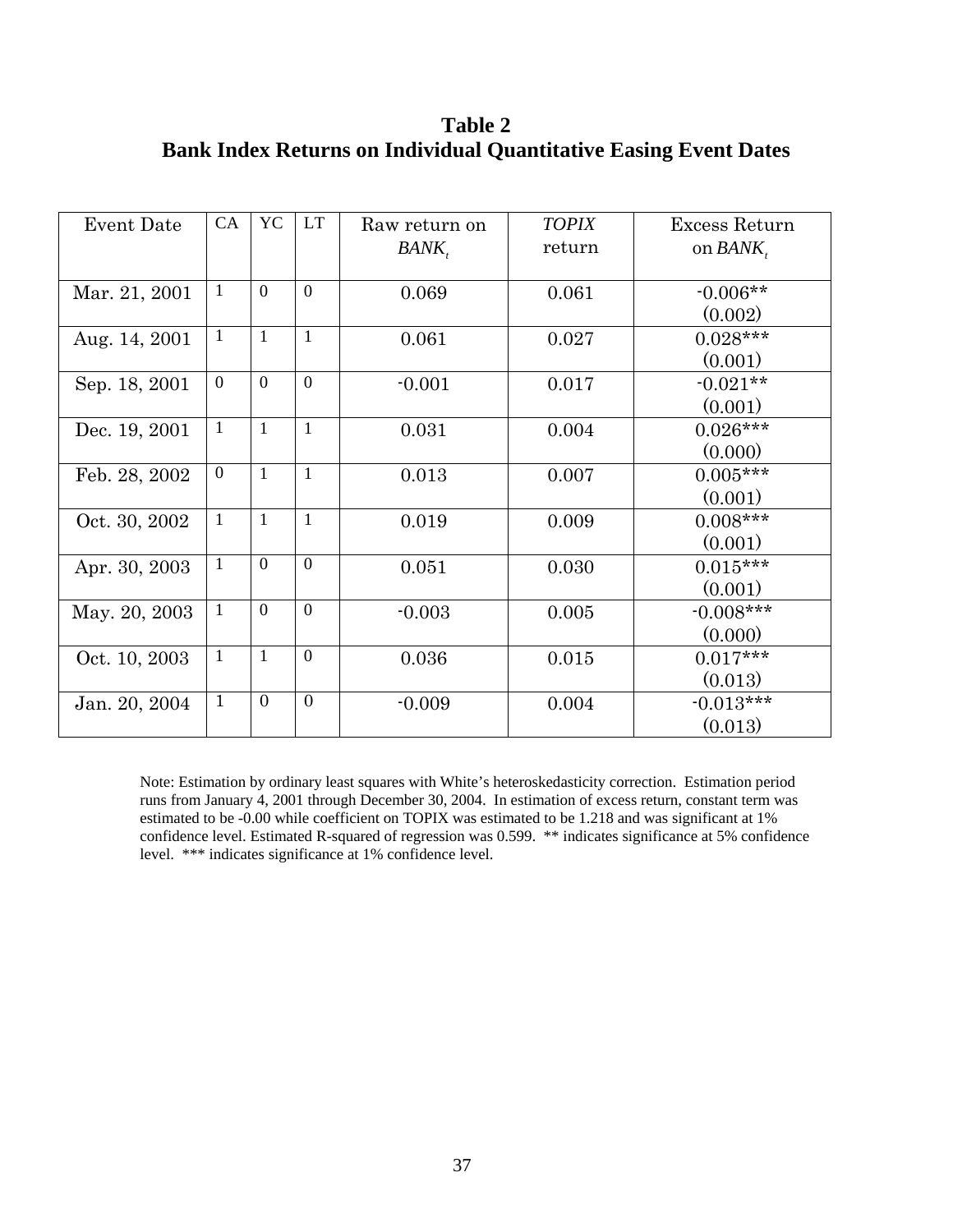**Table 3 Bank Index Returns on Individual Quantitative Easing Event Dates (with time-varying market betas)** 

| <b>Event Date</b>        | CA                               | <b>YC</b>      | <b>LT</b>      | Raw return on                  | Market     | Excess Return |
|--------------------------|----------------------------------|----------------|----------------|--------------------------------|------------|---------------|
|                          |                                  |                |                | $BANK$ ,                       | Beta Shift | on $BANK$ ,   |
| Mar. 21, 2001            | $\mathbf{1}$                     | $\overline{0}$ | $\overline{0}$ | 0.069                          | $-0.141$   | 0.004         |
|                          |                                  |                |                |                                | (0.220)    | (0.010)       |
| Aug. 14, 2001            | $\mathbf{1}$                     | $\mathbf{1}$   | $\mathbf{1}$   | 0.061                          | 0.028      | $0.032***$    |
|                          |                                  |                |                |                                | (0.189)    | (0.003)       |
| Sep. 18, 2001            | $\overline{0}$                   | $\overline{0}$ | $\overline{0}$ | $-0.001$                       | 0.047      | $-0.020***$   |
|                          |                                  |                |                |                                | (0.185)    | (0.002)       |
| Dec. 19, 2001            | $\mathbf{1}$                     | $\mathbf{1}$   | $\mathbf{1}$   | 0.031                          | 0.069      | $0.026***$    |
|                          |                                  |                |                |                                | (0.241)    | (0.001)       |
| Feb. 28, 2002            | $\overline{0}$                   | $\mathbf{1}$   | $\mathbf{1}$   | 0.013                          | 0.236      | $0.004***$    |
|                          |                                  |                |                |                                | (0.234)    | (0.001)       |
| Oct. 30, 2002            | $\mathbf{1}$                     | $\mathbf{1}$   | $\mathbf{1}$   | 0.019                          | 0.087      | $0.009***$    |
|                          |                                  |                |                |                                | (0.239)    | (0.001)       |
| Apr. 30, 2003            | $\mathbf{1}$                     | $\theta$       | $\overline{0}$ | 0.051                          | 0.064      | 0.014         |
|                          |                                  |                |                |                                | (0.349)    | (0.010)       |
| May. 20, 2003            | $\mathbf{1}$                     | $\theta$       | $\overline{0}$ | $-0.003$                       | $-0.071$   | $-0.008***$   |
|                          |                                  |                |                |                                | (0.361)    | (0.001)       |
| Oct. 10, 2003            | $\mathbf{1}$                     | $\mathbf{1}$   | $\theta$       | 0.036                          | 0.282      | $0.013***$    |
|                          |                                  |                |                |                                | (0.186)    | (0.002)       |
| Jan. 20, 2004            | $\mathbf{1}$                     | $\overline{0}$ | $\theta$       | $-0.009$                       | $-0.086$   | $-0.013***$   |
|                          |                                  |                |                |                                | $(-0.132)$ | (0.001)       |
|                          |                                  |                |                | Foreign Exchange Interventions |            | 0.000         |
|                          |                                  |                |                | (0.000)                        |            |               |
| Other Market Beta Shifts |                                  |                |                |                                |            |               |
| April 1, 2002            | Introduction of Cap on Time      |                | $-0.271*$      |                                |            |               |
|                          | Deposit Insurance                |                |                |                                | (0.158)    |               |
| Sep. 30, 2002            |                                  |                |                | Takenaka Appointment to        | $-0.086$   |               |
|                          | <b>Financial Services Agency</b> |                |                |                                | (0.235)    |               |

Note: Estimation by ordinary least squares with White's heteroskedasticity correction. Estimation period runs from January 4, 2001 through December 30, 2004. In estimation of excess return, constant term was estimated to be -0.000 while permanent coefficient on TOPIX was estimated to be 1.207 and was significant at 1% confidence level. TOPIX returns on event dates are shown in Table 2. Foreign exchange Intervention reflects dollar value of yen assets sold in FX interventions on event date. Market beta shift estimates show coefficient for dummy variable that equals one on and after stated event date, and 0 on earlier dates. See text for details. "Other market beta shifts" reflect changes to financial regulatory regime during sample period. Estimated R-squared of regression was 0.605. \*\* indicates significance at 5% confidence level. \*\*\* indicates significance at 1% confidence level.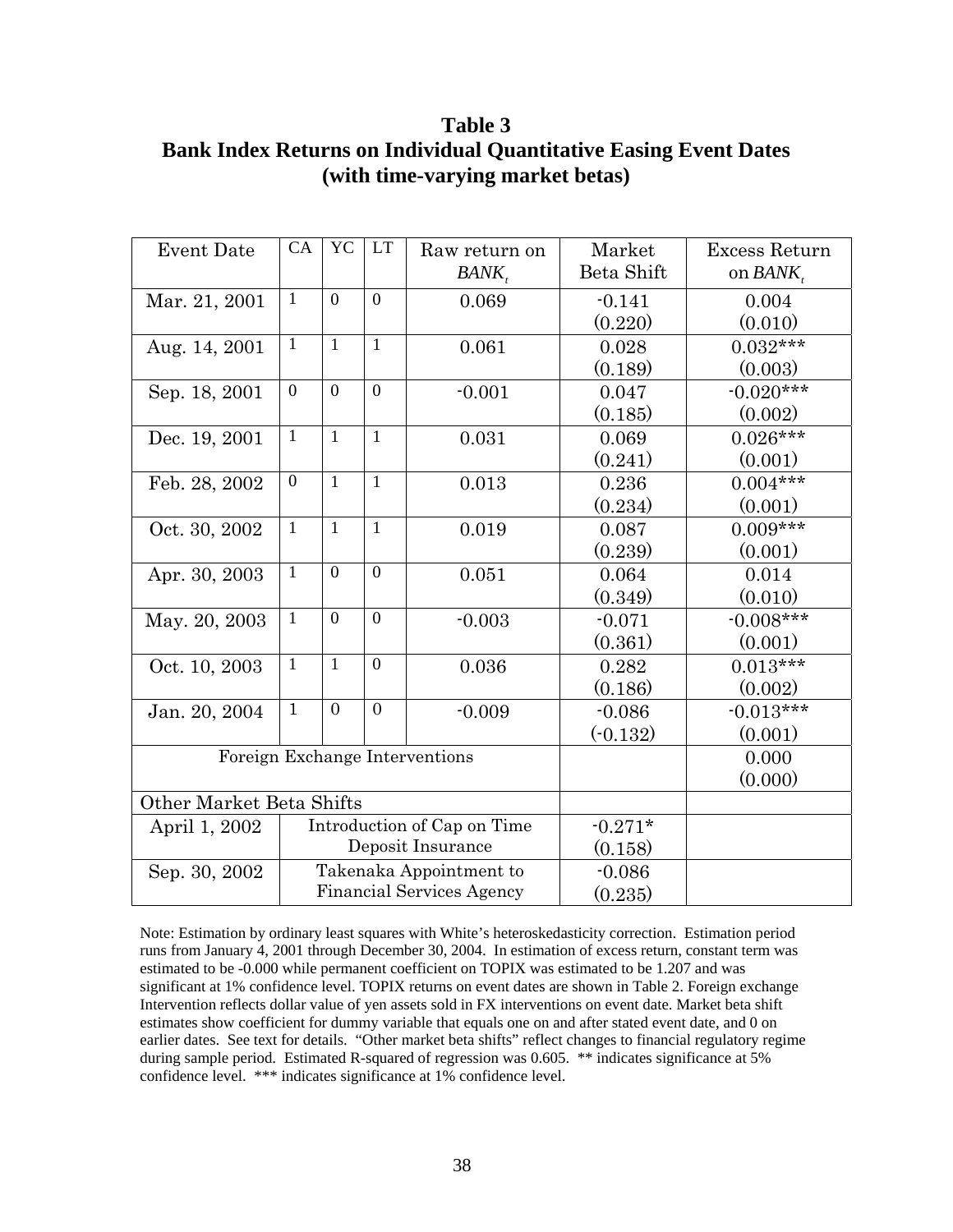## **Table 4 Returns on Banking Index by Event Date Categories**

Dependent variable: Raw return on *BANK*<sup>t</sup>

| Variable                                                                                | Model 1    | Model 2              | Model 3              |
|-----------------------------------------------------------------------------------------|------------|----------------------|----------------------|
| Constant                                                                                | $-0.000$   | $-0.000$             | $-0.000$             |
|                                                                                         | (0.000)    | (0.000)              | (0.000)              |
| <b>TOPIX</b>                                                                            | $1.216***$ | $1.217***$           | $1.217***$           |
|                                                                                         | (0.037)    | (0.037)              | (0.037)              |
| Increases in current account Balance                                                    | 0.009      | 0.000                | 0.003                |
|                                                                                         | (0.006)    | (0.006)              | (0.006)              |
| Increases in ceiling on long-term JGB<br>purchases or maturity limit on bills purchased |            | $0.017**$<br>(0.007) |                      |
| Increases in ceiling on long-term JGB<br>purchases                                      |            |                      | $0.015**$<br>(0.007) |
| # of observations                                                                       | 983        | 983                  | 983                  |
| R-squared                                                                               | 0.594      | 0.596                | 0.596                |

Note: Estimation by ordinary least squares with White's heteroskedasticity correction. Estimation period from January 4, 2001 through December 30, 2004. Dummy variables take value one on announcement dates corresponding to named event, zero otherwise. Identification of dummy variables is shown in Table 1. Standard errors are indicated in parentheses. \* indicates significance at 10% confidence level. \*\* indicates significance at 5% confidence level while \*\*\* indicates significance at 1% confidence level.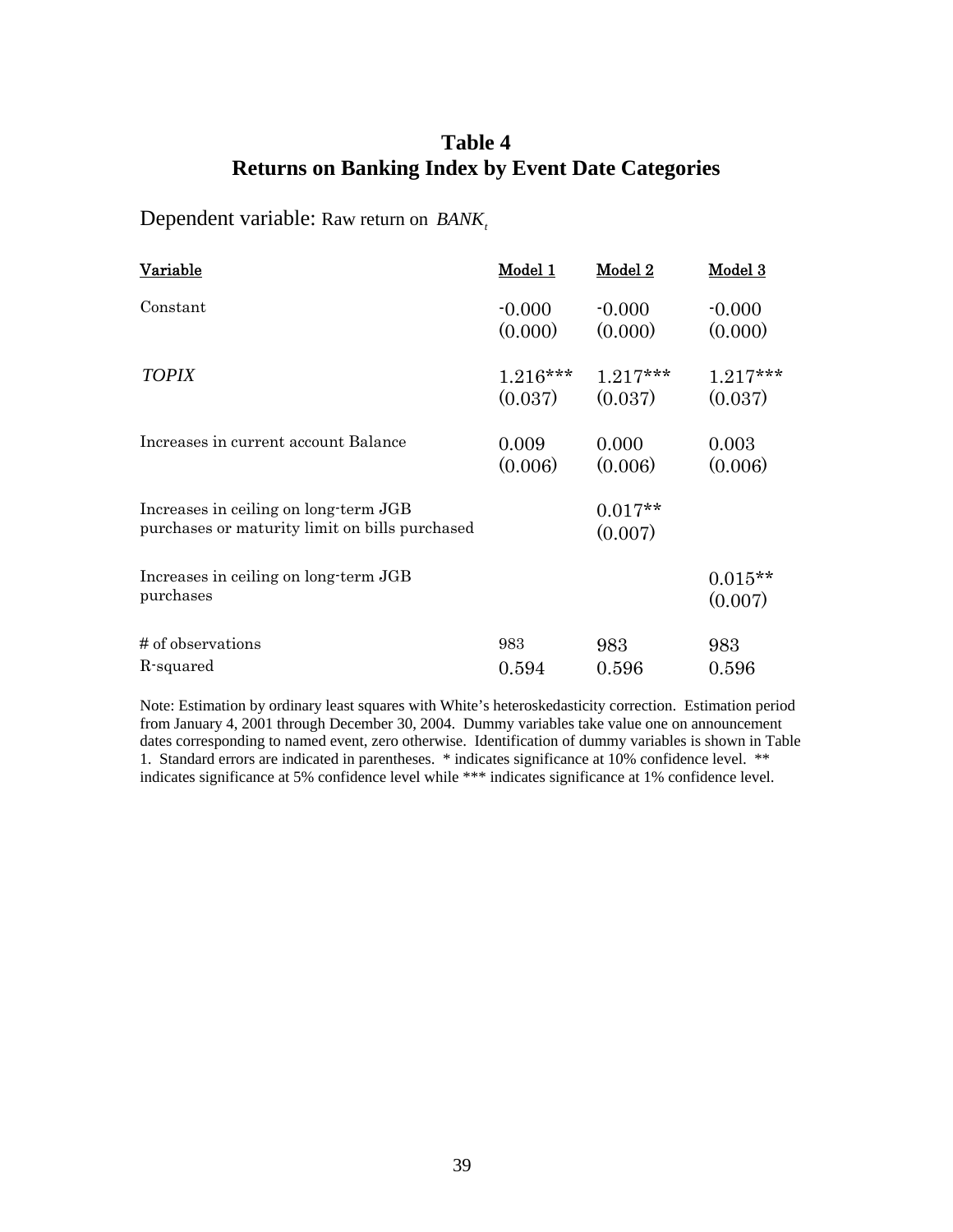| <b>Event Date</b>         | 3/19/01 | 8/14/01 | 12/19/01 |
|---------------------------|---------|---------|----------|
|                           |         |         |          |
| Overnight Call Rate       |         |         |          |
| Pre-event                 | 0.13    | 0.01    | 0.002    |
| Post-event                | 0.06    | 0.01    | 0.002    |
|                           |         |         |          |
| 5-Year JGB                |         |         |          |
| Pre-event                 | 0.483   | 0.416   | 0.500    |
| Post-event                | 0.428   | 0.393   | 0.500    |
|                           |         |         |          |
| 10-Year JGB               |         |         |          |
| Pre-event                 | 1.135   | 1.300   | 1.325    |
| Post-event                | 1.050   | 1.295   | 1.355    |
|                           |         |         |          |
| 10-year minus 5-year      |         |         |          |
| Pre-event                 | 0.652   | 0.884   | 0.825    |
| Post-event                | 0.622   | 0.902   | 0.851    |
|                           |         |         |          |
| <b>TOPIX Futures Rate</b> |         |         |          |
| Pre-event                 | 1180.5  | 1167    | 990.5    |
| Post-event                | 1280    | 1202    | 995      |
|                           |         |         |          |

**Table 5 Interest Rate Effects of Changes in Current Account Target** 

Note: Interest rates in table include uncollateralized overnight call rate, over-the-counter yields for five year Japanese government bond, and yield on newly-issued 10-year Japanese government bond. TOPIX futures are on 3-month-ahead contracts. Event is measured as one day window.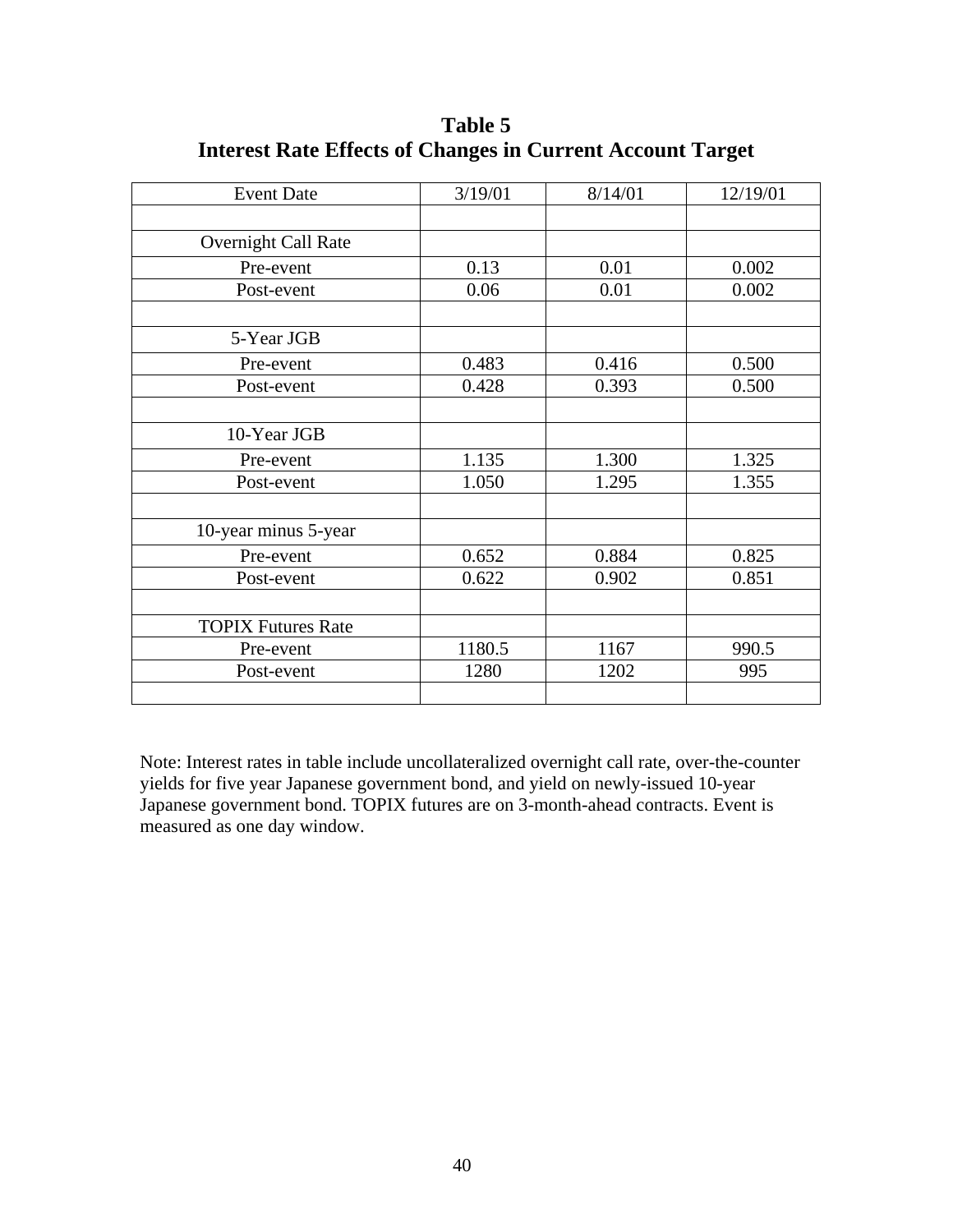| <b>Event Date</b>    |            | 3/19/01             | 8/14/01     |                     | 12/19/01   |                  |            | 10/30/02         |
|----------------------|------------|---------------------|-------------|---------------------|------------|------------------|------------|------------------|
| Liquidity            | 0.010      | 0.025               | 0.018       | 0.017               | 0.038      | 0.042            | $-0.096$   | $-0.093$         |
| ratio                | (0.086)    | (0.086)             | (0.041)     | (0.041)             | (0.149)    | (0.149)          | (0.069)    | (0.069)          |
| Bad loan             | $0.001**$  | $0.001**$           | 0.000       | 0.000               | $-0.001$   | $-0.000$         | $-0.002$   | $-0.002$         |
| ratio                | (0.006)    | (0.001)             | (0.000)     | (0.000)             | (0.001)    | (0.001)          | (0.004)    | (0.004)          |
| Deposit              | 0.198      | 0.050               | 0.080       | 0.097               | $0.804**$  | $0.662*$         | $-0.156**$ | $-0.211***$      |
| growth               | (0.165)    | (0.190)             | (0.084)     | (0.095)             | (0.320)    | (0.368)          | (0.067)    | (0.079)          |
| Time deposit         | $-0.245**$ | $-0.136$            | $-0.152**$  | $-0.166**$          | $-0.663**$ | $-0.542*$        | $-0.033$   | 0.004            |
| growth               | (0.123)    | (0.141)             | (0.065)     | (0.073)             | (0.263)    | (0.305)          | (0.044)    | (0.052)          |
| International        | $-0.016*$  | $-0.024**$          | $-0.005$    | 0.006               | 0.014      | 0.007            | $-0.006$   | $-0.009$         |
| operations           | (0.007)    | (0.010)             | (0.004)     | (0.004)             | (0.014)    | (0.016)          | (0.005)    | (0.006)          |
| Dividend             | $-0.002$   | $-0.003$            | $-0.015***$ | $-0.015***$         | 0.027      | 0.028            | $-0.006$   | $-0.004$         |
|                      | (0.010)    | (0.010)             | (0.005)     | (0.005)             | (0.020)    | (0.020)          | (0.005)    | (0.006)          |
| Public funds         | $-0.016*$  | $-0.030**$          | $-0.008$    | $-0.007$            | $-0.002$   | $-0.007$         | $-0.004$   | $-0.006$         |
|                      | (0.008)    | (0.013)             | (0.006)     | (0.006)             | (0.025)    | (0.026)          | (0.006)    | (0.007)          |
| Bank type            | 0.015      | 0.006               | $0.053***$  | $0.054***$          | 0.018      | 0.006            | 0.013      | 0.006            |
|                      | (0.015)    | (0.016)             | (0.008)     | (0.009)             | (0.032)    | (0.035)          | (0.009)    | (0.011)          |
| Scale                |            | $0.010*$<br>(0.006) |             | $-0.001$<br>(0.003) |            | 0.009<br>(0.011) |            | 0.004<br>(0.004) |
| # of<br>observations | 87         | 87                  | 84          | 84                  | 84         | 84               | 83         | 83               |
| $R^2$                | 0.145      | 0.169               | 0.535       | 0.536               | 0.188      | 0.194            | 0.163      | 0.182            |

# **Table 6 Cross-Sectional Results**

Note: Estimation by ordinary least squares with White's heteroscedasticity correction. Specifications regress cross section of bank returns on bank characteristics on posted event date. Standard errors are indicated in parentheses. \* indicates significance at 10% confidence level. \*\* indicates significance at 5% confidence level while \*\*\* indicates significance at 1% confidence level.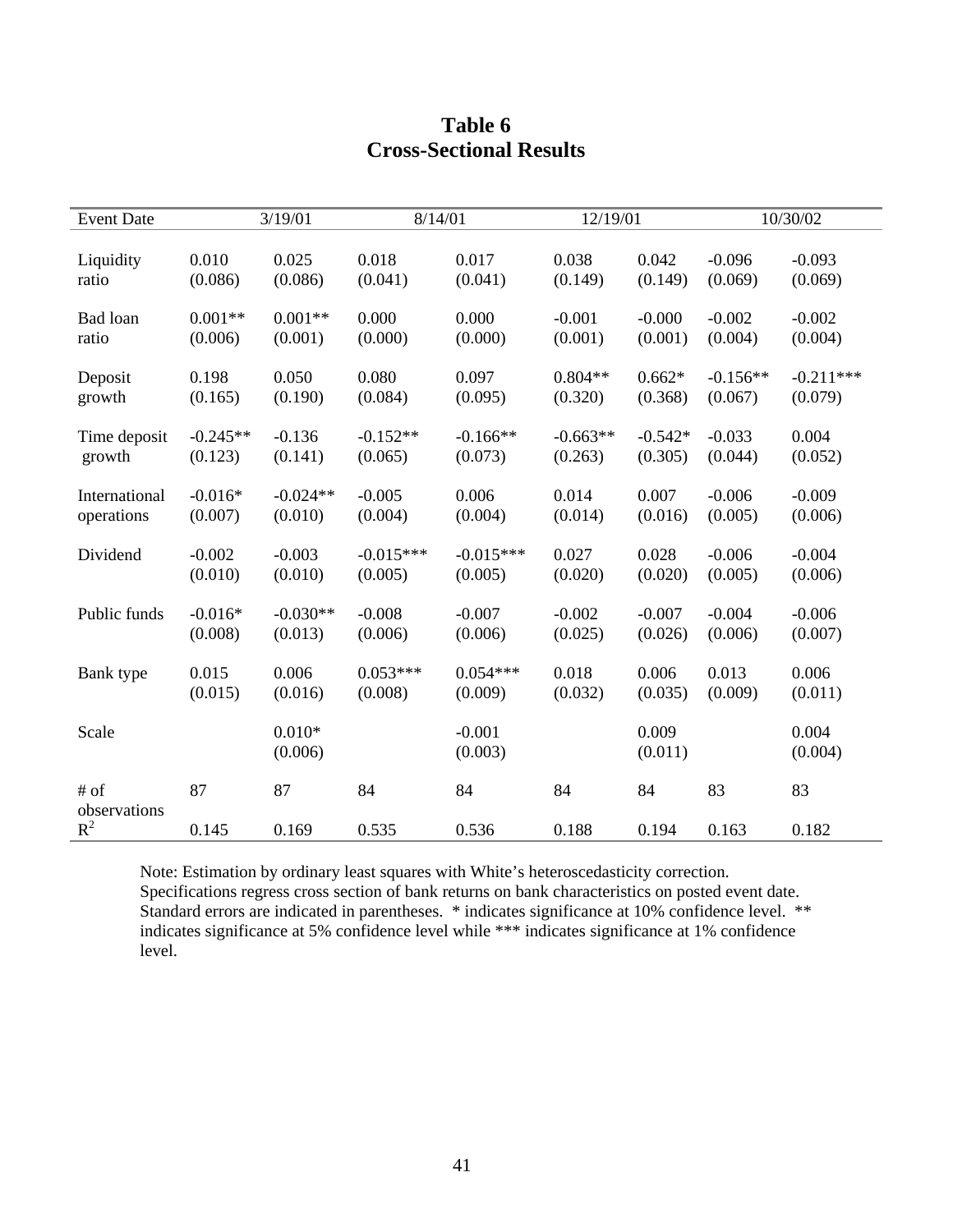## **Table 7 Industry Excess Returns 3/19/01**

| Industry                               | $AR(0)$ (%) | t-value | p-value |
|----------------------------------------|-------------|---------|---------|
| Fishery, Agriculture and Forestry      | $2.12*$     | 1.79    | 0.076   |
| Mining                                 | $-2.84$     | $-0.82$ | 0.416   |
| Construction                           | $2.05**$    | 2.42    | 0.017   |
| Foods                                  | $3.32***$   | 3.85    | 0.000   |
| <b>Textiles and Apparels</b>           | 1.09        | 1.04    | 0.302   |
| Pulp and Paper                         | $-2.01$     | $-1.29$ | 0.199   |
| Chemicals                              | 0.89        | 0.95    | 0.344   |
| Pharmaceutical                         | $7.34***$   | 5.27    | 0.000   |
| Oil and Coal Products                  | 0.61        | 0.26    | 0.796   |
| <b>Rubber Products</b>                 | 2.00        | 0.75    | 0.455   |
| <b>Glass and Ceramics Products</b>     | 0.14        | 0.11    | 0.915   |
| Iron and Steel                         | $-0.66$     | $-0.50$ | 0.621   |
| <b>Nonferrous Metals</b>               | $-4.63**$   | $-2.01$ | 0.047   |
| <b>Metal Products</b>                  | $2.99***$   | 2.96    | 0.004   |
| Machinery                              | $-1.50$     | $-1.74$ | 0.085   |
| <b>Electric Appliances</b>             | $-3.11***$  | $-2.95$ | 0.004   |
| <b>Transportation Equipment</b>        | 1.42        | 1.22    | 0.227   |
| <b>Precision Instruments</b>           | $-6.09***$  | $-4.37$ | 0.000   |
| <b>Other Products</b>                  | $-1.69$     | $-1.24$ | 0.219   |
| <b>Electric Power and Gas</b>          | $5.01***$   | 4.37    | 0.000   |
| <b>Land Transportation</b>             | $4.11***$   | 4.08    | 0.000   |
| <b>Marine Transportation</b>           | 0.04        | 0.02    | 0.982   |
| <b>Air Transportation</b>              | $4.25*$     | 1.91    | 0.059   |
| <b>Warehousing and Harbor Services</b> | 1.04        | 0.85    | 0.398   |
| Communication                          | $-3.28$     | $-1.59$ | 0.115   |
| <b>Wholesale Trade</b>                 | $-1.57$     | $-1.26$ | 0.211   |
| Retail Trade                           | $4.92***$   | 3.40    | 0.001   |
| Securities                             | $-3.71**$   | $-2.04$ | 0.044   |
| Insurance                              | 1.55        | 1.03    | 0.306   |
| <b>Other Financing Business</b>        | 1.24        | 0.82    | 0.416   |
| <b>Real Estate</b>                     | $2.85*$     | 1.79    | 0.077   |
| Services                               | $-3.59***$  | $-2.79$ | 0.006   |

Note: Estimated excess returns by industry using CAPM model on March 21, 2001. \* indicates significance at 10% confidence level. \*\* indicates significance at 5% confidence level while \*\*\* indicates significance at 1% confidence level. Reported confidence intervals are relative to standard error of regressions.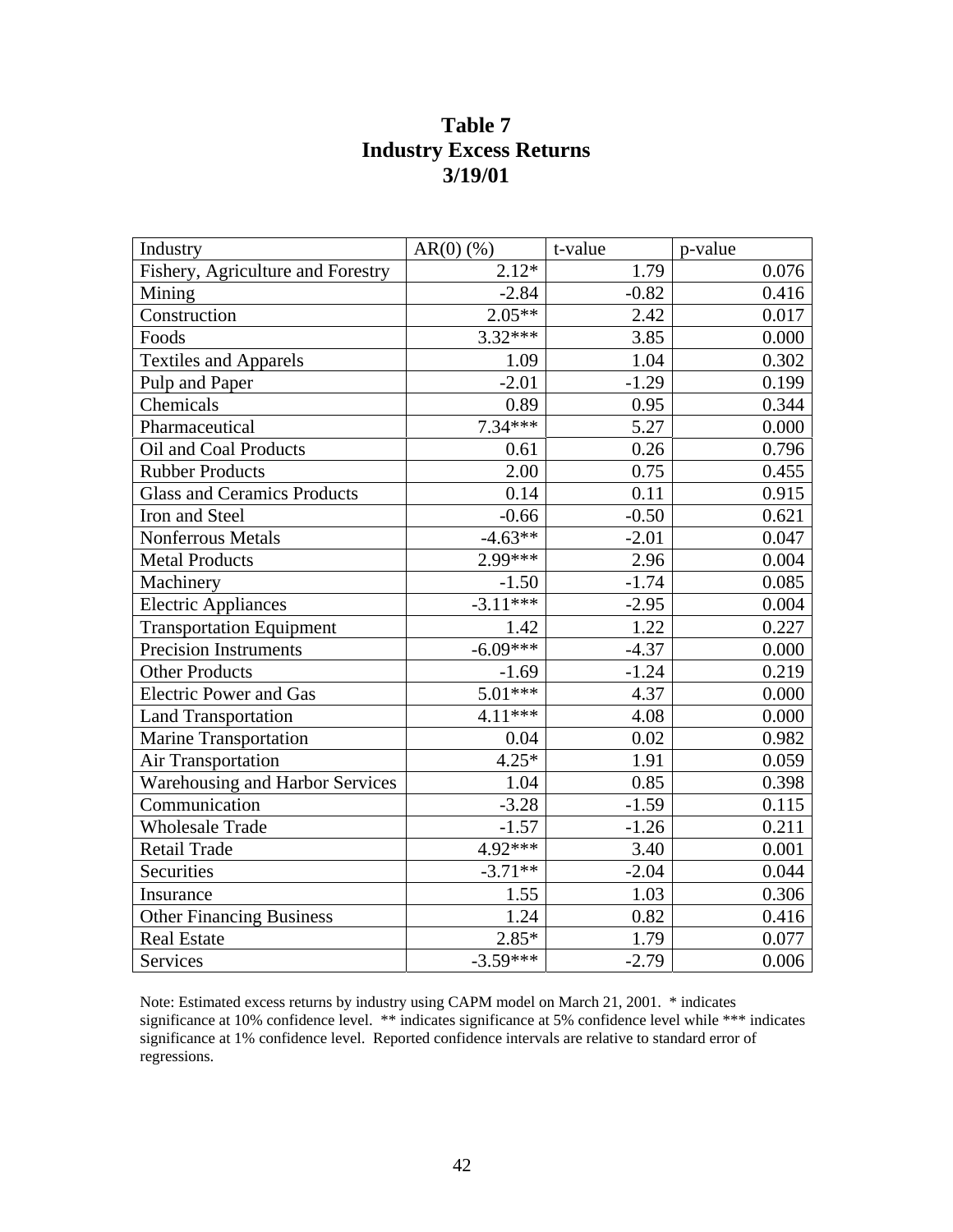## **Table 8 Impact of 3/19/2001 Announcement on Firms by Main Bank**

## **Characteristics**

|                 | Estimate | T-Statistic | P-Value |
|-----------------|----------|-------------|---------|
| Capital         | $-0.03*$ | $-1.879$    | 0.07    |
| Liquidity       | $-0.51$  | $-0.929$    | 0.36    |
| <b>Bad Loan</b> | $-0.00$  | $-0.066$    | 0.99    |
| # $Obs$         | 49       |             |         |
| R-squared       | 0.08     |             |         |

Dependent Variable: CAR(3/21-3/22)

Note: Estimation by ordinary least squares. Regression of cross-section of abnormal returns of 49 problem Japanese firms on event date 3/21/2001-3/22/2001 on financial characteristics of firm main banks. Standard errors are in parentheses. \* indicates statistical significance at 10% confidence level.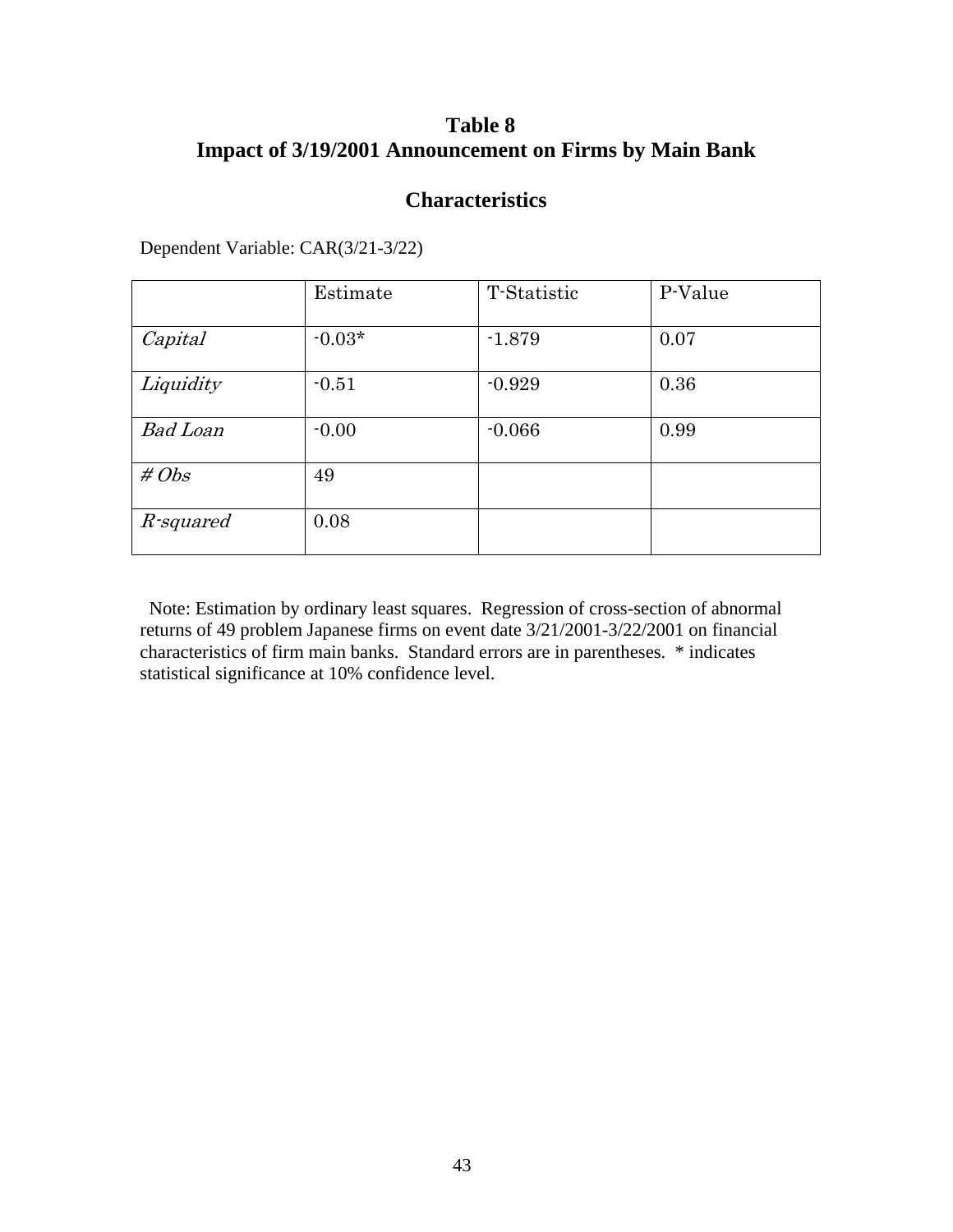## **References**

Baba, Naohiko, Motoharu Nakashima, Yosuke Shigemi, and Kazuo Ueda, (2006), "The Bank of Japan's Monetary Policy and Bank Risk Premiums in the Money Market, International Journal of Central Banking, 2(1), 105-135.

Bank of Japan, (2001a), "Change of the Guideline for Money Market Operations," August 11, http://www.boj.or.jp/en/seisaku/05/seisak\_f.htm.

Bank of Japan, (2001b), "Minutes of the Monetary Policy Meeting on March 19, 2001, May 1, http://www.boj.or.jp/en/seisaku/05/seisak\_f.htm.

Bank of Japan, (2005), "New Procedures for Money Market Operations and Monetary Easing," March 19, http://www.boj.or.jp/en/seisaku/05/seisak\_f.htm.

Bernanke, Ben S., and Vincent R. Reinhart, (2004), "Conducting Monetary Policy at Very Low Short-Term Interest Rates," *American Economic Review,* 94(2), 85-90.

Bernanke, Ben S., Vincent R. Reinhart, and Brian P. Sack, (2004), "Monetary Policy Alternatives at the Zero bound: An Empirical Assessment," *Brookings Papers on Economic Activity,* Issue 2, 1-100.

Eggertson, Gauti and Michael Woodford, (2003), "The Zero Bound on Interest Rates and Optimal Monetary Policy," *Brookings Papers on Economic Activity,* 1, 139-211.

International Monetary Fund, "Japan: Financial Stability Assessment and Supplementary Information," IMF Country Report No. 03/287.

Ito, Takatoshi, and Frederic Mishkin, (2005), "Two Decades of Japanese Monetary Policy and the Deflation Problem, mimeo, May.

Kimura, Takeshi, Hiroshi Kobayashi, Jun Muranaga, and Hiroshi Ugai, "The Effect of the Increase in Monetary Base on Japan's Economy at Zero Interest Rates: An Empirical Analysis," Bank of Japan IMES Discussion Paper No. 2002-E-22.

Maeda, Eiji, Bunya Fujiwara, Aiko Mineshima, and Ken Taniguchi, (2005), "Japan's Open Market Operations Under the Quantitative Easing Policy," Bank of Japan Working Paper Series No. 05-E-3, April.

Nishioka, Shinichi, and Naohiko Baba, (2004), "Negative Interest Rates Under the Quantitative Monetary Easing Policy in Japan," Bank of Japan Working Paper Series No 04-E-8, Julyl.

Oda, Nobuyuki, and Kazuo Ueda, (2005), "The Effects of the Bank of Japan's Zero Interest Rate Commitment and Quantitative Monetary Easing on the Yield curve: A Macro-Finance Approach," Bank of Japan Working Paper Series No 05-E-6, April.